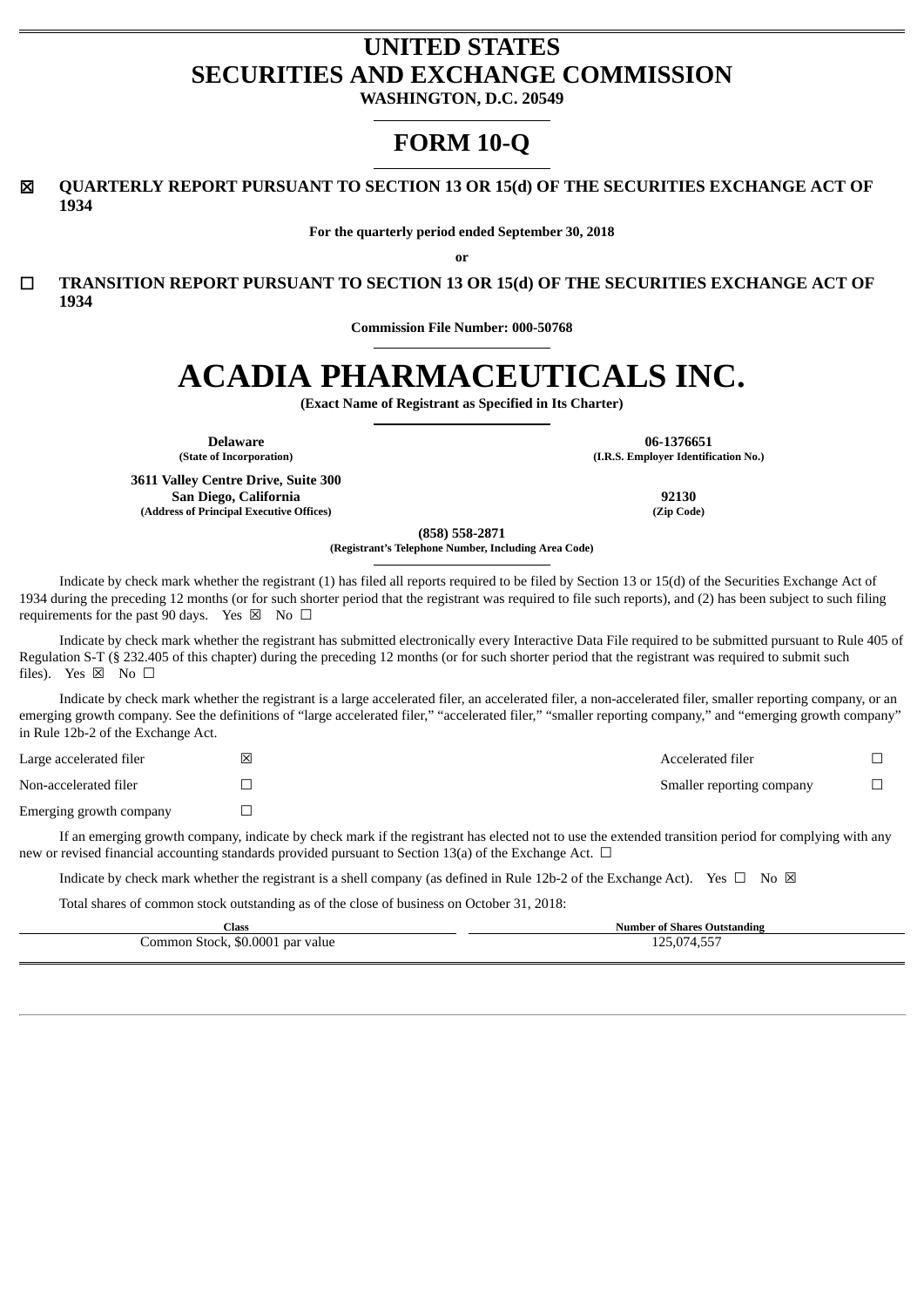# **ACADIA PHARMACEUTICALS INC. FORM 10-Q TABLE OF CONTENTS**

**PAGE NO.**

## **PART I. FINANCIAL [INFORMATION](#page-2-0)**

| Item 1.           | <b>Financial Statements</b>                                                           | $\mathbf{1}$ |
|-------------------|---------------------------------------------------------------------------------------|--------------|
|                   | <b>Condensed Consolidated Balance Sheets</b>                                          | 1            |
|                   | <b>Condensed Consolidated Statements of Operations</b>                                | 2            |
|                   | <b>Condensed Consolidated Statements of Comprehensive Loss</b>                        | 3            |
|                   | <b>Condensed Consolidated Statements of Cash Flows</b>                                | 4            |
|                   | <b>Notes to Condensed Consolidated Financial Statements</b>                           | 5            |
| Item 2.           | Management's Discussion and Analysis of Financial Condition and Results of Operations | 14           |
| Item 3.           | <b>Quantitative and Qualitative Disclosures About Market Risk</b>                     | 21           |
| Item 4.           | <b>Controls and Procedures</b>                                                        | 21           |
|                   | <b>PART II. OTHER INFORMATION</b>                                                     |              |
| Item 1.           | <b>Legal Proceedings</b>                                                              | 22           |
| Item 1A.          | <b>Risk Factors</b>                                                                   | 22           |
| Item 6.           | <b>Exhibits</b>                                                                       | 51           |
| <b>SIGNATURES</b> |                                                                                       | 52           |
|                   |                                                                                       |              |

# i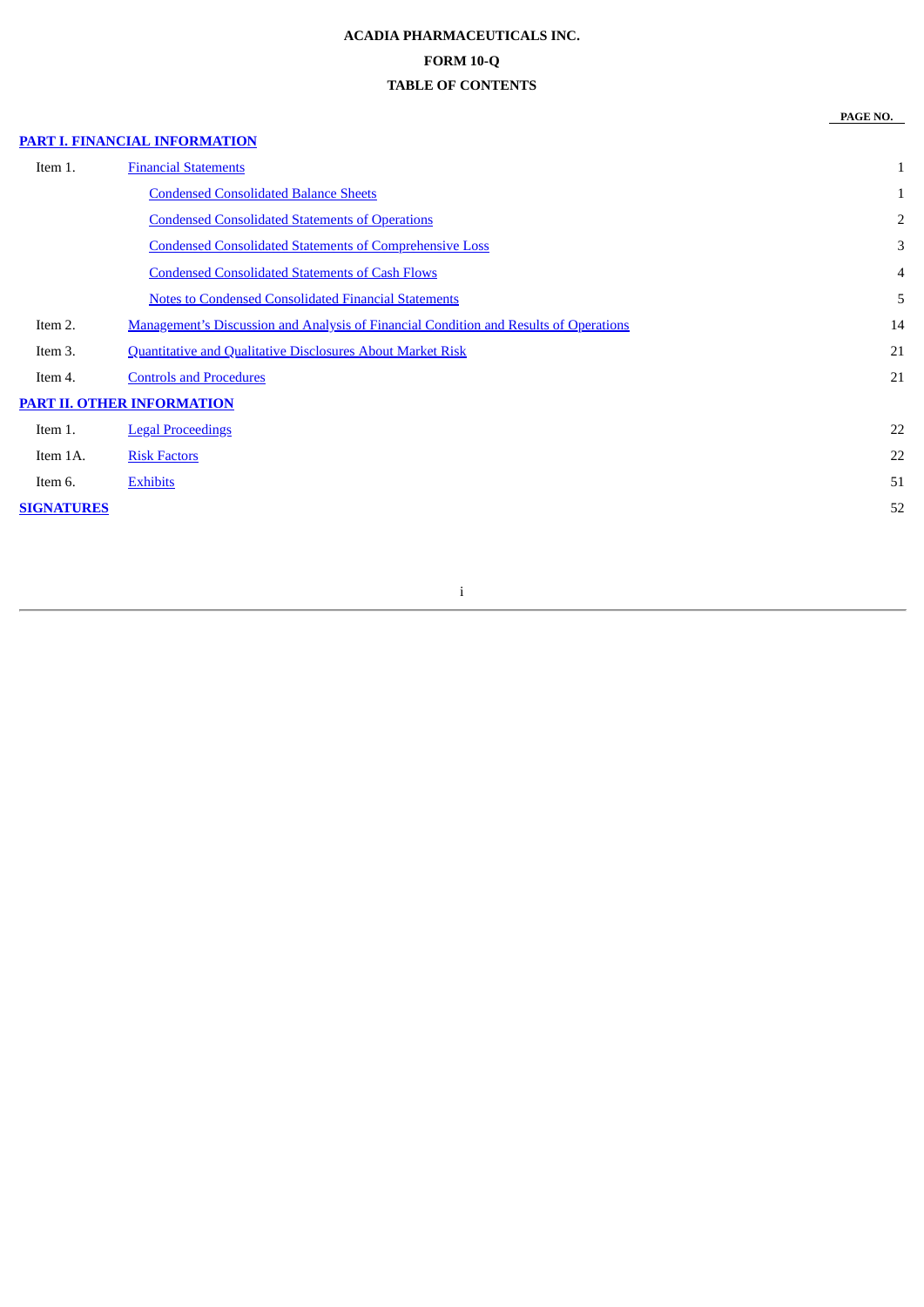#### **PART I. FINANCIAL INFORMATION**

#### <span id="page-2-2"></span><span id="page-2-1"></span><span id="page-2-0"></span>**ITEM 1. FINANCIAL STATEMENTS**

## **ACADIA PHARMACEUTICALS INC. CONDENSED CONSOLIDATED BALANCE SHEETS (in thousands, except share and per share amounts)**

|                                                                                                                                                                                                  |      | September 30,<br>2018 | December 31,<br>2017 |  |  |
|--------------------------------------------------------------------------------------------------------------------------------------------------------------------------------------------------|------|-----------------------|----------------------|--|--|
|                                                                                                                                                                                                  |      | (unaudited)           |                      |  |  |
| <b>Assets</b>                                                                                                                                                                                    |      |                       |                      |  |  |
| Cash and cash equivalents                                                                                                                                                                        | \$   | 63,897                | \$<br>69,418         |  |  |
| Investment securities, available-for-sale                                                                                                                                                        |      | 150,239               | 271,924              |  |  |
| Accounts receivable, net                                                                                                                                                                         |      | 19,958                | 17,343               |  |  |
| Interest and other receivables                                                                                                                                                                   |      | 724                   | 1,087                |  |  |
| Inventory                                                                                                                                                                                        |      | 4,347                 | 5,248                |  |  |
| Prepaid expenses                                                                                                                                                                                 |      | 14,951                | 8,457                |  |  |
| Total current assets                                                                                                                                                                             |      | 254,116               | 373,477              |  |  |
| Property and equipment, net                                                                                                                                                                      |      | 3,372                 | 2,662                |  |  |
| Intangible assets, net                                                                                                                                                                           |      | 4,431                 | 5,538                |  |  |
| <b>Restricted cash</b>                                                                                                                                                                           |      | 3,111                 | 2,475                |  |  |
| Other assets                                                                                                                                                                                     |      | 1,426                 | 354                  |  |  |
| <b>Total assets</b>                                                                                                                                                                              | $\$$ | 266,456               | \$<br>384,506        |  |  |
| Liabilities and stockholders' equity                                                                                                                                                             |      |                       |                      |  |  |
| Accounts payable                                                                                                                                                                                 | \$   | 2,955                 | \$<br>8,786          |  |  |
| <b>Accrued liabilities</b>                                                                                                                                                                       |      | 38,852                | 40,244               |  |  |
| Total current liabilities                                                                                                                                                                        |      | 41,807                | 49,030               |  |  |
| Long-term liabilities                                                                                                                                                                            |      | 1,209                 | 191                  |  |  |
| <b>Total liabilities</b>                                                                                                                                                                         |      | 43,016                | 49,221               |  |  |
| Commitments and contingencies (Note 9)                                                                                                                                                           |      |                       |                      |  |  |
| Stockholders' equity:                                                                                                                                                                            |      |                       |                      |  |  |
| Preferred stock, \$0.0001 par value; 5,000,000 shares authorized at September 30, 2018<br>and December 31, 2017; no shares issued and outstanding at September 30, 2018 and<br>December 31, 2017 |      |                       |                      |  |  |
| Common stock, \$0.0001 par value; 225,000,000 shares authorized at September 30, 2018<br>and December 31, 2017; 125,023,015 shares and 124,410,552 shares issued and                             |      |                       |                      |  |  |
| outstanding at September 30, 2018 and December 31, 2017, respectively                                                                                                                            |      | 12                    | 12                   |  |  |
| Additional paid-in capital                                                                                                                                                                       |      | 1,627,113             | 1,559,343            |  |  |
| <b>Accumulated deficit</b>                                                                                                                                                                       |      | (1,403,371)           | (1,223,671)          |  |  |
| Accumulated other comprehensive loss                                                                                                                                                             |      | (314)                 | (399)                |  |  |
| Total stockholders' equity                                                                                                                                                                       |      | 223,440               | 335,285              |  |  |
| Total liabilities and stockholders' equity                                                                                                                                                       | \$   | 266,456               | \$<br>384,506        |  |  |

The accompanying notes are an integral part of these condensed consolidated financial statements.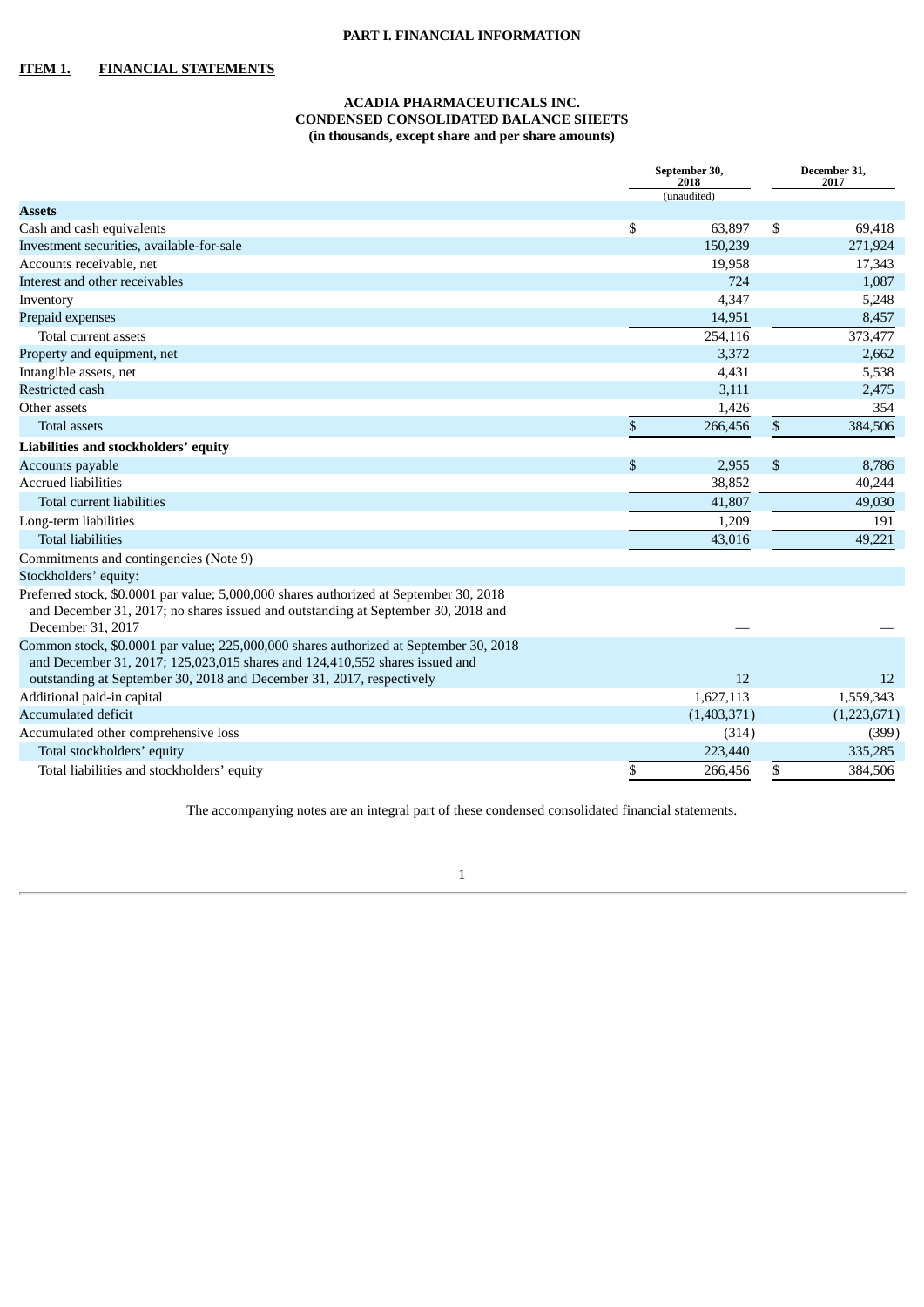#### **ACADIA PHARMACEUTICALS INC. CONDENSED CONSOLIDATED STATEMENTS OF OPERATIONS (in thousands, except per share amounts) (Unaudited)**

<span id="page-3-0"></span>

|                                                               | <b>Three Months Ended September 30,</b> |           |      |           | <b>Nine Months Ended September 30,</b> |            |     |            |  |
|---------------------------------------------------------------|-----------------------------------------|-----------|------|-----------|----------------------------------------|------------|-----|------------|--|
|                                                               | 2018<br>2017                            |           | 2018 |           |                                        | 2017       |     |            |  |
| <b>Revenues</b>                                               |                                         |           |      |           |                                        |            |     |            |  |
| Product sales, net                                            | \$                                      | 58,305    | \$   | 35,578    | \$                                     | 164,236    | \$. | 81,339     |  |
| Total revenues                                                |                                         | 58,305    |      | 35,578    |                                        | 164,236    |     | 81,339     |  |
| <b>Operating expenses</b>                                     |                                         |           |      |           |                                        |            |     |            |  |
| Cost of product sales                                         |                                         | 3,839     |      | 2,135     |                                        | 9,554      |     | 6,622      |  |
| License fees and royalties                                    |                                         | 1,536     |      | 1,078     |                                        | 4,384      |     | 2,735      |  |
| Research and development                                      |                                         | 53,112    |      | 36,421    |                                        | 138,980    |     | 106,010    |  |
| Selling, general and administrative                           |                                         | 61,089    |      | 61,588    |                                        | 191,487    |     | 188,373    |  |
| Total operating expenses                                      |                                         | 119,576   |      | 101,222   |                                        | 344,405    |     | 303,740    |  |
| Loss from operations                                          |                                         | (61,271)  |      | (65, 644) |                                        | (180, 169) |     | (222, 401) |  |
| Interest income, net                                          |                                         | 1,229     |      | 1,063     |                                        | 3,678      |     | 3,019      |  |
| Other expense                                                 |                                         | (1,720)   |      |           |                                        | (1,967)    |     |            |  |
| Loss before income taxes                                      |                                         | (61,762)  |      | (64, 581) |                                        | (178, 458) |     | (219, 382) |  |
| Income tax expense                                            |                                         | 376       |      | 667       |                                        | 1,242      |     | 1,150      |  |
| Net loss                                                      |                                         | (62, 138) |      | (65, 248) |                                        | (179,700)  |     | (220, 532) |  |
| Net loss per common share, basic and diluted                  |                                         | (0.50)    |      | (0.53)    |                                        | (1.44)     |     | (1.81)     |  |
| Weighted average common shares outstanding, basic and diluted |                                         | 125,009   |      | 122,484   |                                        | 124,883    |     | 122,089    |  |

The accompanying notes are an integral part of these condensed consolidated financial statements.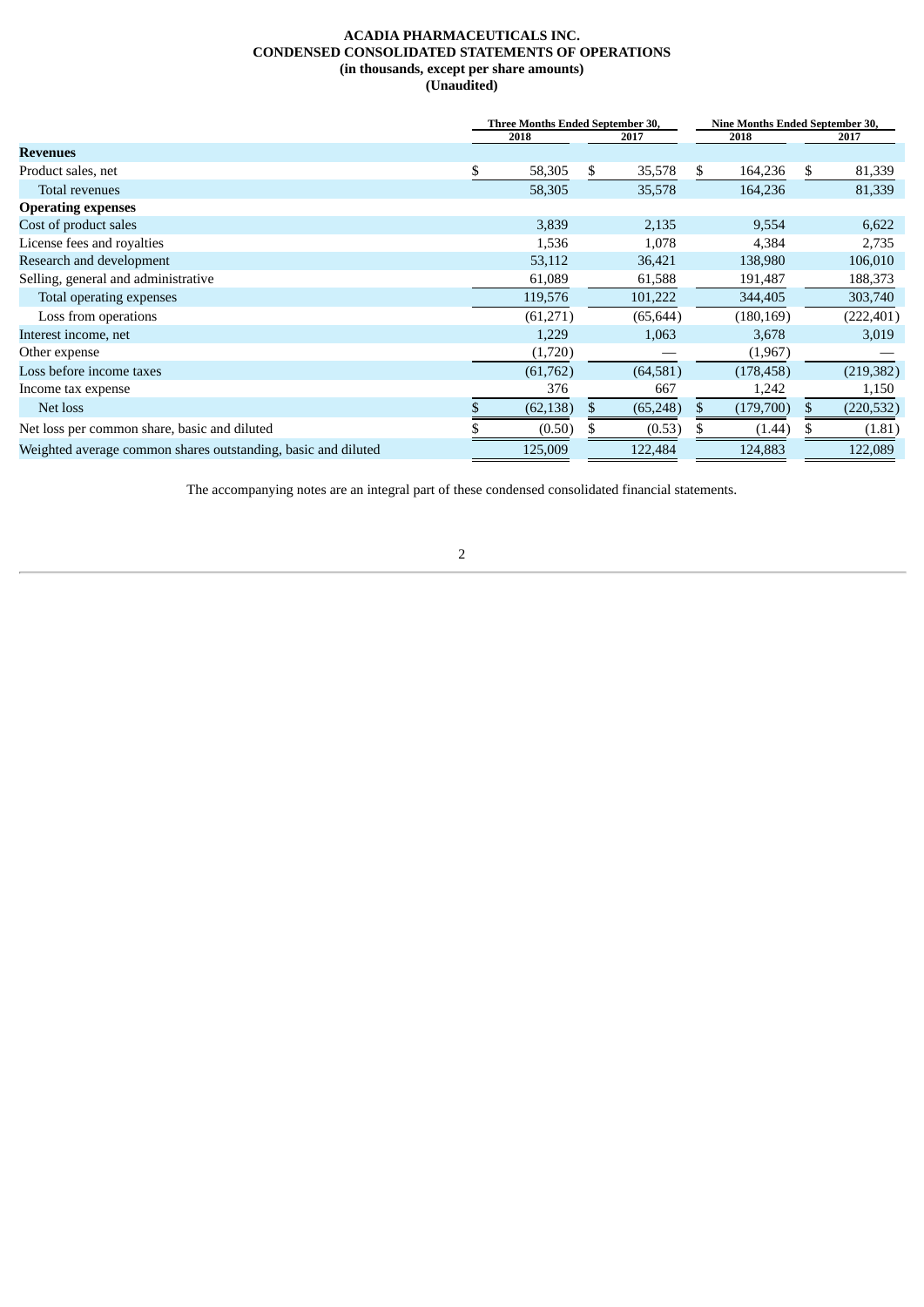#### **ACADIA PHARMACEUTICALS INC. CONDENSED CONSOLIDATED STATEMENTS OF COMPREHENSIVE LOSS (in thousands) (Unaudited)**

<span id="page-4-0"></span>

|                                                 |           | <b>Three Months Ended September 30,</b> |  | Nine Months Ended September 30, |  |            |
|-------------------------------------------------|-----------|-----------------------------------------|--|---------------------------------|--|------------|
|                                                 | 2018      | 2017                                    |  | 2018                            |  | 2017       |
| Net loss                                        | (62, 138) | (65, 248)                               |  | (179.700)                       |  | (220, 532) |
| Other comprehensive gain (loss):                |           |                                         |  |                                 |  |            |
| Unrealized gain (loss) on investment securities | 186       | 25                                      |  | -83                             |  | (174)      |
| Foreign currency translation adjustments        |           |                                         |  |                                 |  | (5)        |
| Comprehensive loss                              | (61, 952) | (65, 224)                               |  | (179, 615)                      |  | (220, 711) |

The accompanying notes are an integral part of these condensed consolidated financial statements.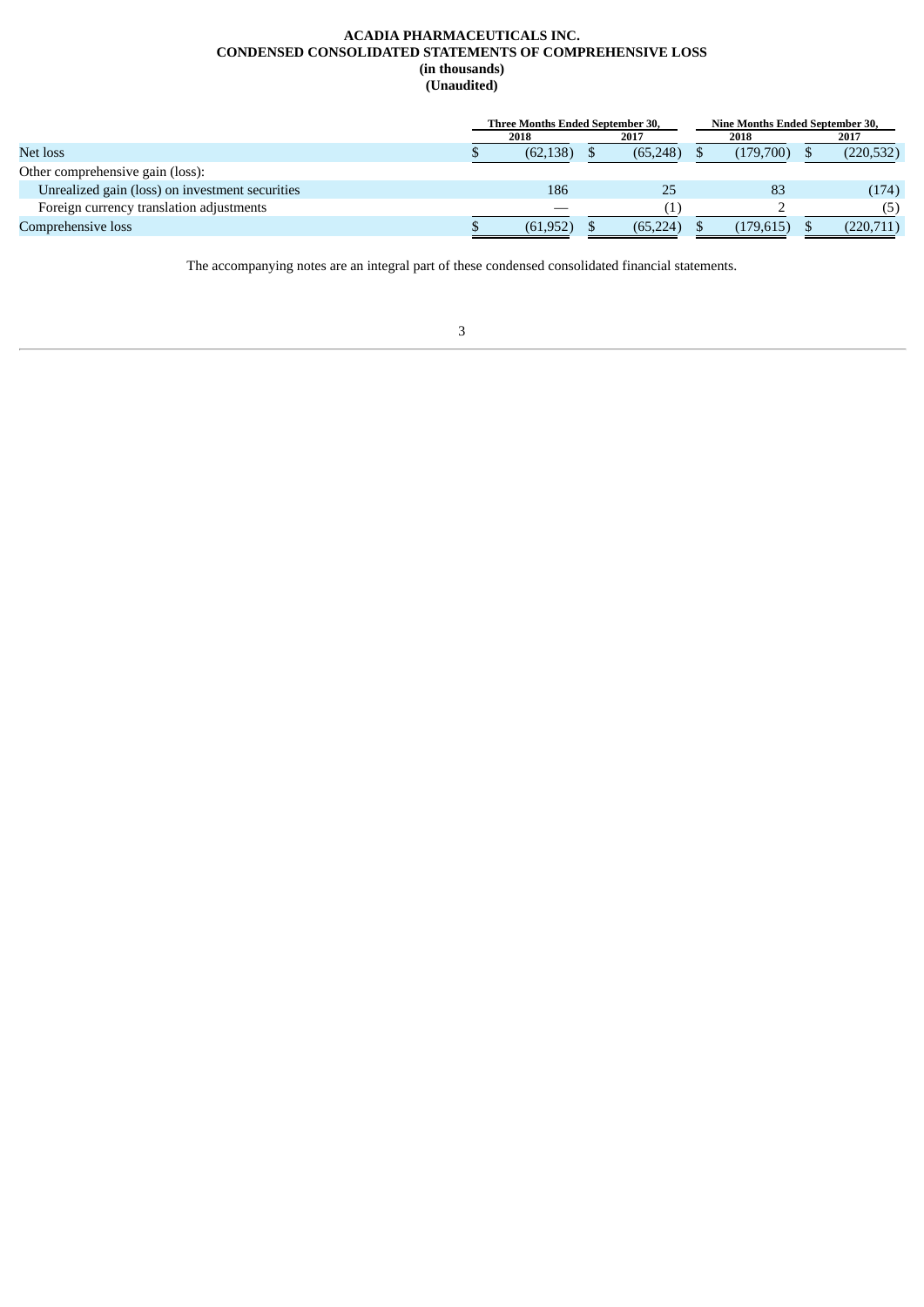#### **ACADIA PHARMACEUTICALS INC. CONDENSED CONSOLIDATED STATEMENTS OF CASH FLOWS (in thousands) (Unaudited)**

<span id="page-5-0"></span>

|                                                                                   |      |                | Nine Months Ended September 30, |            |  |
|-----------------------------------------------------------------------------------|------|----------------|---------------------------------|------------|--|
|                                                                                   |      | 2018           |                                 | 2017       |  |
| <b>Cash flows from operating activities</b><br>Net loss                           | \$   | (179,700)      | -\$                             |            |  |
|                                                                                   |      |                |                                 | (220, 532) |  |
| Adjustments to reconcile net loss to net cash used in operating activities:       |      |                |                                 |            |  |
| Stock-based compensation                                                          |      | 61,163         |                                 | 53,513     |  |
| Amortization of premiums and accretion of discounts on investment securities, net |      | (415)          |                                 | (138)      |  |
| Amortization of intangible assets                                                 |      | 1,107          |                                 | 1,108      |  |
| Loss on strategic investments                                                     |      | 1,967          |                                 |            |  |
| Depreciation                                                                      |      | 1,116          |                                 | 904        |  |
| Loss on disposal of assets                                                        |      | 27             |                                 |            |  |
| Changes in operating assets and liabilities:                                      |      |                |                                 |            |  |
| Accounts receivable, net                                                          |      | (2,615)        |                                 | (8,318)    |  |
| Interest and other receivables                                                    |      | 363            |                                 | 204        |  |
| Inventory                                                                         |      | 1,464          |                                 | (1,645)    |  |
| Prepaid expenses                                                                  |      | (6, 494)       |                                 | (7,011)    |  |
| Other assets                                                                      |      | 111            |                                 | 416        |  |
| Accounts payable                                                                  |      | (5,856)        |                                 | (950)      |  |
| <b>Accrued liabilities</b>                                                        |      | (1,647)        |                                 | (2,857)    |  |
| Deferred revenue                                                                  |      |                |                                 | (2, 644)   |  |
| Long-term liabilities                                                             |      | 1,018          |                                 | 88         |  |
| Net cash used in operating activities                                             |      | (128, 391)     |                                 | (187, 862) |  |
| <b>Cash flows from investing activities</b>                                       |      |                |                                 |            |  |
| Purchases of investment securities                                                |      | (95, 379)      |                                 | (353, 840) |  |
| Maturities of investment securities                                               |      | 217,562        |                                 | 465,211    |  |
| Proceeds from sale of property and equipment                                      |      | 5              |                                 |            |  |
| Purchases of strategic investments                                                |      | (3, 150)       |                                 |            |  |
| Purchases of property and equipment                                               |      | (1,578)        |                                 | (805)      |  |
| Net cash provided by investing activities                                         |      | 117,460        |                                 | 110,566    |  |
| <b>Cash flows from financing activities</b>                                       |      |                |                                 |            |  |
| Proceeds from issuance of common stock, net of issuance costs                     |      | 6,044          |                                 | 26,397     |  |
| Net cash provided by financing activities                                         |      | 6,044          |                                 | 26,397     |  |
| Effect of exchange rate changes on cash                                           |      | $\overline{2}$ |                                 | (5)        |  |
| Net decrease in cash, cash equivalents and restricted cash                        |      | (4,885)        |                                 | (50, 904)  |  |
| Cash, cash equivalents and restricted cash                                        |      |                |                                 |            |  |
|                                                                                   |      |                |                                 | 165,995    |  |
| Beginning of period                                                               |      | 71,893         |                                 |            |  |
| End of period                                                                     | $\$$ | 67,008         | \$                              | 115,091    |  |
| Supplemental disclosure of noncash information:                                   |      |                |                                 |            |  |
| Property and equipment purchases in accounts payable and accrued liabilities      | \$   | 280            | \$                              | 9          |  |
| Stock-based compensation capitalized in inventory                                 | \$   | (563)          | \$                              | 284        |  |

The accompanying notes are an integral part of these condensed consolidated financial statements.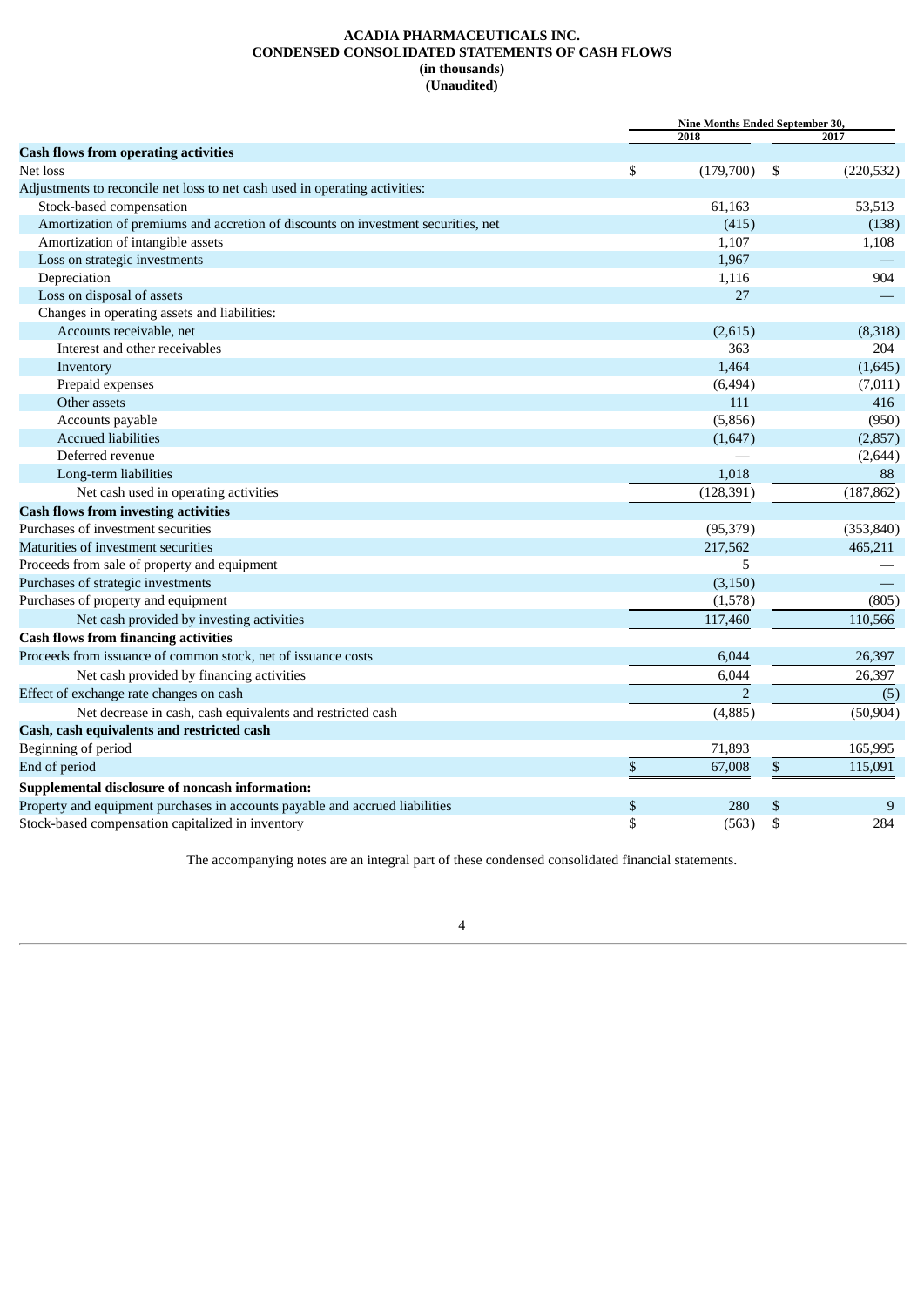#### **ACADIA PHARMACEUTICALS INC. NOTES TO CONDENSED CONSOLIDATED FINANCIAL STATEMENTS (Unaudited)**

#### <span id="page-6-0"></span>**1. Organization and Business**

ACADIA Pharmaceuticals Inc. (the "Company"), based in San Diego, California, is a biopharmaceutical company focused on the development and commercialization of innovative medicines to address unmet medical needs in central nervous system disorders. The Company was originally incorporated in Vermont in 1993 as Receptor Technologies, Inc. and reincorporated in Delaware in 1997.

In April 2016, the U.S. Food and Drug Administration ("FDA") approved the Company's first drug, NUPLAZID® (pimavanserin), for the treatment of hallucinations and delusions associated with Parkinson's disease psychosis ("PD Psychosis"). NUPLAZID became available for prescription in the United States in May 2016.

#### **2. Basis of Presentation and Significant Accounting Policies**

#### *Basis of Presentation*

The accompanying unaudited condensed consolidated financial statements of the Company should be read in conjunction with the audited financial statements and notes thereto as of and for the year ended December 31, 2017 included in the Company's Annual Report on Form 10-K ("Annual Report") filed with the Securities and Exchange Commission (the "SEC"). The accompanying financial statements have been prepared in accordance with accounting principles generally accepted in the United States ("GAAP") for interim financial information and in accordance with the instructions to Form 10-Q and Article 10 of Regulation S-X. Accordingly, since they are interim statements, the accompanying financial statements do not include all of the information and notes required by GAAP for complete financial statements. In the opinion of management, the accompanying financial statements reflect all adjustments (consisting of normal recurring adjustments) that are necessary for a fair statement of the financial position, results of operations and cash flows for the interim periods presented. Interim results are not necessarily indicative of results for a full year. The preparation of financial statements in conformity with GAAP requires management to make estimates and assumptions that affect the amounts reported in the financial statements and the accompanying notes. Actual results could differ from those estimates.

#### *Reclassifications*

The Company has reclassified certain prior period amounts to conform to current period presentation. Specifically, it has reclassified income tax expense previously included within selling, general and administrative expense and presented it separately in the Condensed Consolidated Statements of Operations. This reclassification reduced the Company's previously stated selling, general and administrative expense and total operating expense for the three and nine months ended September 30, 2017 by \$0.7 million and \$1.2 million, respectively. The reclassification had no impact on the Company's net loss or stockholders' equity as previously reported.

In addition, pursuant to the adoption of ASU 2016-18, *Statement of Cash Flows: Restricted Cash*, on January 1, 2018, the Company is presenting restricted cash with cash and cash equivalents in the beginning-of-period and end-of-period total amounts on its Condensed Consolidated Statements of Cash Flows. This reclassification reduced the Company's previously stated net cash used in operations and net decrease in cash and cash equivalents for the nine months ended September 30, 2017 by \$0.1 million. The reclassification had no impact on the Company's balance sheets as previously reported. The following table provides a reconciliation of cash, cash equivalents and restricted cash reported in the Condensed Consolidated Balance Sheets that sum to the total of the same such amounts shown in the Consolidated Statements of Cash Flows (in thousands):

|                                                                                           | <b>Nine Months Ended</b><br>September 30, 2018 |                      |        |  |                                      | <b>Nine Months Ended September</b><br>30, 2017 |         |  |  |                      |
|-------------------------------------------------------------------------------------------|------------------------------------------------|----------------------|--------|--|--------------------------------------|------------------------------------------------|---------|--|--|----------------------|
|                                                                                           | <b>Beginning of</b><br>period                  | <b>End of period</b> |        |  | <b>Beginning of</b><br><b>period</b> |                                                |         |  |  | <b>End of period</b> |
| Cash and cash equivalents                                                                 | 69.418                                         |                      | 63.897 |  | 163.620                              |                                                | 112,616 |  |  |                      |
| Restricted cash                                                                           | 2.475                                          |                      | 3,111  |  | 2,375                                |                                                | 2,475   |  |  |                      |
| Total cash, cash equivalents and restricted cash<br>shown in the statements of cash flows | 71.893                                         |                      | 67,008 |  | 165.995                              |                                                | 115.091 |  |  |                      |

#### *Accounts Receivable*

Accounts receivable are recorded net of customer allowances for distribution fees, prompt payment discounts, chargebacks, and doubtful accounts. Allowances for distribution fees, prompt payment discounts and chargebacks are based on contractual terms. The Company estimates the allowance for doubtful accounts based on existing contractual payment terms, actual payment patterns of its

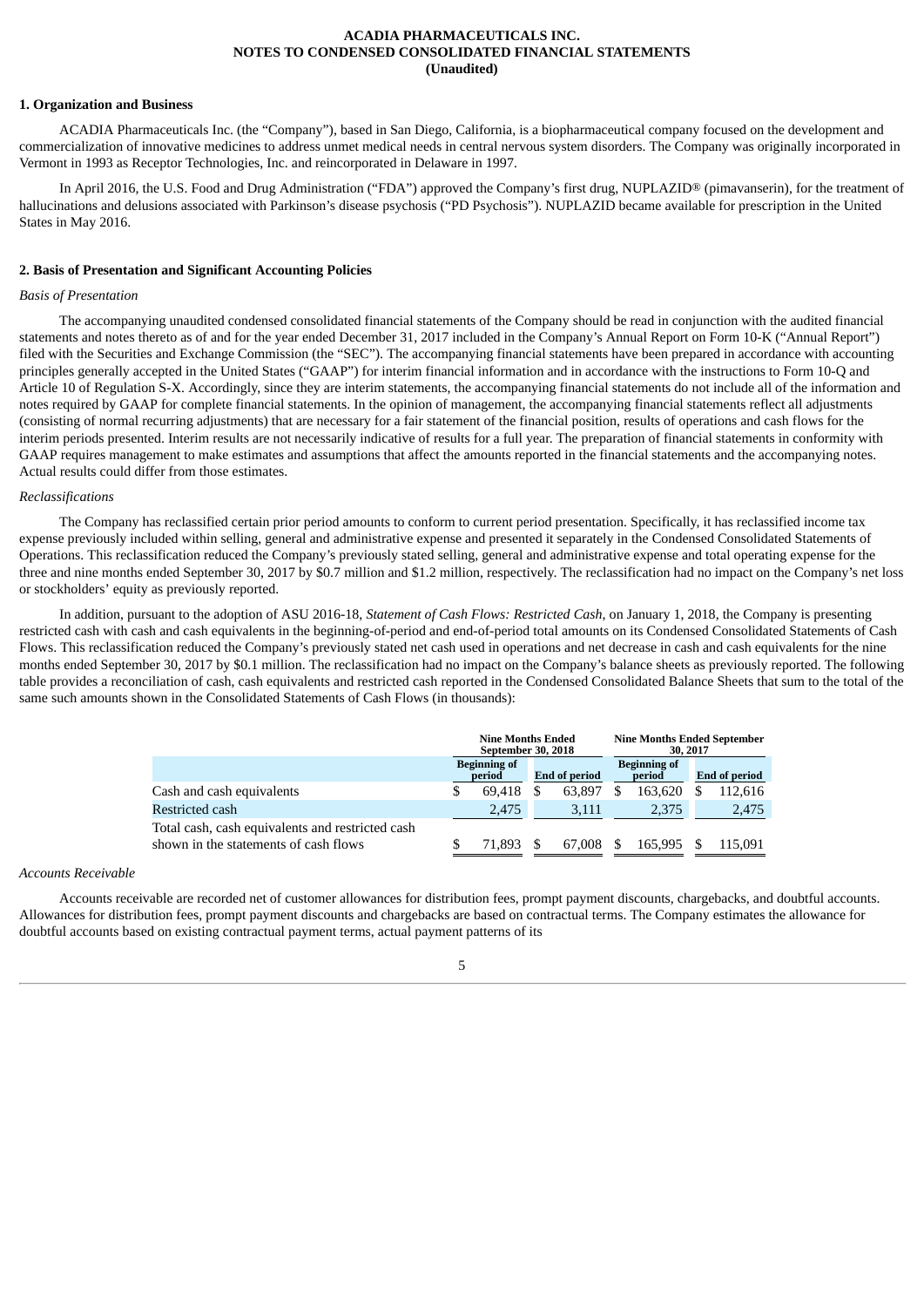customers and individual customer circumstances. At September 30, 2018, the Company determined that an allowance for doubtful accounts was not required. No accounts were written off during the periods presented.

#### *License Fees and Royalties*

The Company expenses amounts paid to acquire licenses associated with products under development when the ultimate recoverability of the amounts paid is uncertain and the technology has no alternative future use when acquired. Acquisitions of technology licenses are charged to expense or capitalized based upon management's assessment regarding the ultimate recoverability of the amounts paid and the potential for alternative future use. The Company has determined that technological feasibility for its product candidates is reached when the requisite regulatory approvals are obtained to make the product available for sale.

In connection with the FDA approval of NUPLAZID in April 2016, the Company made a one-time milestone payment of \$8.0 million pursuant to its 2006 license agreement with the Ipsen Group in which the Company licensed certain intellectual property rights that complement its patent portfolio for its serotonin platform, including NUPLAZID. The Company capitalized the \$8.0 million payment as an intangible asset and is amortizing the asset on a straightline basis over the estimated useful life of the licensed patents through the second half of 2021. The Company recorded amortization expense related to its intangible asset of \$0.4 million and \$1.1 million for each of the three and nine months ended September 30, 2018 and 2017, respectively. As of September 30, 2018, estimated future amortization expense related to the Company's intangible asset was \$0.4 million for the remainder of 2018, \$1.5 million for each of 2019 and 2020, and \$1.0 million for 2021.

Royalties incurred in connection with the Company's license agreement with the Ipsen Group, as disclosed in Note 9, are expensed to license fees and royalties as revenue from product sales is recognized.

#### *Revenue Recognition*

#### *Product Sales, Net*

The Company's net product sales consist of U.S. sales of NUPLAZID. Effective January 1, 2018, the Company adopted ASU 2014-09, *Revenue from Contracts with Customers (Topic 606),* and applied all the related amendments to all of the contracts using the modified-retrospective method. While results for reporting periods beginning after January 1, 2018 are presented under the new guidance, prior period amounts are not adjusted and continue to be reported under the accounting standards in effect for the prior period. The accounting policy for revenue recognition for periods prior to January 1, 2018 is described in Note 2 of the Notes to the Consolidated Financial Statements included in the Company's Annual Report. Under Topic 606, the Company recognizes revenue when its customer obtains control of promised goods or services, in an amount that reflects the consideration which the Company expects to receive in exchange for those goods or services. To determine revenue recognition for arrangements that the Company determines are within the scope of Topic 606, the Company performs the following five steps: (i) identify the contract(s) with a customer; (ii) identify the performance obligations in the contract; (iii) determine the transaction price; (iv) allocate the transaction price to the performance obligations in the contract; and (v) recognize revenue when (or as) the Company satisfies a performance obligation. The Company only applies the five-step model to contracts when it is probable that the Company will collect the consideration it is entitled to in exchange for the goods or services it transfers to the customer. At contract inception, once the contract is determined to be within the scope of Topic 606, the Company assesses the goods or services promised within each contract, determines those that are performance obligations, and assesses whether each promised good or service is distinct. The Company then recognizes as revenue the amount of the transaction price that is allocated to the respective performance obligation when (or as) the performance obligation is satisfied. Payment terms differ by customer, but typically range from 31 to 35 days from the date of shipment. Revenue for the Company's product sales has not been adjusted for the effects of a financing component as the Company expects, at contract inception, that the period between when the Company transfers control of the product and when the Company receives payment will be one year or less. No cumulative effect adjustment to the opening balance of retained earnings was necessary upon adoption, and there is no reconciliation of the Company's Condensed Consolidated Statements of Operations, as no revenue recognition differences were identified when comparing the revenue recognition criteria under Topic 606 to previous requirements.

Product shipping and handling costs are included in cost of product sales.

The Company recognizes revenue from product sales at the net sales price (the "transaction price") which includes estimates of variable consideration for which reserves are established and reflects each of these as either a reduction to the related account receivable or as an accrued liability, depending on how the amount payable is settled. Overall, these reserves reflect the Company's best estimates of the amount of consideration to which the Company is entitled based on the terms of the contract. The amount of variable consideration that is included in the transaction price may be constrained, and is included in the net sales price only to the extent that it is probable that a significant reversal in the amount of the cumulative revenue recognized will not occur in a future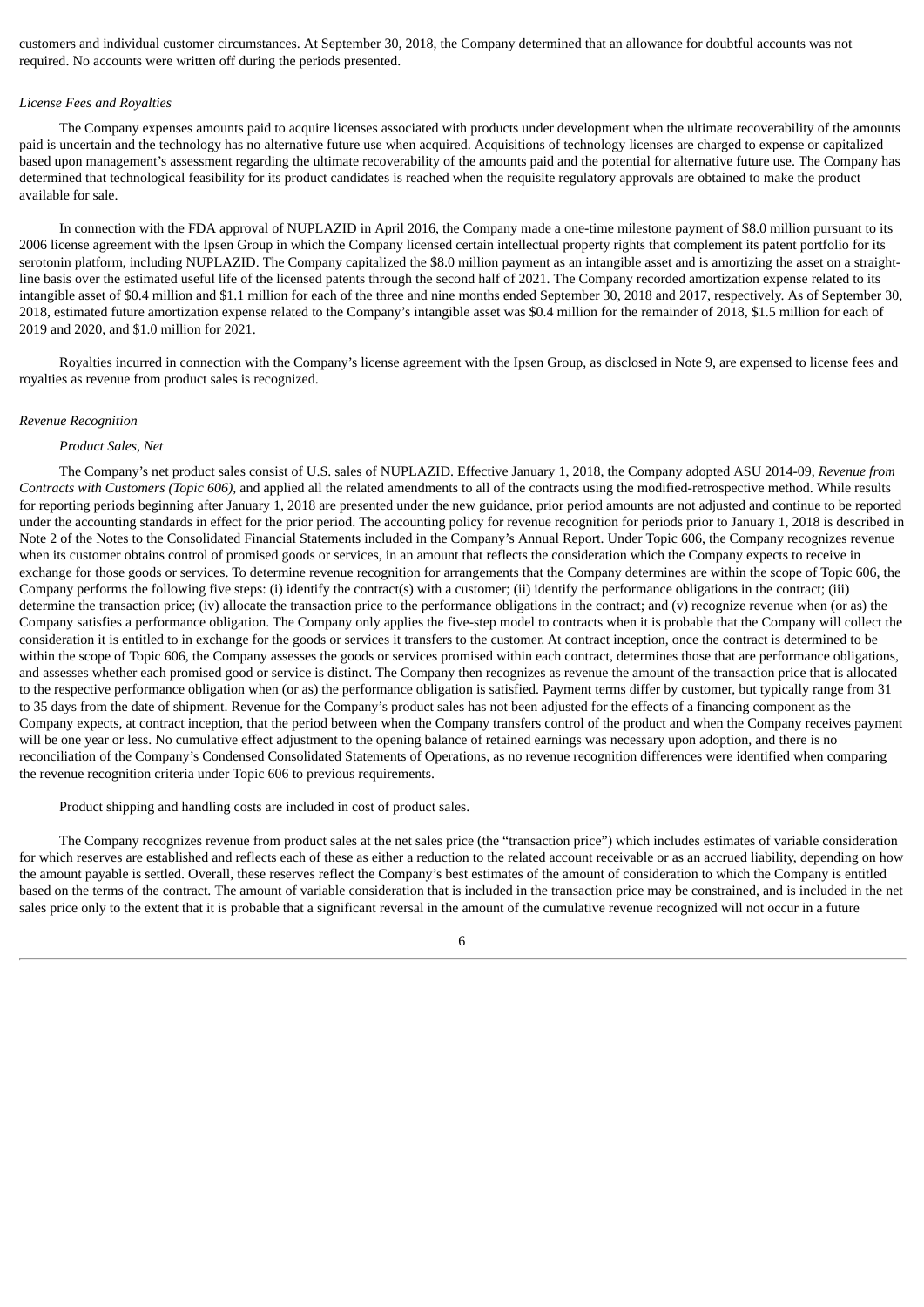period. Actual amounts of consideration ultimately received may differ from the Company's estimates. If actual results in the future vary from estimates, the Company may need to adjust its estimates, which would affect net revenue in the period of adjustment.

*Distribution Fees:* Distribution fees include distribution service fees paid to the SPs and SDs based on a contractually fixed percentage of the wholesale acquisition cost ("WAC"), fees for data, and prompt payment discounts. Distribution fees are recorded as an offset to revenue based on contractual terms at the time revenue from the sale is recognized.

*Rebates:* Allowances for rebates include mandated discounts under the Medicaid Drug Rebate Program and the Medicare Part D prescription drug benefit. Rebates are amounts owed after the final dispensing of the product to a benefit plan participant and are based upon contractual agreements with, or statutory requirements pertaining to, Medicaid and Medicare benefit providers. The allowance for rebates is based on statutory discount rates and expected utilization. The Company's estimates for expected utilization of rebates is based on historical data received from the SPs and SDs since product launch. Rebates are generally invoiced and paid in arrears so that the accrual balance consists of an estimate of the amount expected to be incurred for the current quarter's activity, plus an accrual balance for prior quarters' unpaid rebates.

*Chargebacks:* Chargebacks are discounts and fees that relate to contracts with government and other entities purchasing from the SDs at a discounted price. The SDs charge back to the Company the difference between the price initially paid by the SDs and the discounted price paid to the SDs by these entities. The Company also incurs group purchasing organization fees for transactions through certain purchasing organizations. The Company estimates sales with these entities and accrues for anticipated chargebacks and organization fees, based on the applicable contractual terms.

*Co-Payment Assistance:* The Company offers co-payment assistance to commercially insured patients meeting certain eligibility requirements. Copayment assistance is accrued for based on actual program participation and estimates of program redemption using data provided by third-party administrators.

*Product Returns:* Consistent with industry practice, the Company offers the SPs and SDs limited product return rights for damages, shipment errors, and expiring product; provided that the return is within a specified period around the product expiration date as set forth in the applicable individual distribution agreement. The Company does not allow product returns for product that has been dispensed to a patient. As the Company receives inventory reports from the SPs and SDs and has the ability to control the amount of product that is sold to the SPs and SDs, it is able to make a reasonable estimate of future potential product returns based on this on-hand channel inventory data and sell-through data obtained from the SPs and SDs. In arriving at its estimate for product returns, the Company also considers historical product returns, the underlying product demand, and industry data specific to the specialty pharmaceutical distribution industry.

#### **3. Net Loss Per Share**

Basic net loss per share is calculated by dividing the net loss by the weighted average number of common shares outstanding for the period, without consideration for common stock equivalents. Diluted net loss per share is computed by dividing the net loss by the weighted average number of common shares and common stock equivalents outstanding for the period determined using the treasury stock method. For purposes of this calculation, stock options, employee stock purchase plan rights, and warrants are considered to be common stock equivalents but are not included in the calculations of diluted net loss per share for the periods presented as their effect would be anti-dilutive. The Company incurred net losses for all periods presented and there were no reconciling items for potentially dilutive securities. More specifically, at September 30, 2018 and 2017, stock options, employee stock purchase plan rights, and warrants totaling approximately 19,775,000 shares and 20,154,000 shares, respectively, were excluded from the calculation of diluted net loss per share as their effect would have been anti-dilutive.

#### **4. Stock-Based Compensation**

The following table summarizes the total stock-based compensation expense included in the Company's Condensed Consolidated Statements of Operations for the periods presented (in thousands):

|                                     |              |        | Three Months Ended September 30, |        | <b>Nine Months Ended September 30,</b> |        |  |
|-------------------------------------|--------------|--------|----------------------------------|--------|----------------------------------------|--------|--|
|                                     | 2018<br>2017 |        | 2018                             |        | 2017                                   |        |  |
| Cost of product sales               |              | 838    | 1.210                            | 3.025  |                                        | 2,971  |  |
| Research and development            |              | 8.066  | 6.877                            | 23,617 |                                        | 18,598 |  |
| Selling, general and administrative |              | 11.265 | 11,611                           | 34,521 |                                        | 31,944 |  |
|                                     |              | 20.169 | 19.698                           | 61,163 | S                                      | 53,513 |  |

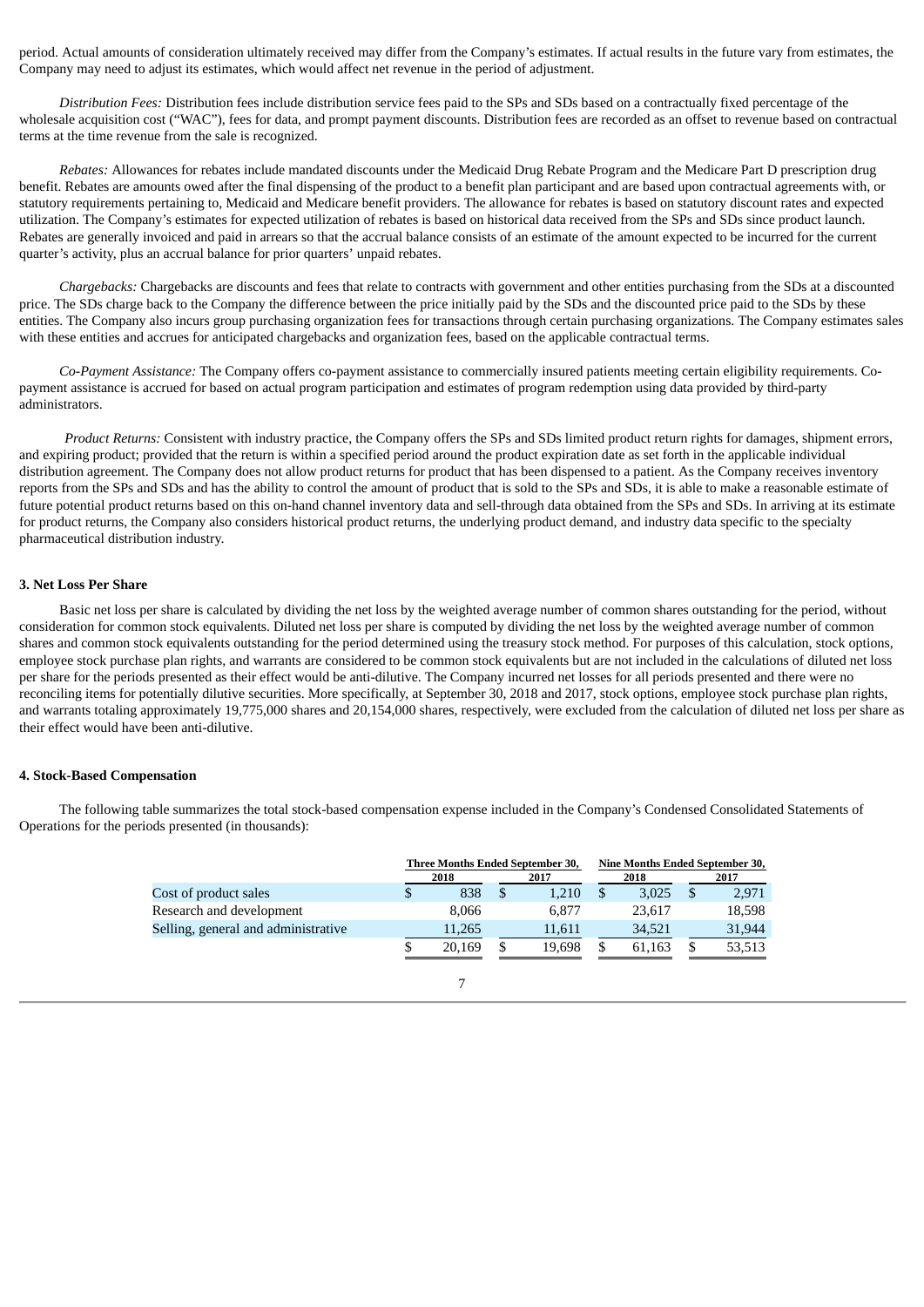#### **5. Balance Sheet Details**

Inventory consisted of the following (in thousands):

|                 |   | September 30,<br>2018 | December 31,<br>2017 |
|-----------------|---|-----------------------|----------------------|
| Raw material    | P | 3,005                 | 4,084                |
| Finished goods  |   | 897                   | 1,164                |
| Work in process |   | 445                   |                      |
|                 |   | 4,347                 | 5,248                |

Accrued liabilities consisted of the following (in thousands):

|                                           | September 30,<br>2018 | December 31,<br>2017 |
|-------------------------------------------|-----------------------|----------------------|
| Accrued compensation and benefits         | \$<br>14.467          | \$<br>15,260         |
| Accrued consulting and professional fees  | 9,003                 | 9,395                |
| Accrued research and development services | 8,978                 | 9,487                |
| Accrued sales allowances                  | 3,485                 | 3,591                |
| Other                                     | 2.919                 | 2,511                |
|                                           | \$<br>38,852          | 40.244               |

#### **6. Investments**

The carrying value and amortized cost of the Company's investments, summarized by major security type, consisted of the following (in thousands):

|                                            | September 30, 2018       |                                                           |                          |    |                             |     |                                   |  |
|--------------------------------------------|--------------------------|-----------------------------------------------------------|--------------------------|----|-----------------------------|-----|-----------------------------------|--|
|                                            | <b>Amortized</b><br>Cost |                                                           | Unrealized<br>Gains      |    | <b>Unrealized</b><br>Losses |     | <b>Estimated</b><br>Fair<br>Value |  |
| Corporate debt securities                  | \$<br>124,521            | $\mathbb{S}$                                              | 5                        | \$ | (318)                       | \$. | 124,208                           |  |
| Commercial paper                           | 26,042                   |                                                           |                          |    | (12)                        |     | 26,031                            |  |
| <b>Equity securities</b>                   | 3,149                    |                                                           |                          |    | (1,967)                     |     | 1,182                             |  |
|                                            | 153,712                  | \$.                                                       | 6                        | \$ | (2,297)                     | \$  | 151,421                           |  |
|                                            |                          |                                                           |                          |    |                             |     |                                   |  |
|                                            |                          |                                                           | <b>December 31, 2017</b> |    |                             |     |                                   |  |
|                                            | <b>Amortized</b><br>Cost | <b>Unrealized</b><br><b>Unrealized</b><br>Gains<br>Losses |                          |    |                             |     | <b>Estimated</b><br>Fair<br>Value |  |
| U.S. Treasury notes                        |                          |                                                           |                          |    |                             |     |                                   |  |
|                                            | \$<br>32,976             | -\$                                                       |                          | \$ | (12)                        | -\$ | 32,964                            |  |
| Government sponsored enterprise securities | 10,082                   |                                                           |                          |    | (10)                        |     | 10,072                            |  |
| Corporate debt securities                  | 138,650                  |                                                           |                          |    | (321)                       |     | 138,330                           |  |
| Commercial paper                           | 90,623                   |                                                           |                          |    | (65)                        |     | 90,558                            |  |

The Company has classified all of its available-for-sale investment securities, including those with maturities beyond one year, as current assets on its Condensed Consolidated Balance Sheets based on the highly liquid nature of the investment securities and because these investment securities are considered available for use in current operations. As of September 30, 2018 and December 31, 2017, the Company held \$35.1 million and \$48.7 million, respectively, of available-for-sale investment securities with contractual maturity dates of more than one year and less than two years. The Company has classified all equity securities as other assets on its Condensed Consolidated Balance Sheets.

At September 30, 2018 the Company had 37 securities in an unrealized loss position and at December 31, 2017 the Company had 54 securities in an unrealized loss position. The following table presents gross unrealized losses and fair value for those available-for-sale investments that were in an unrealized loss position as of September 30, 2018 and December 31, 2017, aggregated by investment category and length of time that individual securities have been in a continuous loss position (in thousands):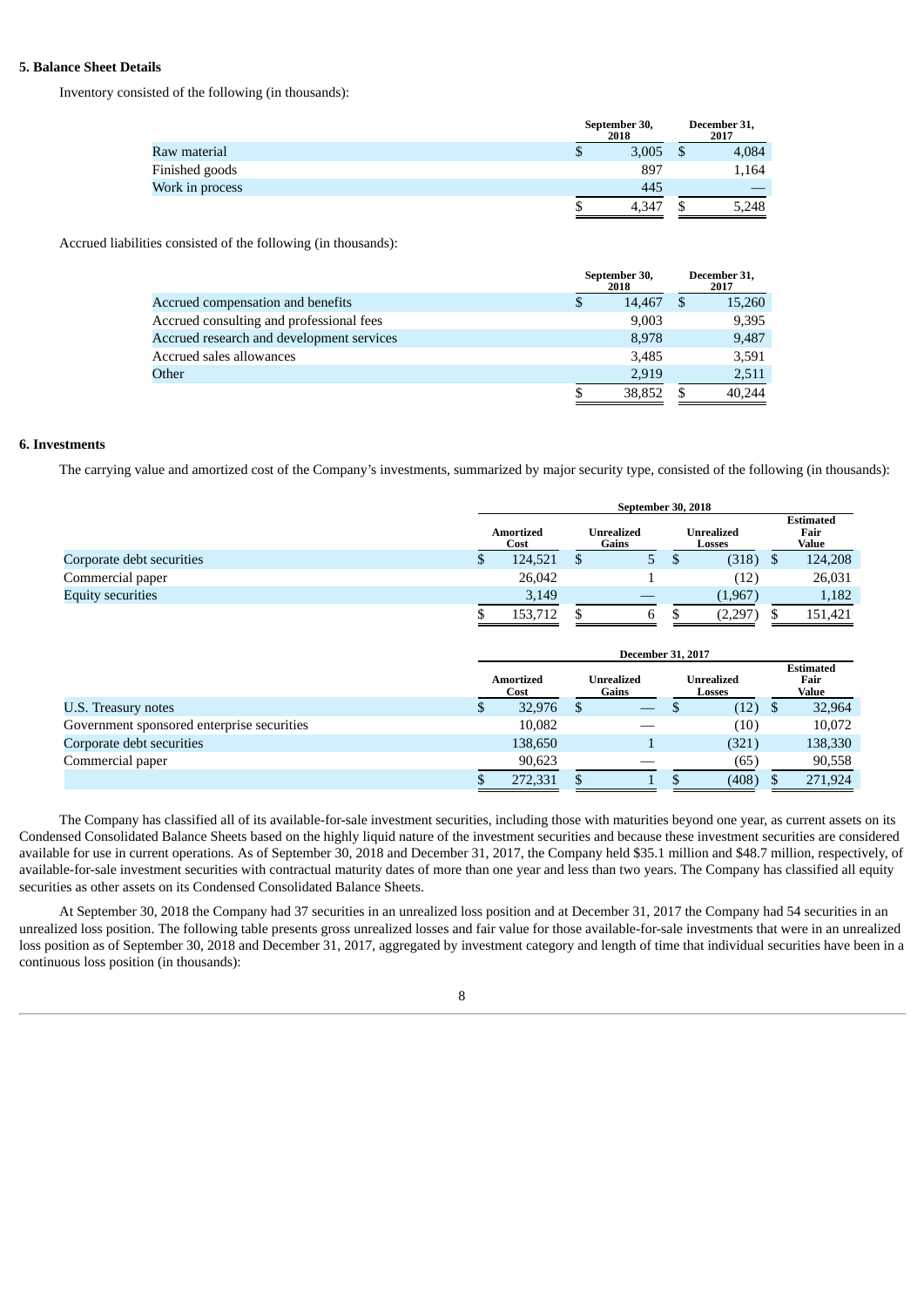|                                            | Less Than 12 Months                   |  |                      | <b>12 Months or Greater</b> |                                |   |                                 | Total |                                       |  |                             |
|--------------------------------------------|---------------------------------------|--|----------------------|-----------------------------|--------------------------------|---|---------------------------------|-------|---------------------------------------|--|-----------------------------|
|                                            | <b>Estimated</b><br><b>Fair Value</b> |  | Unrealized<br>Losses |                             | <b>Estimated Fair</b><br>Value |   | <b>Unrealized</b><br>Losses     |       | <b>Estimated</b><br><b>Fair Value</b> |  | <b>Unrealized</b><br>Losses |
| September 30, 2018:                        |                                       |  |                      |                             |                                |   |                                 |       |                                       |  |                             |
| Corporate debt securities                  | \$<br>81,064 \$                       |  | $(189)$ \$           |                             | 28,249                         | S | $(128)$ \$                      |       | 109,313 \$                            |  | (317)                       |
| Commercial paper                           | 15,546                                |  | (12)                 |                             | 2,998                          |   | (1)                             |       | 18,544                                |  | (13)                        |
| Total                                      | 96,610 \$                             |  | $(201)$ \$           |                             | 31,247                         |   | (129)                           |       | \$127,857                             |  | (330)                       |
| <b>December 31, 2017:</b>                  |                                       |  |                      |                             |                                |   |                                 |       |                                       |  |                             |
| U.S. Treasury notes                        | 32,964 \$                             |  | $(12)$ \$            |                             | $\overbrace{\phantom{aaaaa}}$  |   |                                 | \$.   | 32,964 \$                             |  | (12)                        |
| Government sponsored enterprise securities | 10,072                                |  | (10)                 |                             |                                |   | $\hspace{0.1mm}-\hspace{0.1mm}$ |       | 10.072                                |  | (10)                        |
| Corporate debt securities                  | 129,820                               |  | (321)                |                             |                                |   |                                 |       | 129,820                               |  | (321)                       |
| Commercial paper                           | 90,558                                |  | (65)                 |                             |                                |   |                                 |       | 90,558                                |  | (65)                        |
| Total                                      | 263,414 \$                            |  | $(408)$ \$           |                             |                                |   |                                 |       | 263,414 \$                            |  | (408)                       |

At each reporting date, the Company performs an evaluation of impairment to determine if any unrealized losses are other-than-temporary. Factors considered in determining whether a loss is other-than-temporary include the length of time and extent to which fair value has been less than the cost basis, the financial condition of the issuer, and the Company's intent and ability to hold the investment until recovery of its amortized cost basis. The Company intends, and has the ability, to hold its investments in unrealized loss positions until their amortized cost basis has been recovered. Based on its evaluation, the Company determined that its unrealized losses were not other-than-temporary at September 30, 2018 and December 31, 2017.

#### **7. Fair Value Measurements**

The Company's investments include cash equivalents, available-for-sale investment securities consisting of money market funds, U.S. Treasury notes, and high quality, marketable debt instruments of corporations and government sponsored enterprises in accordance with the Company's investment policy and equity investments. The Company's investment policy defines allowable investment debt securities and establishes guidelines relating to credit quality, diversification, and maturities of its investments to preserve principal and maintain liquidity. All investment debt securities have a credit rating of at least A3/A- or better, or P-1/A-1 or better, as determined by Moody's Investors Service or Standard & Poor's.

The Company's cash equivalents, available-for-sale investment securities and equity securities are classified within the fair value hierarchy as defined by authoritative guidance. The Company's investment debt securities and equity securities classified as Level 1 are valued using quoted market prices. The Company obtains the fair value of its Level 2 financial instruments from third-party pricing services. The pricing services utilize industry standard valuation models whereby all significant inputs, including benchmark yields, reported trades, broker/dealer quotes, issuer spreads, bids, offers, or other market-related data, are observable. The Company validates the prices provided by the third-party pricing services by reviewing their pricing methods and matrices, and obtaining market values from other pricing sources. After completing the validation procedures, the Company did not adjust or override any fair value measurements provided by these pricing services as of September 30, 2018 and December 31, 2017.

The Company does not hold any securities classified as Level 3, which are securities valued using unobservable inputs. The Company has not transferred any investment securities between the classification levels.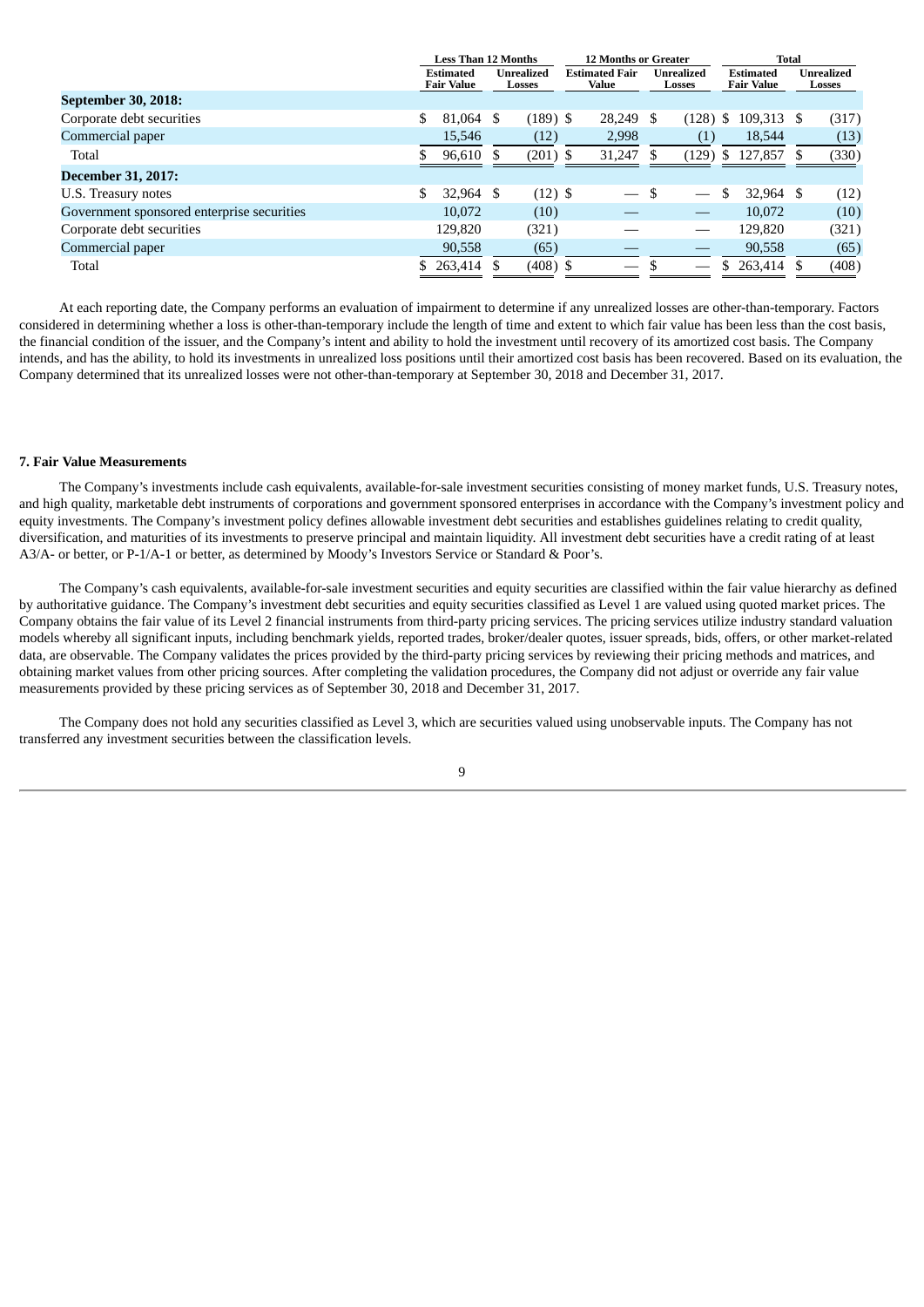The recurring fair value of the Company's cash equivalents, available-for-sale investment securities and equity securities at September 30, 2018 and December 31, 2017 consisted of the following (in thousands):

|                           |                       |   |                                                                                                           |                                                                         | <b>Fair Value Measurements at</b><br><b>Reporting Date Using</b> |                                                           |
|---------------------------|-----------------------|---|-----------------------------------------------------------------------------------------------------------|-------------------------------------------------------------------------|------------------------------------------------------------------|-----------------------------------------------------------|
|                           | September 30,<br>2018 |   | <b>Quoted Prices</b><br>in Active<br><b>Markets</b> for<br><b>Identical</b><br><b>Assets</b><br>(Level 1) | <b>Significant</b><br>Other<br><b>Observable</b><br>Inputs<br>(Level 2) |                                                                  | <b>Significant</b><br>Unobservable<br>Inputs<br>(Level 3) |
| Money market fund         | 55,160                | S | 55,160                                                                                                    | S                                                                       |                                                                  |                                                           |
| <b>Equity securities</b>  | 1,182                 |   | 1,182                                                                                                     |                                                                         |                                                                  |                                                           |
| Corporate debt securities | 124,208               |   |                                                                                                           |                                                                         | 124,208                                                          |                                                           |
| Commercial paper          | 26,031                |   |                                                                                                           |                                                                         | 26,031                                                           |                                                           |
|                           | 206,581               |   | 56,342                                                                                                    |                                                                         | 150,239                                                          |                                                           |

|                                            |   |                      | <b>Fair Value Measurements at</b><br><b>Reporting Date Using</b> |                                                                                                           |              |                                                                  |   |                                                                  |
|--------------------------------------------|---|----------------------|------------------------------------------------------------------|-----------------------------------------------------------------------------------------------------------|--------------|------------------------------------------------------------------|---|------------------------------------------------------------------|
|                                            |   | December 31.<br>2017 |                                                                  | <b>Quoted Prices</b><br>in Active<br><b>Markets</b> for<br><b>Identical</b><br><b>Assets</b><br>(Level 1) |              | <b>Significant</b><br>Other<br>Observable<br>Inputs<br>(Level 2) |   | <b>Significant</b><br>Unobservable<br><b>Inputs</b><br>(Level 3) |
| Money market fund                          | S | 38,057               | S                                                                | 38,057                                                                                                    | <sup>S</sup> | $\overline{\phantom{m}}$                                         | D |                                                                  |
| U.S. Treasury notes                        |   | 32,964               |                                                                  | 32,964                                                                                                    |              |                                                                  |   |                                                                  |
| Government sponsored enterprise securities |   | 10,072               |                                                                  |                                                                                                           |              | 10,072                                                           |   |                                                                  |
| Corporate debt securities                  |   | 154,396              |                                                                  |                                                                                                           |              | 154,396                                                          |   |                                                                  |
| Commercial paper                           |   | 98,052               |                                                                  |                                                                                                           |              | 98,052                                                           |   |                                                                  |
|                                            | ъ | 333,541              |                                                                  | 71.021                                                                                                    |              | 262,520                                                          |   |                                                                  |

#### **8. Stockholders' Equity**

#### *Public Offerings*

In August 2016, the Company raised net proceeds of approximately \$215.9 million from the sale of 6,969,696 shares of its common stock in a followon public offering, including 909,090 shares sold pursuant to the exercise in full of the underwriters' option to purchase additional shares.

In January 2016, the Company raised net proceeds of approximately \$281.6 million from the sale of 10,344,827 shares of its common stock in a follow-on public offering. In connection with the January 2016 offering, the Company entered into a registration rights agreement (the "Registration Rights Agreement") with 667, L.P., Baker Brothers Life Sciences, L.P. and 14159, L.P. (the "Baker Entities"), all of which are existing stockholders of the Company and are affiliated with two of its directors, Julian C. Baker and Dr. Stephen R. Biggar. Under the Registration Rights Agreement, the Company agreed that, if the Baker Entities demand that the Company register their shares of its common stock, par value \$0.0001 per share, for resale under the Securities Act of 1933, as amended (the "Securities Act"), the Company would be obligated to effect such registration. The Company's registration obligations under the Registration Rights Agreement cover all shares of its common stock then held or later acquired by the Baker Entities (including approximately \$75.0 million and \$43.0 million of shares that the Baker Entities purchased at the public offering price in the January 2016 and August 2016 offerings, respectively), will continue in effect for up to 10 years, and include the Company's obligation to facilitate certain underwritten public offerings of its common stock by the Baker Entities in the future. The Company has agreed to bear all expenses incurred by it in effecting any registration pursuant to the Registration Rights Agreement as well as the legal expenses of the Baker Entities of up to \$50,000 per underwritten public offering effected pursuant to the Registration Rights Agreement. On April 1, 2016, pursuant to the Registration Rights Agreement, the Company filed a registration statement covering all shares owned by the Baker Entities as of March 31, 2016.

#### *Private Equity Financings*

In December 2012, the Company raised net proceeds of \$80.5 million through the sale of 19,000,000 shares of its common stock at a price of \$4.43 per share and the sale of warrants to purchase 500,000 shares of its common stock at a price of \$4.42 per warrant share in a private equity financing. The warrants have an exercise price of \$0.01 per share and will expire on December 17,

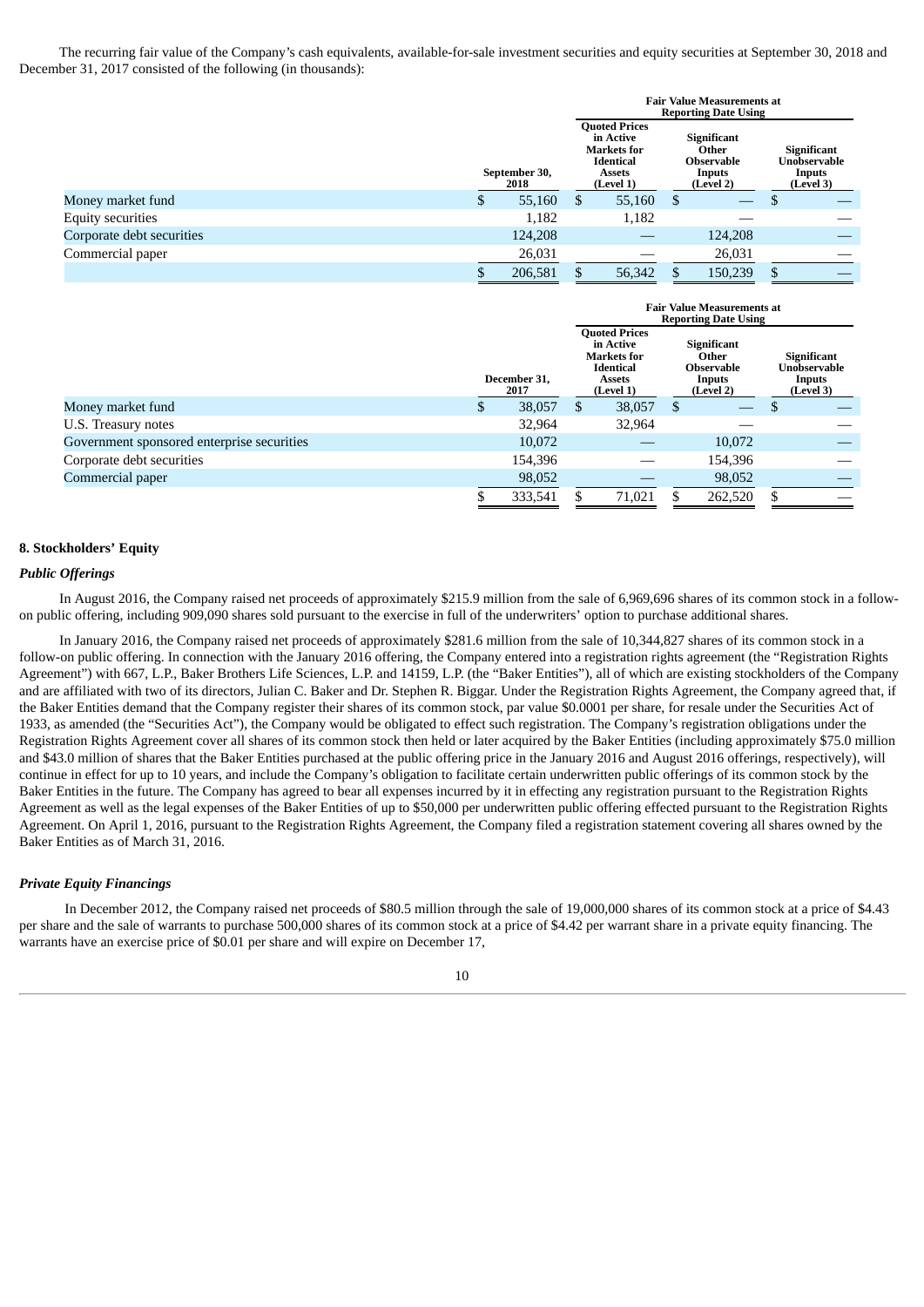2019. In accordance with authoritative accounting guidance, the warrants' value of \$2.2 million was determined on the date of grant using the Black-Scholes model with the following assumptions: risk free interest rate of 1.1 percent, volatility of 105.8 percent, a 7.0 year term and no dividend yield. These warrants were recorded as a component of stockholders' equity within additional paid-in capital. Per their terms, the warrants to purchase 500,000 shares of common stock, all of which remained outstanding at September 30, 2018, may not be exercised if the holder's ownership of the Company's common stock would exceed 19.99 percent following such exercise.

#### **9. Commitments and Contingencies**

#### *Leases and Other Long-Term Commitments*

In May 2018, the Company entered into a lease agreement to lease facilities under a noncancelable operating lease that expires January 2026. Estimated annual future minimum payments related to the Company's operating leases were as follows at September 30, 2018 (in thousands):

| 2018              | \$ | 748   |
|-------------------|----|-------|
| 2019              |    | 1,880 |
| 2020              |    | 1,192 |
| 2021              |    | 886   |
| 2022              |    | 898   |
| <b>Thereafter</b> |    | 2,848 |
|                   | J  | 8,452 |

#### *Royalty Payments*

Pursuant to the terms of its 2006 license agreement with the Ipsen Group, the Company is required to make royalty payments of two percent of net sales of NUPLAZID.

#### *Corporate Credit Card Program*

In connection with the Company's credit card program, the Company established a letter of credit for \$2.0 million, which has automatic annual extensions and is fully secured by restricted cash.

#### *Fleet Program*

In connection with the Company's fleet program, the Company established letters of credit with the leasing entities totaling \$0.7 million, which have automatic annual extensions and are fully secured by restricted cash.

#### *Legal Proceedings*

Between July 19 and August 3, 2018, following recent negative publicity about NUPLAZID, three purported Company stockholders filed putative securities class action complaints (captioned Staublein v. ACADIA Pharmaceuticals, Inc., Case No. 18-cv-01647-JAH-MDD, Stone v. ACADIA Pharmaceuticals Inc., Case No. 18-cv-01672-LAB-JMA, and Barglow v. ACADIA Pharmaceuticals Inc., Case No. 18-cv-1812-DMS-WVG) in the U.S. District Court for the Southern District of California against the Company and certain of its current executive officers. The complaints generally allege that defendants violated Sections 10(b) and 20(a) of the Securities Exchange Act of 1934 by making materially false and misleading statements regarding the Company's business, operations, and prospects by failing to disclose that adverse events and safety concerns regarding NUPLAZID threatened initial and continuing FDA approval, and by failing to disclose that the Company engaged in business practices likely to attract regulatory scrutiny. The complaints seek unspecified monetary damages and other relief. Several putative lead plaintiffs have filed motions to consolidate the cases and to appoint a lead plaintiff. The motions have been fully briefed and are set to be heard on January 3, 2019. The defendants' response to the complaints is stayed pending resolution of the lead plaintiff motions. The Company has assessed such legal proceedings, and given the unpredictability inherent in litigation, the Company cannot predict the outcome of these matters. At this time, the Company is unable to estimate possible losses or ranges of losses that may result from such legal proceedings, and it has not accrued any amounts in connection with such legal proceedings other than ongoing attorneys' fees.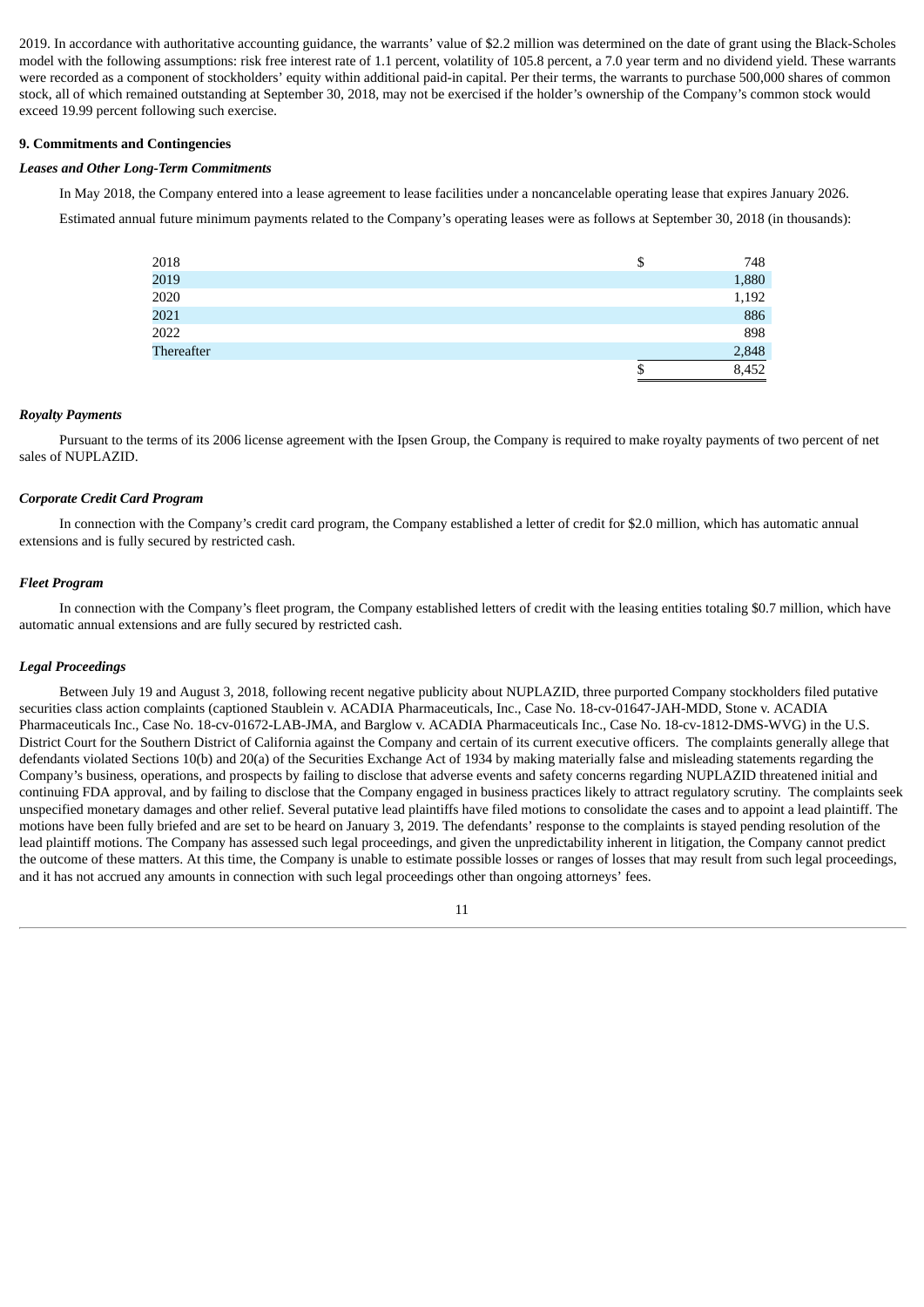#### *Government Investigation*

In September 2018 the Company received a civil investigative demand ("CID") from the Department of Justice ("DOJ") requesting certain documents and information related to the Company's sales and marketing of NUPLAZID. The Company is cooperating with the DOJ's request. Responding to the CID will require considerable resources and no assurance can be given as to the timing or outcome of the DOJ's investigation.

#### **10. License Agreements**

In May 2018, the Company signed an Exclusivity Deed (the "Deed") with Neuren Pharmaceuticals Limited ("Neuren") that provided for exclusive negotiations for a period of three months from the date of the Deed. Under the terms of the Deed, the Company invested \$3.1 million to subscribe for 1,330,000 shares of the company and paid \$0.9 million for the exclusive right to negotiate a deal with Neuren, which was recorded in selling, general and administrative expenses in the Condensed Consolidated Statements of Operations for the nine months ended September 30, 2018. At September 30, 2018, the Company continues to hold the equity securities as a strategic investment in which the Company does not have a controlling interest or significant influence. Publicly held equity securities are measured using quoted prices in their respective active markets with changes recorded through other expense on the statements of operations. Net loss on strategic investments recognized in other expense in the Condensed Consolidated Statements of Operations in the three and nine months ended September 30, 2018 was \$1.7 million and \$2.0 million, respectively. As of September 30, 2018, the aggregate carrying amount of the Company's strategic equity investment was \$1.2 million included in other assets on the Condensed Consolidated Balance Sheets.

In August 2018, the Company entered into a license agreement with Neuren and obtained exclusive North American rights to develop and commercialize trofinetide for Rett syndrome and other indications. Under the terms of the agreement, Neuren received an upfront payment of \$10.0 million and is eligible to receive milestone payments of up to \$455.0 million, based on the achievement of certain development and annual net sales milestones. In addition, Neuren is eligible to receive tiered, escalating, double-digit percentage royalties based on net sales. The license agreement was accounted for as an asset acquisition and the upfront cash payment of \$10.0 million has been recorded in research and development expenses in the Condensed Consolidated Statements of Operations for the three and nine months ended September 30, 2018, as there is no alternative use for the asset.

#### **11. Recent Accounting Pronouncements**

In December 2017, the U.S. Securities and Exchange Commission ("SEC") staff issued SAB 118, which provides guidance on accounting for the tax effects of the Tax Cuts and Jobs Act (the "Act"). SAB 118 was issued to address the application of US GAAP in situations when a registrant does not have the necessary information available, prepared, or analyzed (including computations) in reasonable detail to complete the accounting for certain income tax effects of the Act. In accordance with SAB 118, the Company has provisionally determined that there is no deferred tax benefit or expense with respect to the remeasurement of certain deferred tax assets and liabilities due to the full valuation allowance against net deferred tax assets. The Company is still analyzing certain aspects of the Act and refining its calculations, which could potentially affect the measurement of these balances or potentially give rise to new deferred tax amounts. Additional analysis of the law and the impact to the Company will be performed and any impact will be recorded in the respective quarter in 2018.

In November 2016, the Financial Accounting Standards Board ("FASB") issued Accounting Standards Update ("ASU") 2016-18, *Statement of Cash Flows: Restricted Cash*, which requires that a statement of cash flows explain the change during the period in the total of cash, cash equivalents, and amounts generally described as restricted cash or restricted cash equivalents. Therefore, amounts generally described as restricted cash and restricted cash equivalents should be included within cash and cash equivalents when reconciling the beginning-of-period and end-of-period total amounts shown on the statement of cash flows. This guidance was effective for fiscal years beginning after December 15, 2017, and interim periods within those fiscal years. The Company adopted this guidance on January 1, 2018, using a retrospective transition method. The adoption of this ASU impacted the presentation of cash flows, with inclusion of restricted cash flows for each of the presented periods.

In June 2016, the FASB issued ASU 2016-13, *Financial Instruments-Credit Losses: Measurement of Credit Losses on Financial Instruments*, which changes the impairment model for most financial assets and certain other instruments. For trade receivables and other instruments, entities will be required to use a new forward-looking expected loss model that generally will result in the earlier recognition of allowances for losses. For available-for-sale debt securities with unrealized losses, the losses will be recognized as allowances rather than as reductions in the amortized cost of the securities. This guidance is effective for annual reporting periods beginning after December 15, 2019, including interim periods within those years, with early adoption permitted only as of annual reporting periods beginning after December 15, 2018. The Company is currently evaluating the timing and impact of the adoption of this guidance on the Company's consolidated financial statements.

In February 2016, the FASB issued ASU 2016-02, *Leases*, which requires a lessee to recognize a lease liability and a right-of-use asset for all leases with lease terms of more than 12 months. This guidance is effective for annual reporting periods beginning after December 15, 2018, including interim periods within those years, and early adoption is permitted. Companies are required to adopt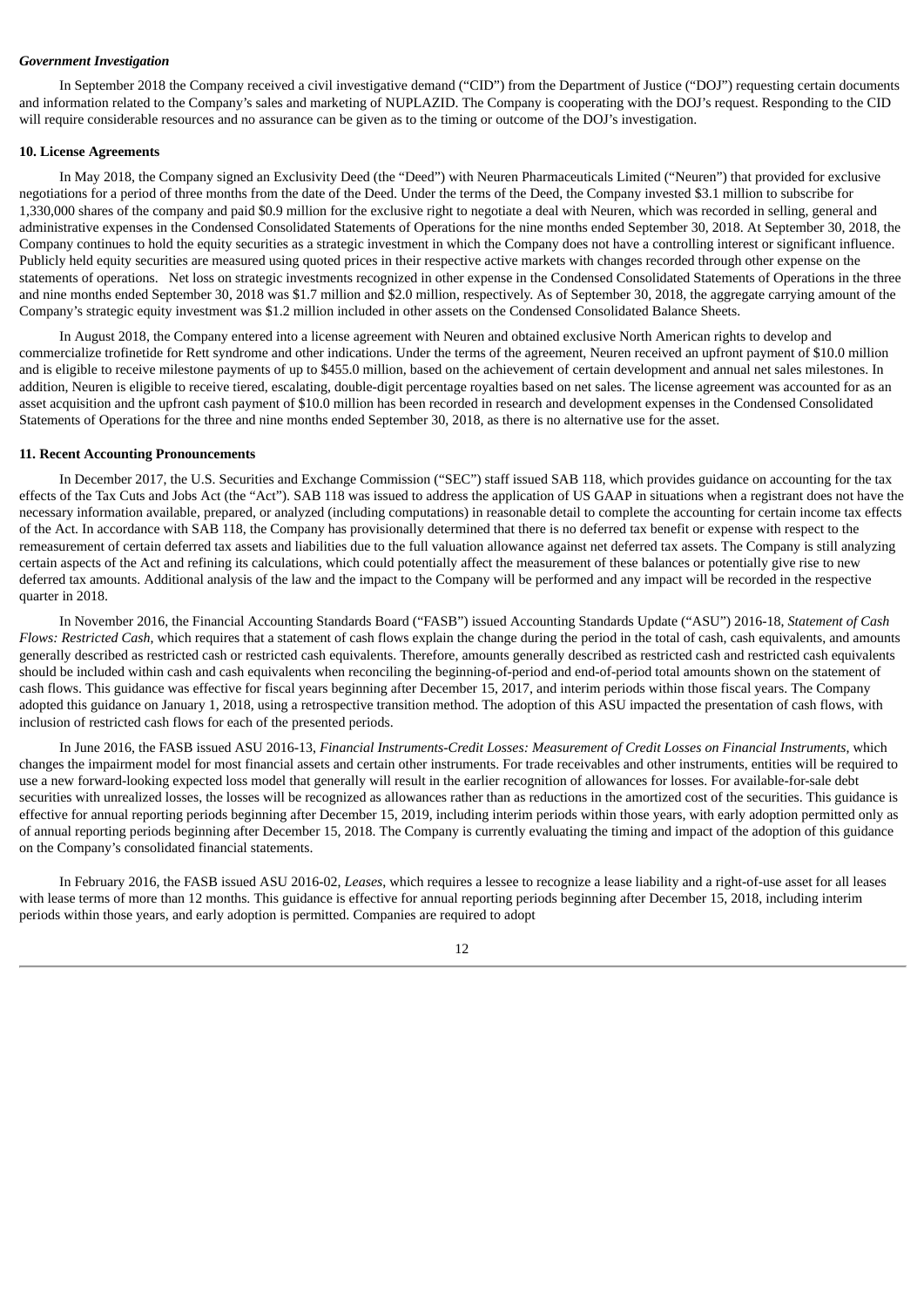this guidance using a modified retrospective approach for leases that exist or are entered into after the beginning of the earliest comparative period in the financial statements. In January 2018, the FASB issued ASU 2018-01, *Leases: Land Easement Practical Expedient for Transition to Topic 842*, which facilitates the implementation of ASU 2016-02. ASU 2018-01 would give entities the option to apply ASU 2016-02 as of the effective date, rather than as of the beginning of the earliest period presented. Under this additional option transition method, a cumulative-effect adjustment would be recognized in the opening balance of retained earnings in the period of adoption. The effective date of the transition requirements for the amendment is the same as the effective date and transition requirements in ASU 2016-02. In order to adopt the new standard on January 1, 2019, the Company is currently designing changes to its processes, policies, and controls for lease accounting. The Company expects to elect the standard's package of practical expedients on adoption, which allows the Company to carry forward its historical assessment of whether existing agreements contain a lease and the classification of the existing lease agreements. While the Company continues to review the existing lease agreements and assess the effects of adoption, it anticipates substantially all of its real-estate operating lease commitments will be recognized as lease liabilities with corresponding right-of-use assets upon adoption, resulting in a significant increase in the assets and liabilities recorded on its Condensed Consolidated Balance Sheets.

In May 2014, the FASB issued ASU 2014-09, *Revenue from Contracts with Customers (Topic 606)*, which supersedes nearly all existing revenue recognition guidance under GAAP. On January 1, 2018, the Company adopted ASU 2014-09 and all the related guidance.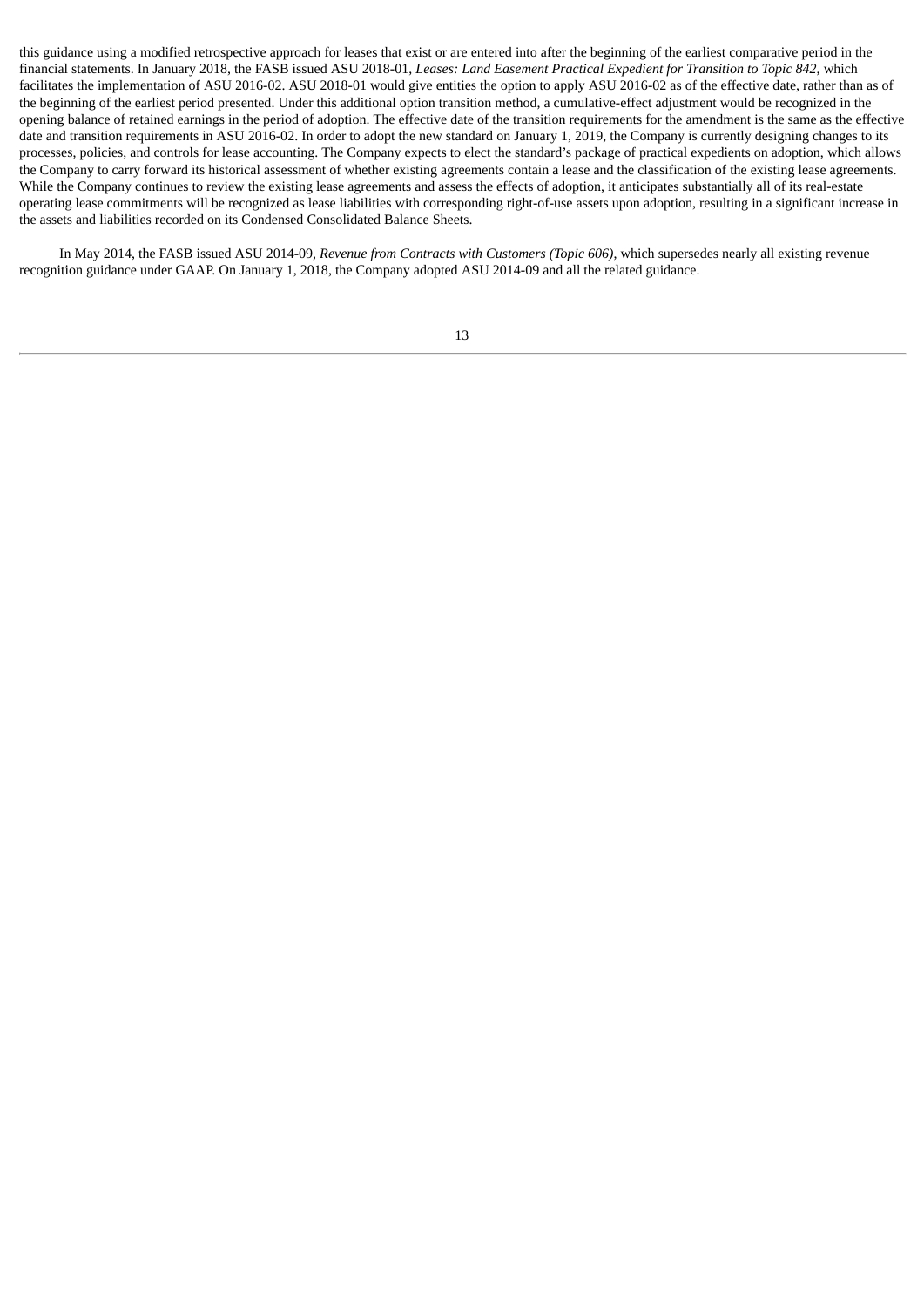#### <span id="page-15-0"></span>**ITEM 2. MANAGEMENT'S DISCUSSION AND ANALYSIS OF FINANCIAL CONDITION AND RESULTS OF OPERATIONS**

The following discussion and analysis of our consolidated financial condition and results of operations should be read in conjunction with our unaudited condensed consolidated financial statements and related notes included in this quarterly report on Form 10-Q, or this Quarterly Report, and the audited financial statements and notes thereto as of and for the year ended December 31, 2017 included with our Annual Report on Form 10-K, or our Annual Report, filed with the Securities and Exchange Commission, or SEC. Past operating results are not necessarily indicative of results that may occur in future periods.

This Quarterly Report contains forward-looking statements. These forward-looking statements involve a number of risks and uncertainties. Such forward-looking statements include statements about the benefits to be derived from NUPLAZID® (pimavanserin) and from our drug candidates, the potential market opportunities for pimavanserin and our drug candidates, our strategy for the commercialization of NUPLAZID, our plans for exploring and developing pimavanserin for indications other than in Parkinson's disease psychosis, our plans and timing with respect to seeking regulatory approvals, the potential commercialization of any of our drug candidates that receive regulatory approval, the progress, timing, results or implications of clinical trials and other development activities involving NUPLAZID and our drug candidates, our strategy for discovering, developing and, if approved, commercializing drug candidates, our existing and potential future collaborations, our estimates of future payments, revenues and profitability, our estimates regarding our capital requirements, future expenses and need for additional financing, possible changes in legislation, and other statements that are not historical facts, including statements which may be preceded by the words "believes," "expects," "hopes," "may," "will," "plans," "intends," "estimates," "could," "should," "would," "continues," "seeks," "aims," "projects," "predicts," "pro forma," "anticipates," "potential" or similar words. For forward-looking statements, we claim the protection of the Private Securities Litigation Reform Act of 1995. In addition, statements that "we believe" and similar statements reflect our beliefs and opinions on the relevant subject. These statements are based upon information available to us as of the date of this report, and while we believe such information forms a reasonable basis for such statements, such information may be limited or incomplete, and our statements should not be read to indicate that we have conducted an exhaustive inquiry into, or review of, all potentially available relevant information. These statements are inherently uncertain and you are cautioned not to unduly rely upon these statements. Readers of this Quarterly Report are cautioned not to place undue reliance on these forwardlooking statements, which speak only as of the date on which they are made. We undertake no obligation to update or revise publicly any forward-looking statements. Actual events or results may differ materially from our expectations. Important factors that could cause actual results to differ materially from those stated or implied by our forward-looking statements include, but are not limited to; the risk factors set forth under the section captioned "Risk Factors" in this Quarterly Report.

#### **Overview**

#### *Background*

We are a biopharmaceutical company focused on the development and commercialization of innovative medicines to address unmet medical needs in central nervous system disorders. We have a portfolio of product opportunities led by our novel drug, NUPLAZID (pimavanserin), which was approved by the U.S. Food and Drug Administration, or FDA, in April 2016 for the treatment of hallucinations and delusions associated with Parkinson's disease psychosis, or PD Psychosis, and is the only drug approved in the United States for this condition. NUPLAZID is a selective serotonin inverse agonist, or SSIA, preferentially targeting  $5-HT<sub>2A</sub>$  receptors. Through this novel mechanism, NUPLAZID demonstrated significant efficacy in reducing the hallucinations and delusions associated with PD Psychosis in our Phase 3 pivotal trial and has the potential to avoid many of the debilitating side effects of existing antipsychotics, none of which are approved by the FDA in the treatment of PD Psychosis. We hold worldwide commercialization rights to pimavanserin. We launched NUPLAZID in the United States in May 2016 with the recommended dosing of 34 mg once a day taken as two 17 mg tablets. In June 2018, the FDA approved a 34 mg NUPLAZID capsule formulation that provides patients with the recommended 34 mg once daily dose in a single, small capsule, reducing patient pill burden versus the previous administration of two 17 mg tablets. In addition, the FDA approved a 10 mg NUPLAZID tablet that provides an optimized lower dosage strength in those patients who are concomitantly receiving strong cytochrome 3A4 inhibitors which can inhibit the metabolism of NUPLAZID.

We believe that pimavanserin has the potential to address important unmet medical needs in neurological and psychiatric disorders in addition to PD Psychosis and we plan to continue to study the use of pimavanserin in multiple disease states. For example, we believe dementia-related psychosis represents one of our most important opportunities for further exploration. In December 2016, we announced positive top-line results from our Phase 2 study exploring the utility of pimavanserin for the treatment of Alzheimer's disease psychosis, or AD Psychosis, a disorder for which no drug is currently approved by the FDA. Following our End-of-Phase 2 Meeting with the FDA and agreement with the agency on our clinical development plan, we initiated our Phase 3 HARMONY relapse prevention study in the fourth quarter of 2017, which allows us to evaluate pimavanserin for a broader indication than AD Psychosis alone. More specifically, HARMONY will evaluate pimavanserin for the treatment of hallucinations and delusions associated with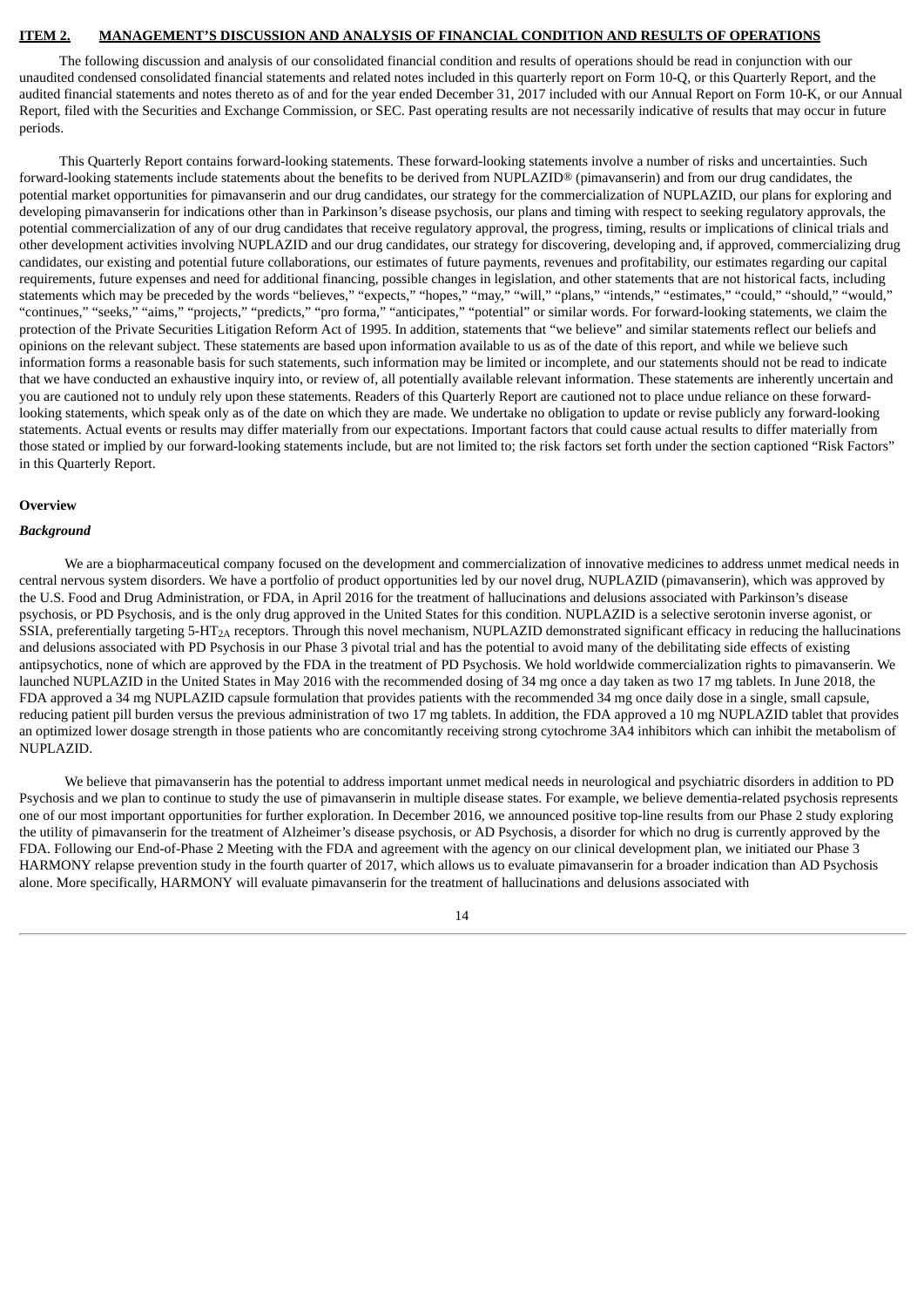dementia-related psychosis, which includes psychosis in patients with Alzheimer's disease, dementia with Lewy bodies, Parkinson's disease dementia, vascular dementia and frontotemporal dementia. Furthermore, in the fourth quarter of 2017, the FDA granted Breakthrough Therapy Designation to pimavanserin for this dementia-related psychosis indication.

We also believe schizophrenia represents a disease with multiple unmet or ill-served needs and we are currently exploring the utility of pimavanserin in this area. Despite a large number of FDA-approved therapies for schizophrenia, current drugs do not adequately address some very important symptoms of schizophrenia, such as the inadequate response to current antipsychotic treatment of psychotic symptoms and negative symptoms. In the fourth quarter of 2016, we initiated two studies evaluating the adjunctive use of pimavanserin in patients with schizophrenia. ENHANCE-1 is a Phase 3 study evaluating pimavanserin for adjunctive treatment of schizophrenia in patients with an inadequate response to their current antipsychotic therapy. We expect to report topline results of the ENHANCE-1 study mid-2019. ADVANCE is a Phase 2 study evaluating pimavanserin for adjunctive treatment in patients with negative symptoms of schizophrenia.

According to the National Institute of Mental Health, major depressive disorder (MDD) affects approximately 16 million adults in the United States, with approximately 2.5 million adults treated with adjunctive therapy. The majority of people who suffer from MDD do not respond adequately to initial antidepressant therapy. In October 2018, we announced positive top-line results from CLARITY, a Phase 2 study evaluating pimavanserin for adjunctive treatment in 207 patients with MDD who had a confirmed inadequate response to existing first-line, SSRI or SNRI, antidepressant therapy. In the study, pimavanserin met the pre-specified primary and key secondary endpoints with statistical significance and positive results were also observed in seven additional secondary endpoints including response rate, improvement in sexual function, and a reduction in daytime sleepiness. Pimavanserin was generally well-tolerated in the study with no meaningful weight gain observed or impact on motor function. The Company plans to meet with the FDA and initiate a Phase 3 program in adjunctive MDD in first half of 2019.

In August, 2018, we acquired an exclusive North American license to develop and commercialize trofinetide for Rett syndrome and other indications from Neuren Pharmaceuticals. Rett syndrome is a debilitating neurological disorder that occurs in females following apparently normal development for the first six months of life. Typically, between six to eighteen months of age, patients experience a period of rapid decline with loss of purposeful hand use and spoken communication and inability to independently conduct activities of daily living. Symptoms also include seizures, disorganized breathing patterns, scoliosis and sleep disturbances. Trofinetide is a novel synthetic analog of the amino-terminal tripeptide of IGF-1 designed to treat the core symptoms of Rett syndrome by reducing neuroinflammation and supporting synaptic function. Trofinetide has been granted FDA Fast Track Status and Orphan Drug Designation in the U.S. and Europe. Currently, there are no approved medicines for the treatment of Rett syndrome. We plan to initiate a Phase 3 randomized, double-blind placebo-controlled study evaluating trofinetide in girls with Rett syndrome in the second half of 2019.

We maintain a website at www.acadia-pharm.com to which we regularly post copies of our press releases as well as additional information about us. Our filings with the SEC are available free of charge through our website as soon as reasonably practicable after being electronically filed with or furnished to the SEC. Interested persons can subscribe on our website to email alerts that are sent automatically when we issue press releases, file our reports with the SEC or post certain other information to our website. Information contained in our website does not constitute a part of this Quarterly Report or our other filings with the SEC.

#### **Financial Operations Overview**

#### *Product Revenues*

Net product sales consist of sales of NUPLAZID, our first and only commercial product to date. The FDA approved NUPLAZID in April 2016 and we launched the product in the United States in May 2016.

#### *Cost of Product Sales*

Cost of product sales consists of third-party manufacturing costs, freight, and indirect overhead costs associated with sales of NUPLAZID. Cost of product sales may also include period costs related to certain inventory manufacturing services, inventory adjustment charges, unabsorbed manufacturing and overhead costs, and manufacturing variances.

#### *License Fees and Royalties*

License fees and royalties consist of milestone payments expensed or capitalized and subsequently amortized under our 2006 license agreement with the Ipsen Group. License fees and royalties also include royalties of two percent due to the Ipsen Group based upon net sales of NUPLAZID.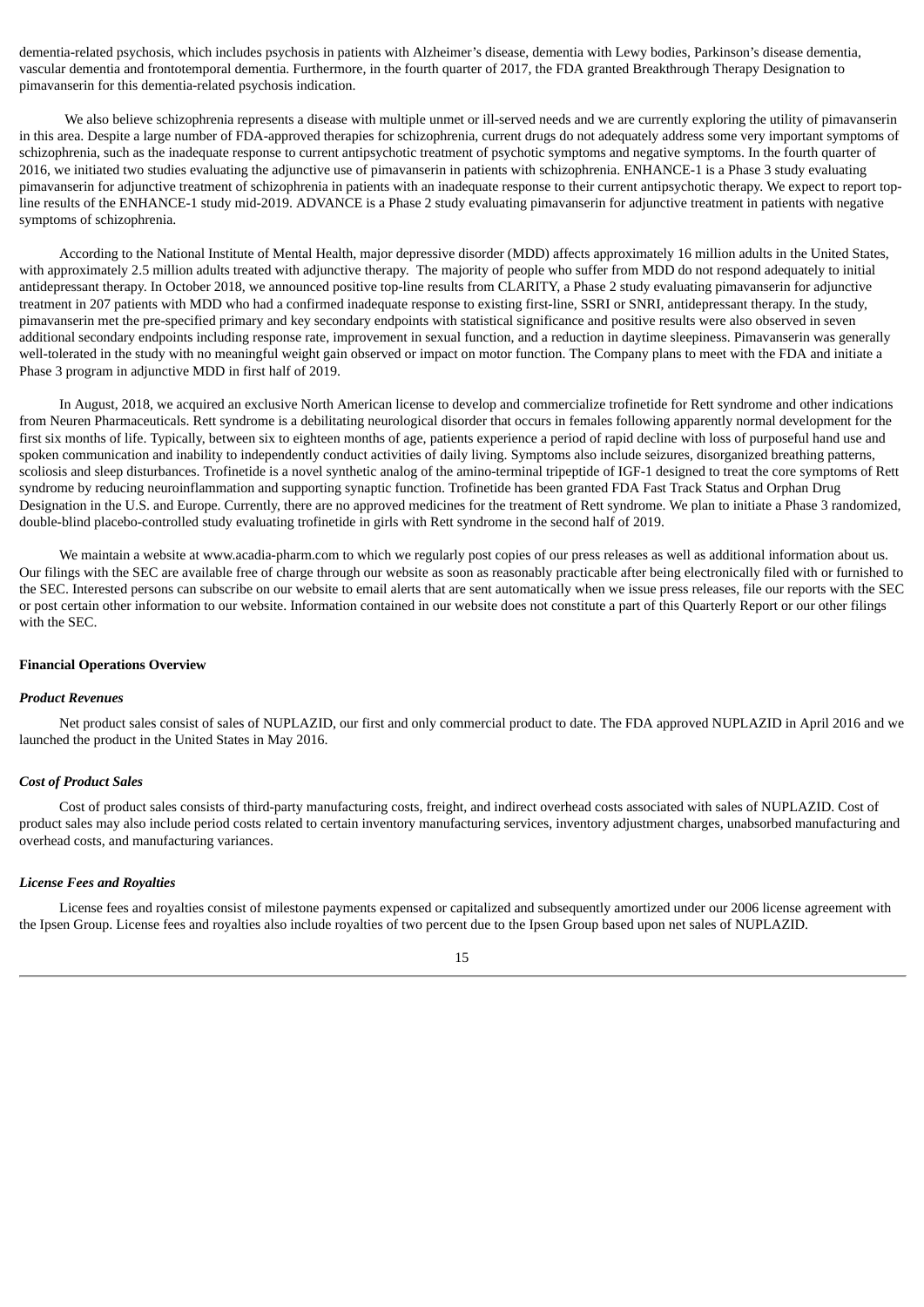#### *Research and Development Expenses*

Our research and development expenses have consisted primarily of fees paid to external service providers, salaries and related personnel expenses, facilities and equipment expenses, and other costs incurred related to pre-commercial product candidates. We charge all research and development expenses to operations as incurred. Our research and development activities have primarily focused on NUPLAZID (pimavanserin) which was approved by the FDA for the treatment of hallucinations and delusions associated with PD Psychosis in April 2016. We currently are responsible for all costs incurred in the ongoing development of pimavanserin and we expect to continue to make substantial investments in clinical studies of pimavanserin for indications other than PD Psychosis, including dementia-related psychosis, schizophrenia and depression. Additionally, in connection with the FDA approval of NUPLAZID, we committed to conduct post-marketing studies, including a randomized, placebo-controlled withdrawal study in PD Psychosis patients treated with NUPLAZID and randomized, placebo-controlled eight-week studies in predominantly frail and elderly patients that would add to the NUPLAZID safety database by exposing an aggregate of at least 500 patients to NUPLAZID. We will be responsible for all costs incurred for these post-marketing studies. We expect to incur increased research and development expenses as a result of our development of trofinetide under the exclusive North American license granted to us by Neuren Pharmaceuticals, including the costs of the planned Phase 3 randomized, double-blind placebo-controlled study evaluating trofinetide in girls with Rett syndrome. We currently are responsible for all costs incurred in the development of trofinetide, as well as milestone payments subject to achievement of development milestones.

We use external service providers to manufacture our product candidates and for the majority of the services performed in connection with the preclinical and clinical development of pimavanserin. Historically, we have used our internal research and development resources, including our employees and discovery infrastructure, across several projects and many of our costs have not been attributable to a specific project. Accordingly, we have not reported our internal research and development costs on a project basis. To the extent that external expenses are not attributable to a specific project, they are included in other programs. The following table summarizes our research and development expenses for the three and nine months ended September 30, 2018 and 2017 (in thousands):

|                                      | <b>Three Months Ended</b><br>September 30, |        |   |        |   |         | <b>Nine Months Ended</b><br>September 30, |         |  |
|--------------------------------------|--------------------------------------------|--------|---|--------|---|---------|-------------------------------------------|---------|--|
|                                      |                                            | 2018   |   | 2017   |   | 2018    |                                           | 2017    |  |
| Costs of external service providers: |                                            |        |   |        |   |         |                                           |         |  |
| NUPLAZID (pimavanserin)              |                                            | 22.037 | S | 19.999 | S | 68,233  | S                                         | 58,140  |  |
| Trofinetide                          |                                            | 10,656 |   | -      |   | 10,656  |                                           |         |  |
| Other programs                       |                                            | 1,998  |   | 158    |   | 4,443   |                                           | 222     |  |
| Subtotal                             |                                            | 34,691 |   | 20,157 |   | 83,332  |                                           | 58,362  |  |
| Internal costs                       |                                            | 10,355 |   | 9,387  |   | 32,031  |                                           | 29,050  |  |
| Stock-based compensation             |                                            | 8,066  |   | 6.877  |   | 23,617  |                                           | 18,598  |  |
| Total research and development       |                                            | 53,112 |   | 36,421 |   | 138,980 |                                           | 106,010 |  |

Although NUPLAZID was approved by the FDA for the treatment of hallucinations and delusions associated with PD Psychosis, at this time, due to the risks inherent in clinical development, we are unable to estimate with certainty the costs we will incur for the ongoing development of pimavanserin in additional indications, including those within dementia-related psychosis, schizophrenia, and depression, and the development of trofinetide. Due to these same factors, we are unable to determine with any certainty the anticipated completion dates for our current research and development programs. Clinical development and regulatory approval timelines, probability of success, and development costs vary widely. While our current development efforts are primarily focused on advancing the development of pimavanserin in additional indications other than PD Psychosis, we anticipate that we will make determinations as to which programs to pursue and how much funding to direct to each program on an ongoing basis in response to the scientific and clinical success of each product candidate, as well as an ongoing assessment of the commercial potential of each opportunity and our financial position. We cannot forecast with any degree of certainty which product opportunities will be subject to future collaborative or licensing arrangements, when such arrangements will be secured, if at all, and to what degree any such arrangements would affect our development plans and capital requirements. Similarly, we are unable to estimate with certainty the costs we will incur for post-marketing studies that we committed to conduct in connection with FDA approval of NUPLAZID.

We expect our research and development expenses to increase and continue to be substantial as we conduct studies pursuant to our post-marketing commitments, pursue the development of pimavanserin in additional indications other than PD Psychosis, including our studies within the dementia-related psychosis, schizophrenia, and depression indications and the development of trofinetide in Rett Syndrome. The lengthy process of completing clinical trials and supporting development activities and seeking regulatory approval for our product opportunities requires the expenditure of substantial resources. Any failure by us or delay in completing clinical trials, or in obtaining regulatory approvals, could cause our research and development expenses to increase and, in turn, have a material adverse effect on our results of operations.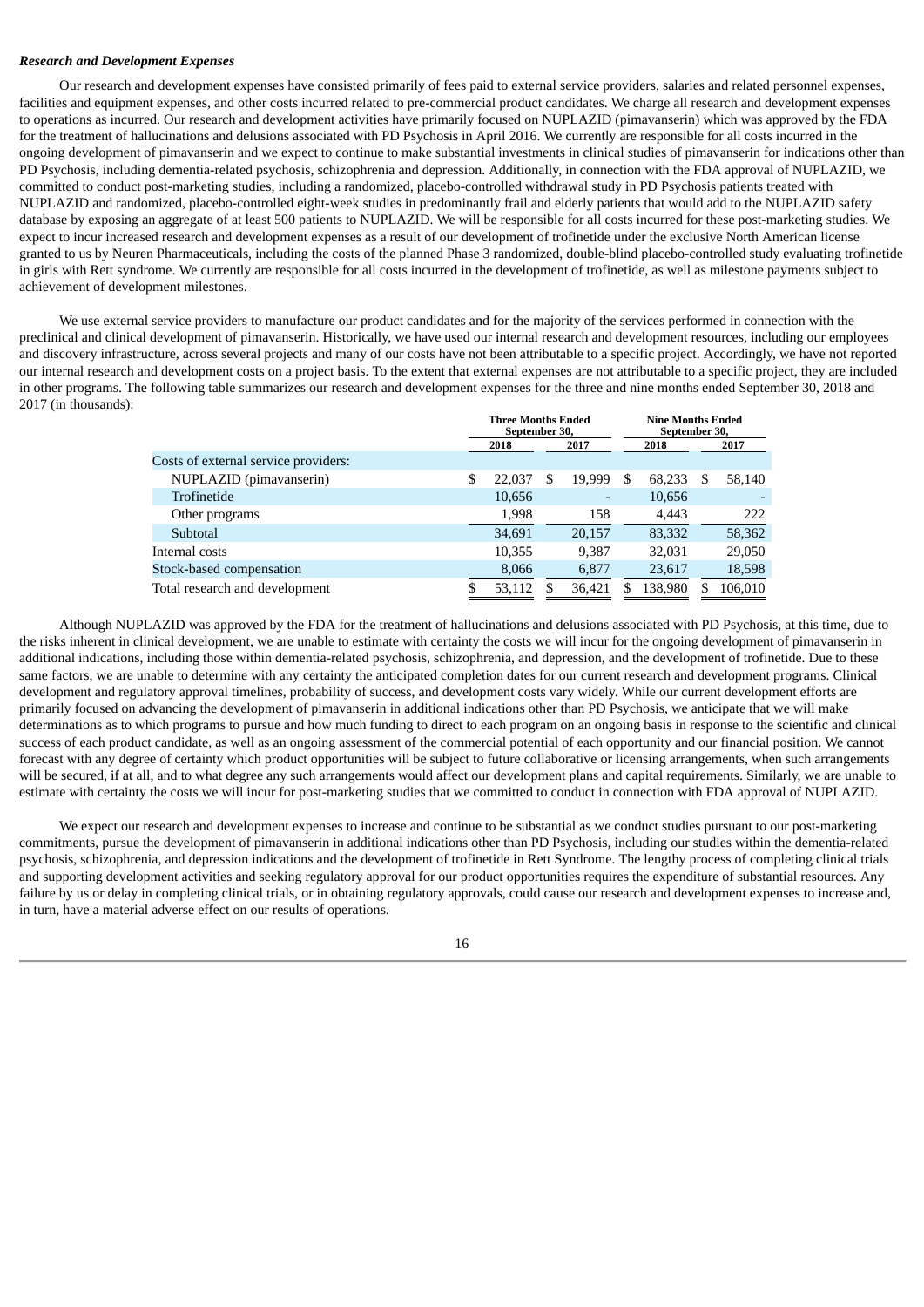#### *Selling, General and Administrative Expenses*

Our selling, general and administrative expenses consist of salaries and other related costs, including stock-based compensation expense, for our commercial personnel, including our specialty sales force, our medical education professionals, and our personnel serving in executive, finance, business development, and business operations functions. Also included in selling, general and administrative expenses are fees paid to external service providers to support our commercial activities associated with NUPLAZID, professional fees associated with legal and accounting services, costs associated with patents and patent applications for our intellectual property and charitable donations to independent charitable foundations that support Parkinson's disease patients generally. We expect our selling, general and administrative expenses to increase in future periods to support commercial activities associated with NUPLAZID and our further development of pimavanserin in additional indications other than PD Psychosis.

#### **Critical Accounting Policies and Estimates**

Our discussion and analysis of our financial condition and results of operations is based on our condensed consolidated financial statements. We have identified the accounting policies that we believe require application of management's most subjective judgments, often requiring the need to make estimates about the effect of matters that are inherently uncertain and may change in subsequent periods. Our actual results may differ substantially from these estimates under different assumptions or conditions. Other than the adoption of ASU 2014-09, *Revenue from Contracts with Customers (Topic 606)* as described in Item 1 of Part I, "Notes to Condensed Consolidated Financial Statements — Note 2 — Presentation and Significant Accounting Policies" of this quarterly report, there have been no significant changes to our critical accounting policies and estimates since December 31, 2017. For a description of our other critical accounting policies that affect our significant judgments and estimates used in the preparation of our consolidated financial statements, refer to our Annual Report.

#### **Results of Operations**

#### *Fluctuations in Operating Results*

Our results of operations have fluctuated significantly from period to period in the past and are likely to continue to do so in the future. We anticipate that our quarterly and annual results of operations will be impacted for the foreseeable future by several factors, including the progress and timing of expenditures related to our commercial activities associated with NUPLAZID and the extent to which we generate revenue from product sales, our development of pimavanserin in additional indications other than in PD Psychosis, our development of Trofinetide in Rett Syndrome, the progress and timing of expenditures related to studies pursuant to our post-marketing commitments, and the timing and amount of payments received pursuant to any potential future collaborations. Further, we expect our sales allowances to vary from quarter to quarter due to fluctuations in our Medicare Part D Coverage Gap liability and the volume of purchases eligible for government mandated discounts and rebates, as well as changes in discount percentages that may be impacted by potential future price increases and other factors. Due to these fluctuations, we believe that the period-to-period comparisons of our operating results are not a good indication of our future performance.

#### *Comparison of the Three Months Ended September 30, 2018 and 2017*

#### *Product Sales, Net*

Net product sales, comprised of NUPLAZID, were \$58.3 million and \$35.6 million for the three months ended September 30, 2018 and 2017, respectively. The increase in net product sales of \$22.7 million was primarily due to a higher average gross selling price of NUPLAZID in the three months ended September 30, 2018 as compared to the same period in 2017. Also contributing to the increase was growth in NUPLAZID unit sales of approximately 27% in 2018 compared to 2017.

#### *Cost of Product Sales*

Cost of product sales was \$3.8 million and \$2.1 million for the three months ended September 30, 2018 and 2017, respectively, or approximately 7% and 6% of net product sales, respectively. The cost of product sales as a percentage of net sales remained relatively consistent during the three months ended September 30, 2018 as compared to the same period in 2017. Product sold during the three months ended September 30, 2018 and 2017 was manufactured with raw material that was previously charged to research and development expense prior to FDA approval of NUPLAZID. This zero cost raw material did not materially impact our cost of product sales and related product gross margins for the three months ended September 30, 2018 and 2017.

#### *License Fees and Royalties*

License fees and royalties were \$1.5 million and \$1.1 million for the three months ended September 30, 2018 and 2017, respectively, and included royalties due to the Ipsen Group of two percent of net sales of NUPLAZID and amortization related to the milestone paid to the Ipsen Group upon FDA approval of NUPLAZID in 2016. The increase in license fees and royalties during the

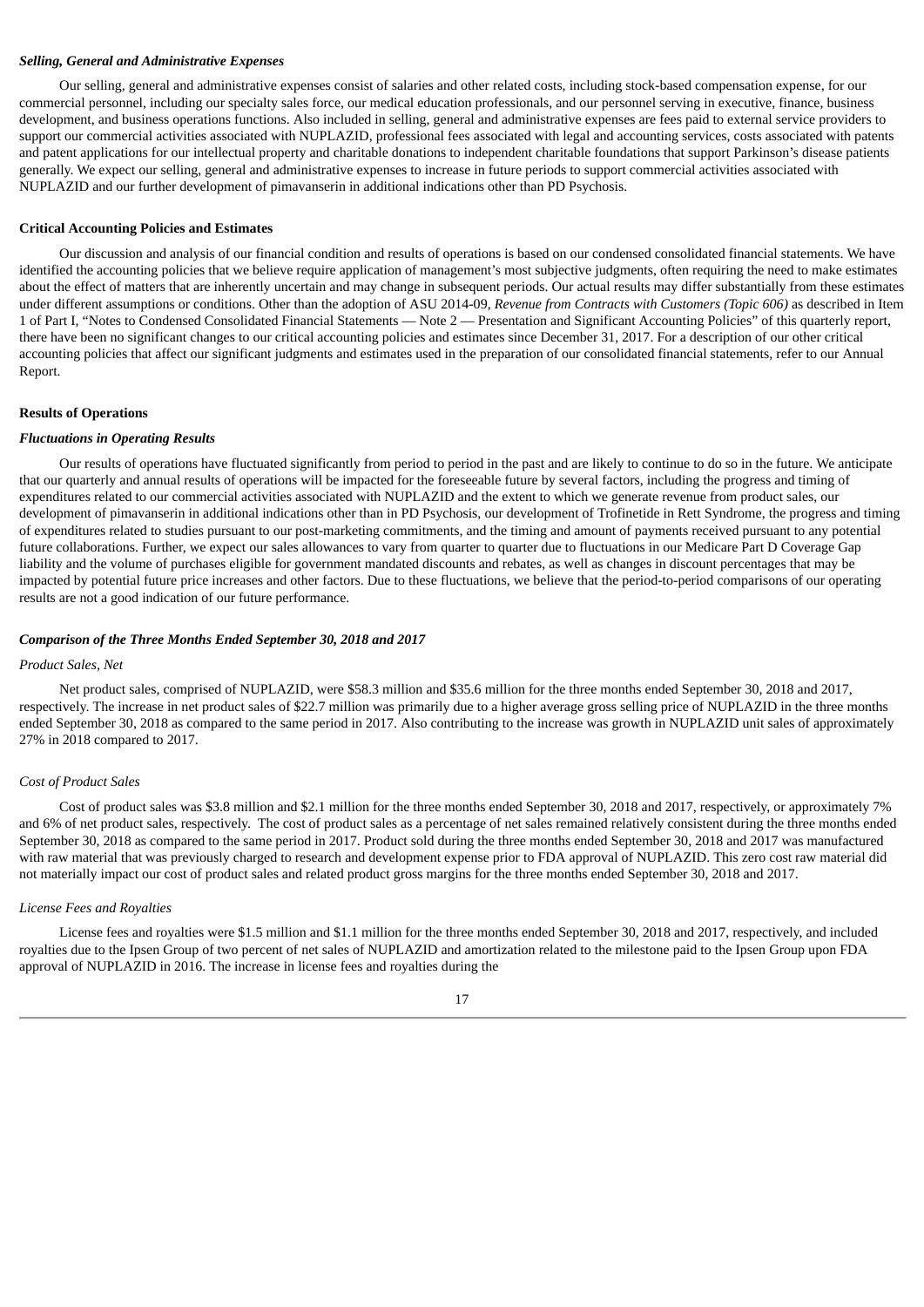three months ended September 30, 2018 as compared to the same period in 2017 was due to the increase in net sales during the current period.

#### *Research and Development Expenses*

Research and development expenses increased to \$53.1 million for the three months ended September 30, 2018, including \$8.1 million in stock-based compensation expense, from \$36.4 million for the three months ended September 30, 2017, including \$6.9 million in stock-based compensation expense. The increase in research and development expenses was due to an increase of \$14.5 million in external service costs and an increase of \$2.2 million in personnel and related costs, including an increase of \$1.2 million in stock-based compensation expense. The increase in external service costs was primarily due to increased clinical study costs, as we continue to invest in our life cycle management programs for pimavanserin, as well as an upfront payment of \$10.0 million to Neuren Pharmaceuticals.

#### *Selling, General and Administrative Expenses*

Selling, general and administrative expenses decreased to \$61.1 million for the three months ended September 30, 2018, including \$11.3 million in stock-based compensation expense, from \$61.6 million for the three months ended September 30, 2017, including \$11.6 million in stock-based compensation expense. The decrease in selling, general and administrative expenses was primarily due to lower charitable contributions to independent charitable foundations that generally support Parkinson's disease patients and lower speaker program costs during the three months ended September 30, 2018, compared to the same period in 2017, which were partially offset by an increase in direct-to-consumer advertising costs and other sales related costs.

#### *Comparison of the Nine Months Ended September 30, 2018 and 2017*

#### *Product Sales, Net*

Net product sales, comprised of NUPLAZID, were \$164.2 million and \$81.3 million for the nine months ended September 30, 2018 and 2017, respectively. The increase in net product sales of \$82.9 million was primarily due to a higher average gross selling price of NUPLAZID in the nine months ended September 30, 2018 as compared to the same period in 2017. Also contributing to the increase was growth in NUPLAZID unit sales of approximately 50% in 2018 compared to 2017, and a lower sales allowance and accrual rate for sales in the current year, due to the increased average price and changes in our customer mix.

The following table provides a summary of activity with respect to our sales allowances and accruals for the nine months ended September 30, 2018 (in thousands):

|                                     | Prompt Pay,<br><b>Distribution</b><br><b>Fees, Discounts</b><br>& Chargebacks |   | Co-Pav<br>Assistance |     | <b>Rebates, Data</b><br><b>Fees &amp; Returns</b> |    | Total     |
|-------------------------------------|-------------------------------------------------------------------------------|---|----------------------|-----|---------------------------------------------------|----|-----------|
| Balance as of December 31, 2017     | \$<br>1,600                                                                   | S | (56)                 | - 5 | 3,578                                             | \$ | 5,122     |
| Provision related to current period |                                                                               |   |                      |     |                                                   |    |           |
| sales                               | 18,592                                                                        |   | 970                  |     | 13,582                                            |    | 33,144    |
| Credits/payments for current period |                                                                               |   |                      |     |                                                   |    |           |
| sales                               | (16, 845)                                                                     |   | (874)                |     | (10, 564)                                         |    | (28, 283) |
| Credits/payments for prior period   |                                                                               |   |                      |     |                                                   |    |           |
| sales                               | (1,600)                                                                       |   | (56)                 |     | (3, 111)                                          |    | (4,767)   |
| Balance as of September 30, 2018    | \$<br>1,747                                                                   | S | (16)                 |     | 3,485                                             | S  | 5,216     |
|                                     |                                                                               |   |                      |     |                                                   |    |           |

The allowances for prompt pay, distribution fees, discounts & chargebacks are recorded as contra-assets in trade receivables; the co-pay assistance is recorded in prepaid expenses; and the rebates, data fees & returns are recorded in other accrued liabilities.

#### *Cost of Product Sales*

Cost of product sales was \$9.6 million and \$6.6 million for the nine months ended September 30, 2018 and 2017, respectively, or approximately 6% and 8% of net product sales, respectively. The cost of product sales as a percentage of net sales decreased during the nine months ended September 30, 2018 as compared to the same period in 2017 due primarily to a higher average selling price for NUPLAZID in the current period and higher manufacturing levels, resulting in higher inventory cost absorption, partially offset by a charge to reduce certain finished goods inventory to its net realizable value related to the launch of the 34 mg capsule. Product sold during the nine months ended September 30, 2018 and 2017 was manufactured with raw material that was previously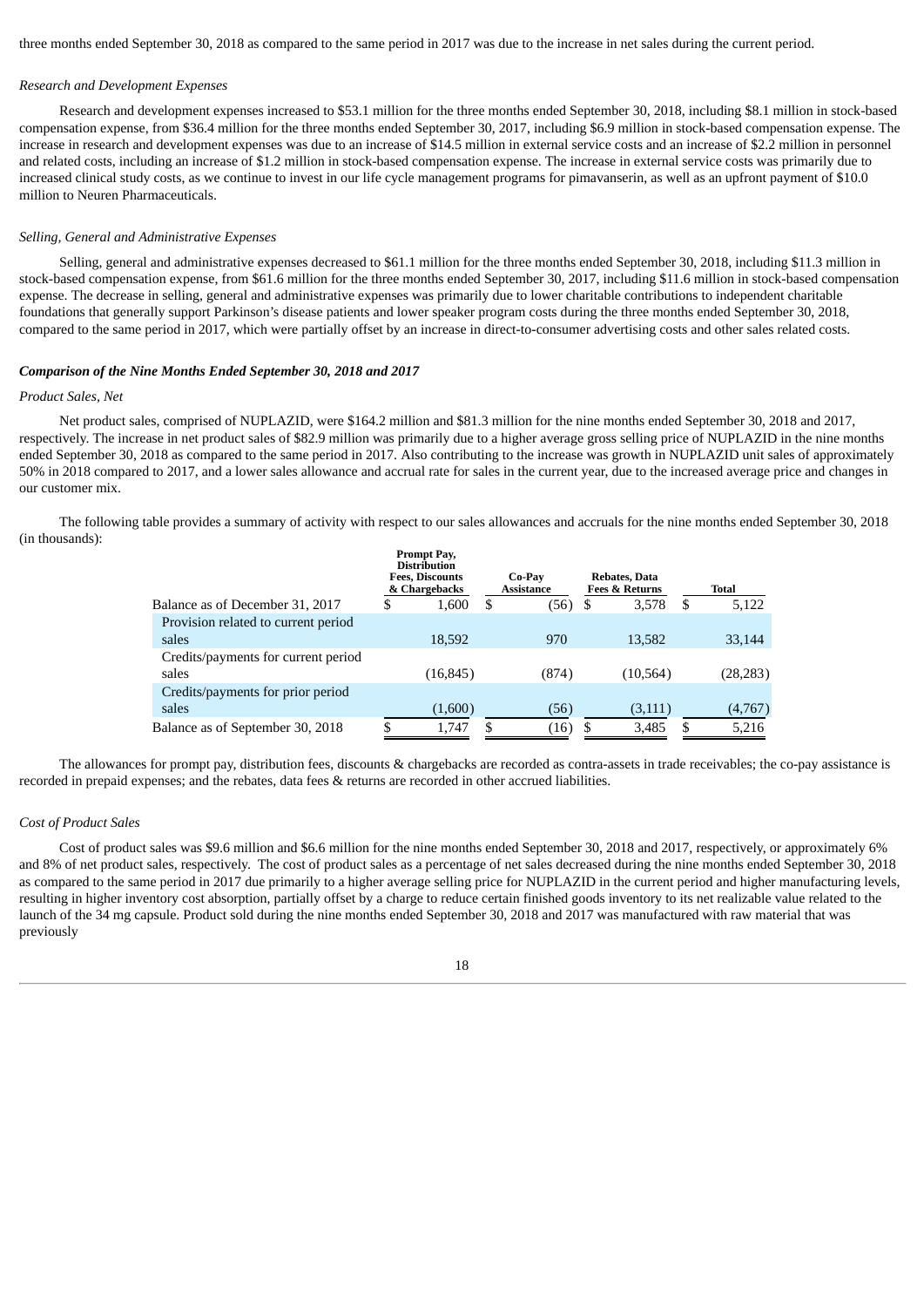charged to research and development expense prior to FDA approval of NUPLAZID. This zero cost raw material did not materially impact our cost of product sales and related product gross margins for the nine months ended September 30, 2018 and 2017.

#### *License Fees and Royalties*

License fees and royalties were \$4.4 million and \$2.7 million for the nine months ended September 30, 2018 and 2017, respectively, and included royalties due to the Ipsen Group of two percent of net sales of NUPLAZID and amortization related to the milestone paid to the Ipsen Group upon FDA approval of NUPLAZID in 2016. The increase in license fees and royalties during the nine months ended September 30, 2018 as compared to the same period in 2017 was primarily due to the increase in net sales during the current period.

#### *Research and Development Expenses*

Research and development expenses increased to \$139.0 million for the nine months ended September 30, 2018, including \$23.6 million in stockbased compensation expense, from \$106.0 million for the nine months ended September 30, 2017, including \$18.6 million in stock-based compensation expense. The increase in research and development expenses was due to an increase of \$25.0 million in external service costs and an increase of \$8.0 million in personnel and related costs, including an increase of \$5.0 million in stock-based compensation expense. The increase in external service costs was primarily due to increased clinical study costs as we continue to invest in our life cycle management programs for pimavanserin, and development costs related to the 34 mg capsule and 10 mg tablet, as well as an upfront payment of \$10.0 million to Neuren Pharmaceuticals.

#### *Selling, General and Administrative Expenses*

Selling, general and administrative expenses increased to \$191.5 million for the nine months ended September 30, 2018, including \$34.5 million in stock-based compensation expense, from \$188.4 million for the nine months ended September 30, 2017, including \$31.9 million in stock-based compensation expense. The increase in selling, general and administrative expenses was due to an increase of \$2.6 million in stock-based compensation expense and an increase in direct-to-consumer advertising costs mostly offset by a decrease in charitable contributions made to independent charitable foundations that generally support Parkinson's disease patients during the nine months ended September 30, 2018, compared to the same period in 2017.

#### **Liquidity and Capital Resources**

We have funded our operations primarily through sales of our equity securities, payments received under our collaboration agreements, debt financings, interest income and, since 2016, with revenues from sales of NUPLAZID. We anticipate that the level of cash used in our operations will increase in future periods in order to fund our ongoing and planned commercial activities for NUPLAZID, our ongoing and planned development activities for pimavanserin in additional indications other than PD Psychosis, studies to be conducted pursuant to our post-marketing commitments, and our planned development activities for trofinetide for the treatment of Rett syndrome. We expect that our cash, cash equivalents, and investment securities will be sufficient to fund our planned operations through at least the next twelve months.

We may require significant additional financing in the future to fund our operations. Our future capital requirements will depend on, and could increase significantly as a result of, many factors, including:

- the progress in, and the costs of, our ongoing and planned development activities for pimavanserin, post-marketing studies for NUPLAZID to be conducted over the next several years, ongoing and planned commercial activities for NUPLAZID, and other research and development programs;
- the costs of maintaining and developing our sales and marketing capabilities for NUPLAZID;
- the costs of establishing, or contracting for, sales and marketing capabilities for other product candidates;
- the amount of U.S. product sales from NUPLAZID;
- the costs of preparing applications for regulatory approvals for NUPLAZID in jurisdictions other than the United States, and potentially in additional indications other than PD Psychosis and for other product candidates, as well as the costs required to support review of such applications;
- the costs of manufacturing and distributing NUPLAZID;
- our ability to obtain regulatory approval for, and subsequently generate product sales from, NUPLAZID in jurisdictions other than the United States or in additional indications other than PD Psychosis, or from other product candidates;
- the costs of acquiring additional product candidates or research and development programs;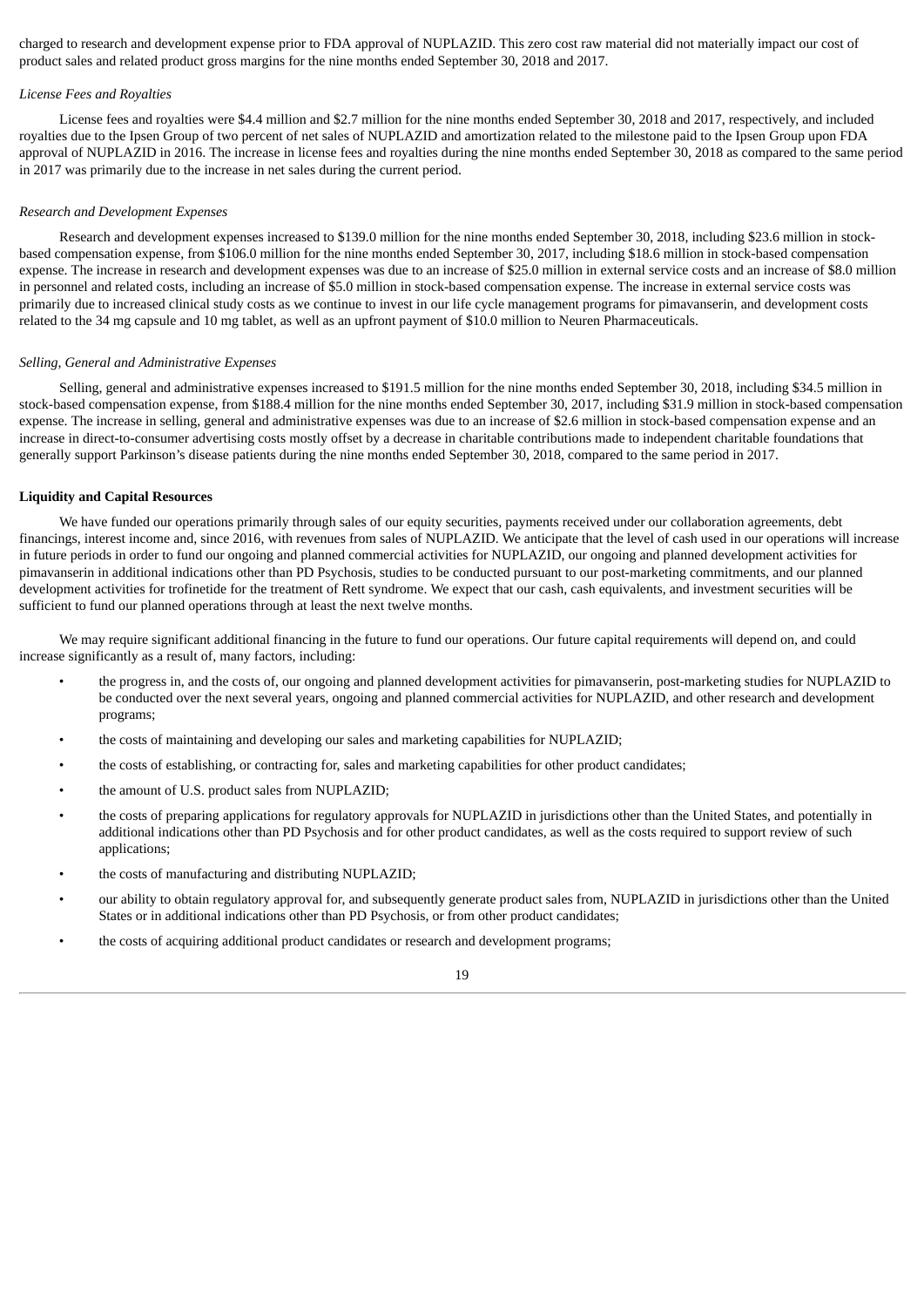- the scope, prioritization and number of our research and development programs;
- our ability to enter into new collaboration and license agreements;
- the extent to which we are obligated to reimburse collaborators or collaborators are obligated to reimburse us for costs under collaboration agreements;
- the costs involved in filing, prosecuting, enforcing, and defending patent claims and other intellectual property rights;
- the costs of securing manufacturing arrangements for clinical or commercial production of NUPLAZID or other product candidates; and
- the costs associated with litigation, including the costs incurred in defending against any product liability claims that may be brought against us related to NUPLAZID.

Unless and until we can generate significant cash from our operations, we expect to satisfy our future cash needs through our existing cash, cash equivalents and investment securities, public or private sales of our securities, debt financings, strategic collaborations, or by licensing all or a portion of our product candidates or technology. In the past, periods of turmoil and volatility in the financial markets have adversely affected the market capitalizations of many biotechnology companies, and generally made equity and debt financing more difficult to obtain. These events, coupled with other factors, may limit our access to additional financing in the future. This could have a material adverse effect on our ability to access sufficient funding. We cannot be certain that additional funding will be available to us on acceptable terms, or at all. If adequate funds are not available when needed, we will be required to delay, reduce the scope of, or eliminate one or more of our research or development programs or our commercialization efforts. We also may be required to relinquish greater or all rights to product candidates at an earlier stage of development or on less favorable terms than we would otherwise choose. Additional funding, if obtained, may significantly dilute existing stockholders and could negatively impact the price of our stock.

In accordance with our investment policy, we invest a substantial portion of our available cash in money market funds, U.S. Treasury notes, and high quality, marketable debt instruments of corporations and government sponsored enterprises in accordance with our investment policy. Our investment policy defines allowable investments and establishes guidelines relating to credit quality, diversification, and maturities of our investments to preserve principal and maintain liquidity. All investment securities have a credit rating of at least A3/A- or better, or P-1/A-1 or better, as determined by Moody's Investors Service or Standard & Poor's. Our investment portfolio has not been adversely impacted by the disruptions in the credit markets that have occurred in the past. However, if there are future disruptions in the credit markets, there can be no assurance that our investment portfolio will not be adversely affected.

At September 30, 2018, we had \$214.1 million in cash, cash equivalents, and investment securities, compared to \$341.3 million at December 31, 2017. This \$127.2 million decrease was primarily due to cash used in operations during the nine months ended September 30, 2018, partially offset by proceeds from purchases under our employee stock purchase plan and stock option exercises.

Net cash used in operating activities decreased to \$128.4 million for the nine months ended September 30, 2018 compared to \$187.9 million for nine months ended September 30, 2017. The \$59.5 million decrease in cash used in operations was primarily due to the decrease in our net loss during the current period and an increase of \$7.7 million in non-cash stock-based compensation.

Net cash provided by investing activities totaled \$117.5 million for the nine months ended September 30, 2018 compared to net cash provided by investing activities of \$110.6 million for the nine months ended September 30, 2017. The increase in net cash provided by investing activities for the nine months ended September 30, 2018 compared to the nine months ended September 30, 2017 was primarily due to a decrease in purchases of investment securities attributable to cash used to fund operations, partially offset by our strategic investment in Neuren during the nine months ended September 30, 2018 that did not occur in 2017.

Net cash provided by financing activities decreased to \$6.0 million for the nine months ended September 30, 2018 compared to \$26.4 million for the nine months ended September 30, 2017. This decrease in net cash provided by financing activities for nine months ended September 30, 2018 was attributable to a decrease in proceeds resulting from the exercise of employee stock options in 2018 as compared to 2017.

#### **Off-Balance Sheet Arrangements**

To date, we have not had any relationships with unconsolidated entities or financial partnerships, such as entities referred to as structured finance or special purpose entities, which are established for the purpose of facilitating off-balance sheet arrangements or other contractually narrow or limited purposes. As such, we are not materially exposed to any financing, liquidity, market, or credit risk that could arise if we had engaged in these relationships.

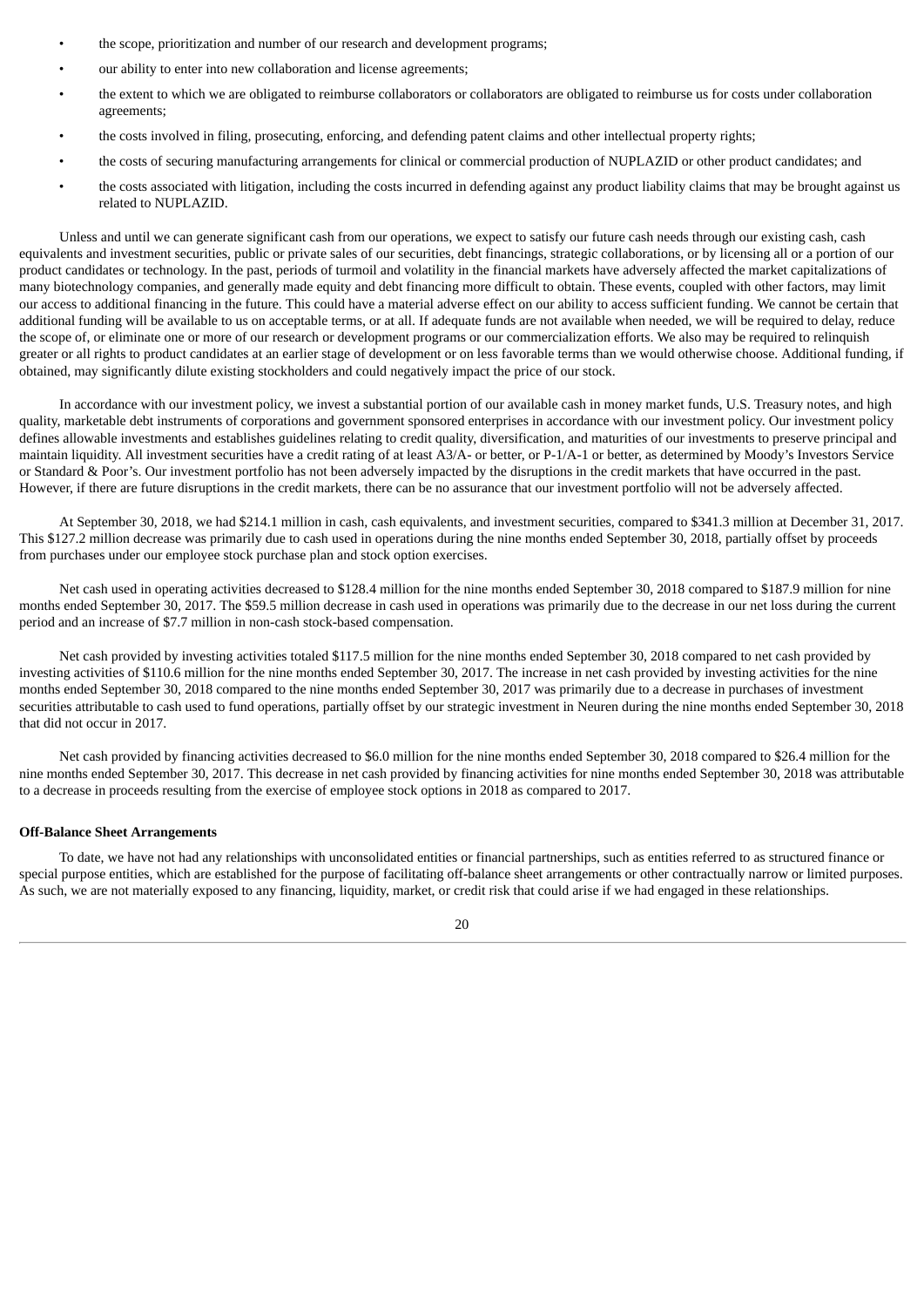#### **Recent Accounting Pronouncements**

<span id="page-22-0"></span>See Item 1 of Part I, "Notes to Condensed Consolidated Financial Statements — Note 11 — Recent Accounting Pronouncements".

#### **ITEM 3. QUANTITATIVE AND QUALITATIVE DISCLOSURES ABOUT MARKET RISK**

#### *Interest Rate Risk*

We invest our excess cash in investment-grade, interest-bearing securities. The primary objective of our investment activities is to preserve principal and liquidity. To achieve this objective, we invest in money market funds, U.S. Treasury notes, and high quality marketable debt instruments of corporations and government sponsored enterprises with contractual maturity dates of generally less than two years. All investment securities have a credit rating of at least A3/A- or better, or P-1/A-1 or better, as determined by Moody's Investors Service or Standard & Poor's. We do not have any direct investments in auction-rate securities or securities that are collateralized by assets that include mortgages or subprime debt. If a 10 percent change in interest rates were to have occurred on September 30, 2018, this change would not have had a material effect on the fair value of our investment portfolio as of that date.

#### <span id="page-22-1"></span>**ITEM 4. CONTROLS AND PROCEDURES**

We maintain disclosure controls and procedures that are designed to ensure that information required to be disclosed in our periodic and current reports that we file with the SEC is recorded, processed, summarized, and reported within the time periods specified in the SEC's rules and forms, and that such information is accumulated and communicated to our management, including our Chief Executive Officer and Chief Financial Officer (our principal executive officer and principal financial officer, respectively), as appropriate, to allow timely decisions regarding required disclosure. In designing and evaluating the disclosure controls and procedures, management recognized that any controls and procedures, no matter how well designed and operated, can provide only reasonable and not absolute assurance of achieving the desired control objectives. In reaching a reasonable level of assurance, management necessarily was required to apply its judgment in evaluating the cost-benefit relationship of possible controls and procedures. In addition, the design of any system of controls is based in part upon certain assumptions about the likelihood of future events, and there can be no assurance that any design will succeed in achieving its stated goals under all potential future conditions; over time, controls may become inadequate because of changes in conditions, or the degree of compliance with policies or procedures may deteriorate. Because of the inherent limitations in a cost-effective control system, misstatements due to error or fraud may occur and not be detected.

As of September 30, 2018, we carried out an evaluation, under the supervision and with the participation of our management, including our Chief Executive Officer and Chief Financial Officer, of the effectiveness of the design and operation of our disclosure controls and procedures, as defined in Rules 13a-15(e) and 15d-15(e) under the Securities Exchange Act of 1934, as amended. Based on this evaluation, our Chief Executive Officer and Chief Financial Officer concluded that our disclosure controls and procedures were effective at the reasonable assurance level as of September 30, 2018.

An evaluation was also performed under the supervision and with the participation of our management, including our Chief Executive Officer and Chief Financial Officer, of any change in our internal control over financial reporting that occurred during our last fiscal quarter and that has materially affected, or is reasonably likely to materially affect, our internal control over financial reporting. That evaluation did not identify any changes in our internal control over financial reporting that occurred during our latest fiscal quarter that has materially affected, or is reasonably likely to materially affect, our internal control over financial reporting.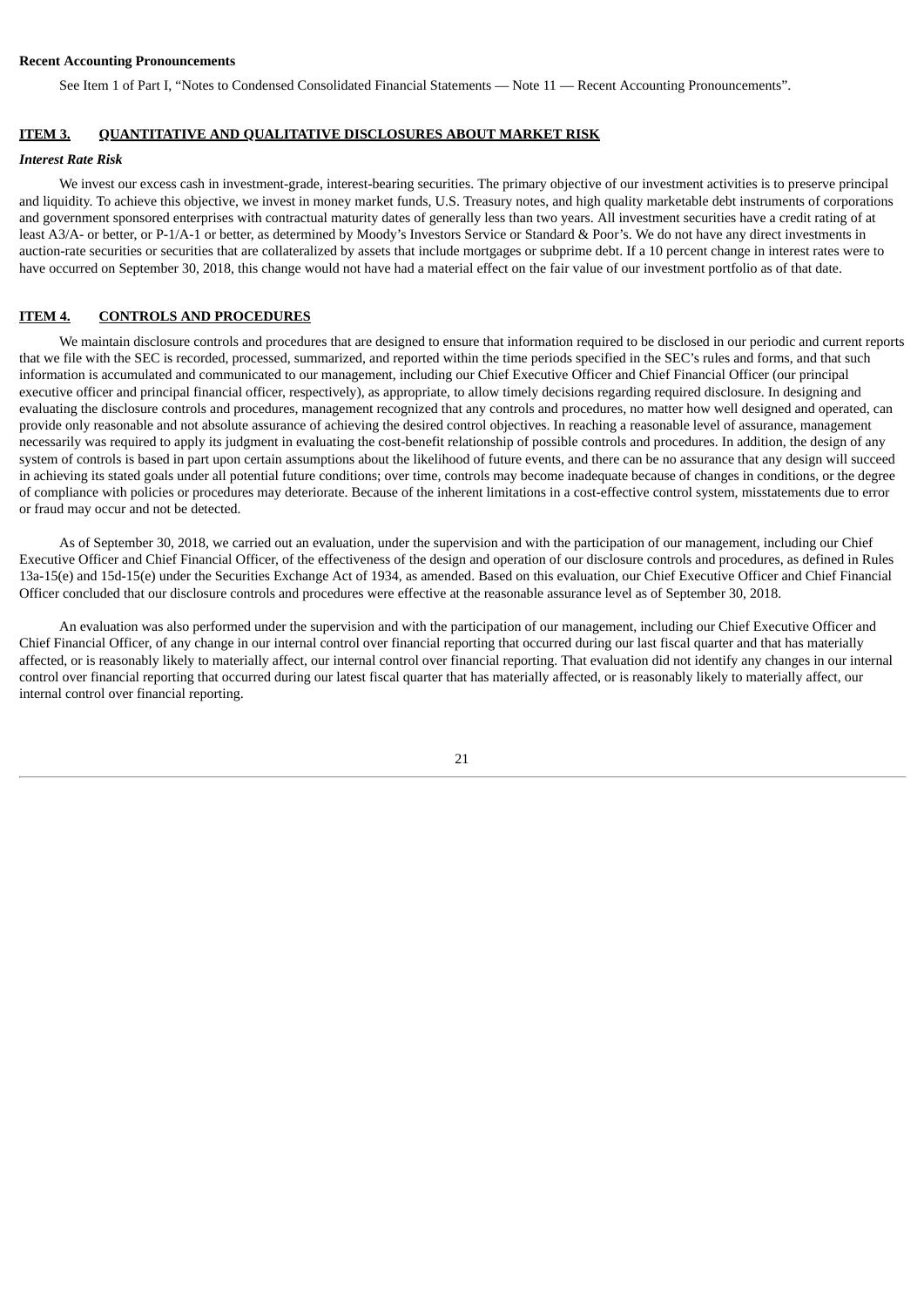#### <span id="page-23-0"></span>**PART II. OTHER INFORMATION**

#### <span id="page-23-1"></span>**ITEM 1. LEGAL PROCEEDINGS**

For a description of our legal proceedings, see Note 9, Commitments and Contingencies - Legal Proceedings, in the Notes to Condensed Consolidated Financial Statements, included in Item 1 of this Quarterly Report on Form 10-Q.

#### <span id="page-23-2"></span>**ITEM 1A. RISK FACTORS**

You should consider carefully the following information about the risks described below, together with the other information contained in this Quarterly Report and in our other public filings in evaluating our business. The risk factors set forth below that are marked with an asterisk (\*) did not appear as separate risk factors in, or contain changes to the similarly titled risk factor included in, Item 1A of our Annual Report. If any of the following risks actually occurs, our business, financial condition, results of operations, and future growth prospects would likely be materially and adversely affected. In these *circumstances, the market price of our common stock would likely decline.*

#### **Risks Related to Our Business**

Our prospects are highly dependent on the successful commercialization of NUPLAZID, which received approval in April 2016 from the U.S. Food and Drug Administration, or FDA, as a treatment for hallucinations and delusions associated with Parkinson's disease psychosis, and became available for prescription in the United States in May 2016. To the extent NUPLAZID is not commercially successful, our business, financial condition and results of *operations may be materially adversely affected and the price of our common stock may decline.\**

NUPLAZID is our only drug that has been approved for sale and it has only been approved for the treatment of hallucinations and delusions associated with Parkinson's disease psychosis, or PD Psychosis, in the United States. We are focusing a significant portion of our activities and resources on NUPLAZID, and we believe our prospects are highly dependent on, and a significant portion of the value of our company relates to, our ability to successfully commercialize NUPLAZID in the United States.

Successful commercialization of NUPLAZID is subject to many risks. Prior to NUPLAZID, we had never, as an organization, launched or commercialized any product, and there is no guarantee that we will be able to successfully commercialize NUPLAZID for its approved indication. There are numerous examples of failures to meet high expectations of market potential, including by pharmaceutical companies with more experience and resources than us. While we have established our commercial team and have hired our U.S. sales force, we will need to refine and further develop the team in order to successfully commercialize NUPLAZID. Even if we are successful in developing our commercial team, there are many factors that could cause the commercialization of NUPLAZID to be unsuccessful, including a number of factors that are outside our control. Because no drug has previously been approved by the FDA for the treatment of hallucinations and delusions associated with PD Psychosis, it is especially difficult to estimate NUPLAZID's market potential. The commercial success of NUPLAZID depends on the extent to which patients and physicians recognize and diagnose PD Psychosis and accept and adopt NUPLAZID as a treatment for hallucinations and delusions associated with PD Psychosis, and we do not know whether our or others' estimates in this regard will be accurate. For example, if the patient population suffering from hallucinations and delusions associated with PD Psychosis is smaller than we estimate or if physicians are unwilling to prescribe or patients are unwilling to take NUPLAZID due to its "boxed" warning, perceived safety issues or for other reasons, the commercial potential of NUPLAZID will be limited. We have limited information about how physicians, patients and payors have responded and will respond to the pricing of NUPLAZID. We have changed, and may continue to change, the price of NUPLAZID from time to time. Physicians may not prescribe NUPLAZID and patients may be unwilling to use NUPLAZID if coverage is not provided or reimbursement is inadequate to cover a significant portion of the cost. Additionally, any negative publicity related to NUPLAZID or negative development for NUPLAZID in our postmarketing commitments, in clinical development in additional indications, or in regulatory processes in other jurisdictions, may adversely impact the commercial results and potential of NUPLAZID. Thus, significant uncertainty remains regarding the commercial potential of NUPLAZID.

If the commercialization of NUPLAZID is unsuccessful or perceived as disappointing, our stock price could decline significantly and the long-term success of the product and our company could be harmed.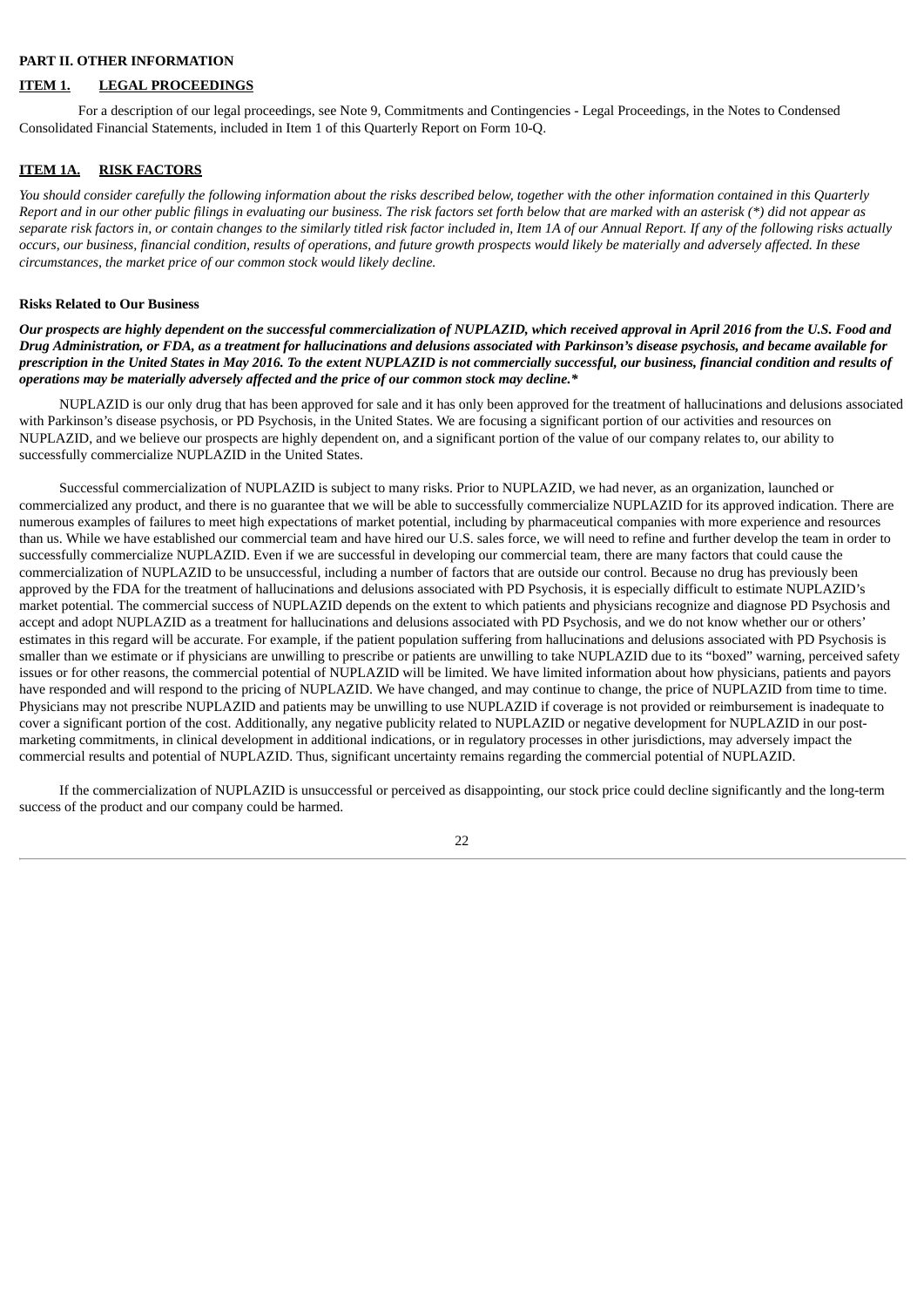#### If we do not obtain regulatory approval of NUPLAZID for other indications in the United States, or for any indication in foreign jurisdictions, we will not be able to market NUPLAZID for other indications or in other jurisdictions, which will limit our commercial revenues.\*

While NUPLAZID (pimavanserin) has been approved by the FDA for the treatment of hallucinations and delusions associated with PD Psychosis, it has not been approved by the FDA for any other indications, and it has not been approved in any other jurisdiction for this indication or for any other indication. In order to market NUPLAZID for other indications or in other jurisdictions, we must obtain regulatory approval for each of those indications and in each of the applicable jurisdictions, and we may never be able to obtain such approval. Approval of NUPLAZID by the FDA for the treatment of hallucinations and delusions associated with PD Psychosis does not ensure that foreign jurisdictions will also approve NUPLAZID for that indication, nor does it ensure that NUPLAZID will be approved by the FDA for any other indication. In the fourth quarter of 2016, we initiated clinical studies of pimavanserin in schizophrenia and depression and, in the fourth quarter of 2017, we initiated a Phase 3 study of pimavanserin in dementia-related psychosis, an indication for which no drug has been approved. There is no guarantee that any of these studies will be successful, or that the FDA or any regulatory authority in foreign jurisdictions will approve NUPLAZID for any of those indications. The research, testing, manufacturing, labeling, approval, sale, import, export, marketing, and distribution of pharmaceutical product candidates are subject to extensive regulation by the FDA and other regulatory authorities in the United States and other countries, whose regulations differ from country to country. We will be required to comply with different regulations and policies of the jurisdictions where we seek approval for our product candidates, and we have not yet identified all of the requirements that we will need to satisfy to submit NUPLAZID for approval for other indications or in other jurisdictions. This will require additional time, expertise and expense, including the potential need to conduct additional studies or development work for other jurisdictions beyond the work that we have conducted to support our NDA submission in PD Psychosis. In addition, strategic considerations need to be taken into account when determining whether and when to submit NUPLAZID for approval in other jurisdictions. For example, in the fourth quarter of 2016, the European Medicines Agency, or EMA, approved our proposed pediatric investigation plan related to our planned submission of a marketing authorization application, or MAA, for NUPLAZID in Europe. However, in light of our continuing clinical development of pimavanserin in indications other than in PD Psychosis, and the time-limited data exclusivity currently granted by the EMA that commences on first approval of a product in Europe, we deferred submission of the MAA and we do not yet have a revised estimate of when we will make that filing. If we do not receive marketing approval for NUPLAZID for any other indication or from any regulatory agency outside of the United States, we will never be able to commercialize NUPLAZID for any other indication in the United States or for any indication in any other jurisdiction. Even if we do receive additional regulatory approvals, we may not be successful in commercializing those opportunities.

If the results or timing of regulatory filings, the regulatory process, regulatory developments, clinical trials or preclinical studies, or other activities, actions or decisions related to NUPLAZID do not meet our or others' expectations, the market price of our common stock could decline significantly.

#### Even though the FDA has granted approval of NUPLAZID for the treatment of hallucinations and delusions associated with PD Psychosis, the terms of the approval may limit its commercial potential. Additionally, NUPLAZID is still subject to substantial, ongoing regulatory requirements.

Even though the FDA has granted approval of NUPLAZID, the scope and terms of the approval may limit our ability to commercialize NUPLAZID and, therefore, our ability to generate substantial sales revenues. The FDA has approved NUPLAZID only for the treatment of hallucinations and delusions associated with PD Psychosis. The label for NUPLAZID also contains a "boxed" warning that elderly patients with dementia-related psychosis treated with antipsychotic drugs are at an increased risk of death, and that NUPLAZID is not approved for the treatment of patients with dementia-related psychosis unrelated to the hallucinations and delusions associated with PD Psychosis.

Additionally, NUPLAZID is approved only for the treatment of hallucinations and delusions associated with PD Psychosis, rather than for the treatment of PD Psychosis and/or other symptoms of PD Psychosis, which may cause confusion for prescribing physicians. This confusion could result in physicians not prescribing NUPLAZID for patients diagnosed with PD Psychosis. In addition, the "boxed" warning may discourage physicians from prescribing NUPLAZID to patients diagnosed with PD Psychosis, including those with dementia.

In connection with the FDA approval, we committed to conduct the following post-marketing studies: (i) a randomized, placebo-controlled withdrawal study in PD Psychosis patients treated with NUPLAZID, (ii) studies to collect additional data to add to the NUPLAZID safety database from an aggregate of at least 500 predominantly frail and elderly subjects on NUPLAZID in one or more randomized, placebo-controlled studies of eight or more weeks duration, (iii) a drug-drug interaction study with NUPLAZID and a strong CYP3A4 inducer, and (iv) re-analysis of tissue samples from certain previously conducted pre-clinical studies. We have completed the re-analysis of tissue samples but the remaining studies are ongoing. If we fail to comply with our remaining postmarketing commitments, or if the results of the post-marketing studies, or any other ongoing or planned clinical studies of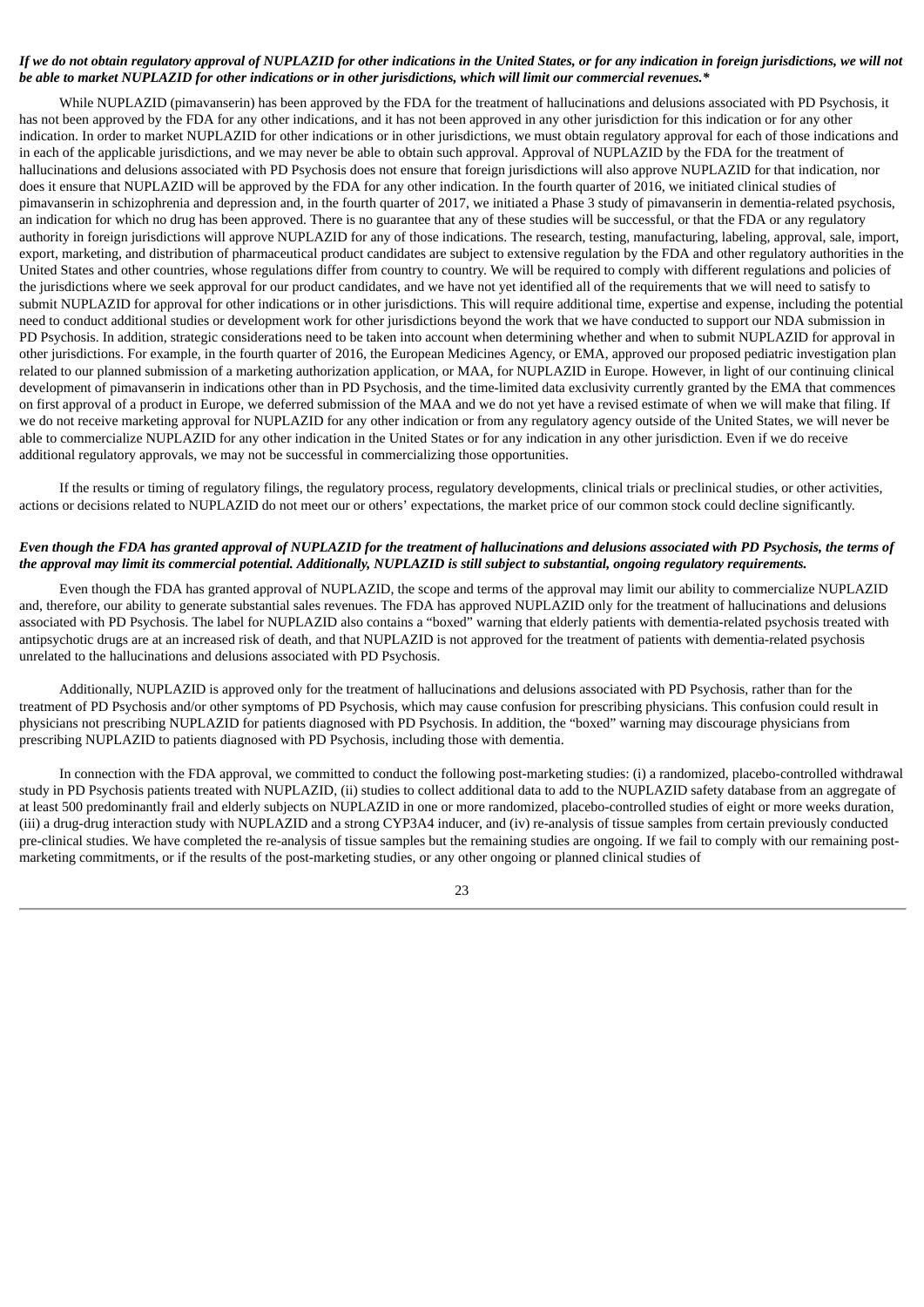NUPLAZID, are negative, the FDA could decide to withdraw approval, add warnings or narrow the approved indication in the product label.

The manufacturing processes, labeling, packaging, distribution, adverse event reporting, storage, advertising, promotion and recordkeeping for NUPLAZID will also continue to be subject to extensive and ongoing regulatory requirements. These requirements include submissions of safety and other post-marketing information and reports, registration, as well as continued compliance with current good manufacturing processes, good clinical practices, international council for harmonization guidelines and good laboratory practices, which are regulations and guidelines enforced by the FDA for all of our nonclinical and clinical development and for any clinical trials that we conduct post-approval.

Discovery of any issues post-approval, including any safety concerns, such as unexpected side effects or drug-drug interaction problems, adverse events of unanticipated severity or frequency, or concerns over misuse or abuse of the product, problems with the facilities where the product is manufactured, packaged or distributed, or failure to comply with regulatory requirements, may result in, among other things, restrictions on NUPLAZID or on us, including:

- withdrawal of approval, addition of warnings or narrowing of the approved indication in the product label;
- requirement of a Risk Evaluation and Mitigation Strategy to mitigate the risk of off-label use in populations where the FDA may believe that the potential risks of use may outweigh its benefits;
- voluntary or mandatory recalls;
- warning letters;
- suspension of any ongoing clinical studies;
- refusal by the FDA or other regulatory authorities to approve pending applications or supplements to approved applications filed by us, or suspension or revocation of product approvals;
- restrictions on operations, including restrictions on the marketing or manufacturing of the product or the imposition of costly new manufacturing requirements; or
- seizure or detention, or refusal to permit the import or export of products.

If any of these actions were to occur, we may have to discontinue the commercialization of NUPLAZID, limit our sales and marketing efforts, conduct further post-approval studies, and/or discontinue or change any other ongoing or planned clinical studies, which in turn could result in significant expense and delay or limit our ability to generate sales revenues.

#### NUPLAZID has only been studied in a limited number of patients and in limited populations. As we continue to commercialize NUPLAZID, it is becoming available to a much larger number of patients and in broader populations, and we do not know whether the results of NUPLAZID use in such larger number of patients and broader populations will be consistent with the results from our clinical studies.

Prior to commencing our commercial launch of NUPLAZID in May 2016, NUPLAZID was administered only to a limited number of patients and in limited populations in clinical studies, including our successful pivotal -020 Phase 3 trial with NUPLAZID for the treatment of PD Psychosis, or the -020 Study. While the FDA granted approval of NUPLAZID based on the data included in the NDA, including data from the -020 Study, we do not know whether the results when a large number of patients and broader populations are exposed to NUPLAZID, including results related to safety and efficacy, will be consistent with the results from earlier clinical studies of NUPLAZID that served as the basis for the approval of NUPLAZID. New data relating to NUPLAZID, including from adverse event reports and post-marketing studies in the United States, and from other ongoing clinical studies, may result in changes to the product label and may adversely affect sales, or result in withdrawal of NUPLAZID from the market. The FDA and regulatory authorities in other jurisdictions may also consider the new data in reviewing NUPLAZID marketing applications for indications other than in PD Psychosis and/or in other jurisdictions, or impose additional post-approval requirements. If any of these actions were to occur, it could result in significant expense and delay or limit our ability to generate sales revenues.

#### We currently have very limited experience as a company in marketing and distributing pharmaceutical products and rely on a limited network of thirdparty distributors and pharmacies to distribute NUPLAZID. If we are unable to effectively commercialize NUPLAZID, we may not be able to generate *adequate product revenues.\**

NUPLAZID is our only drug that has been approved for sale by any regulatory body, and it became available for prescription in the United States in May 2016. As such, we currently have limited experience commercializing pharmaceutical products as an organization. In order to successfully market NUPLAZID, we must continue to develop our sales, marketing, managerial, compliance, and related capabilities or make arrangements with third parties to perform these services. If we are unable to maintain and develop

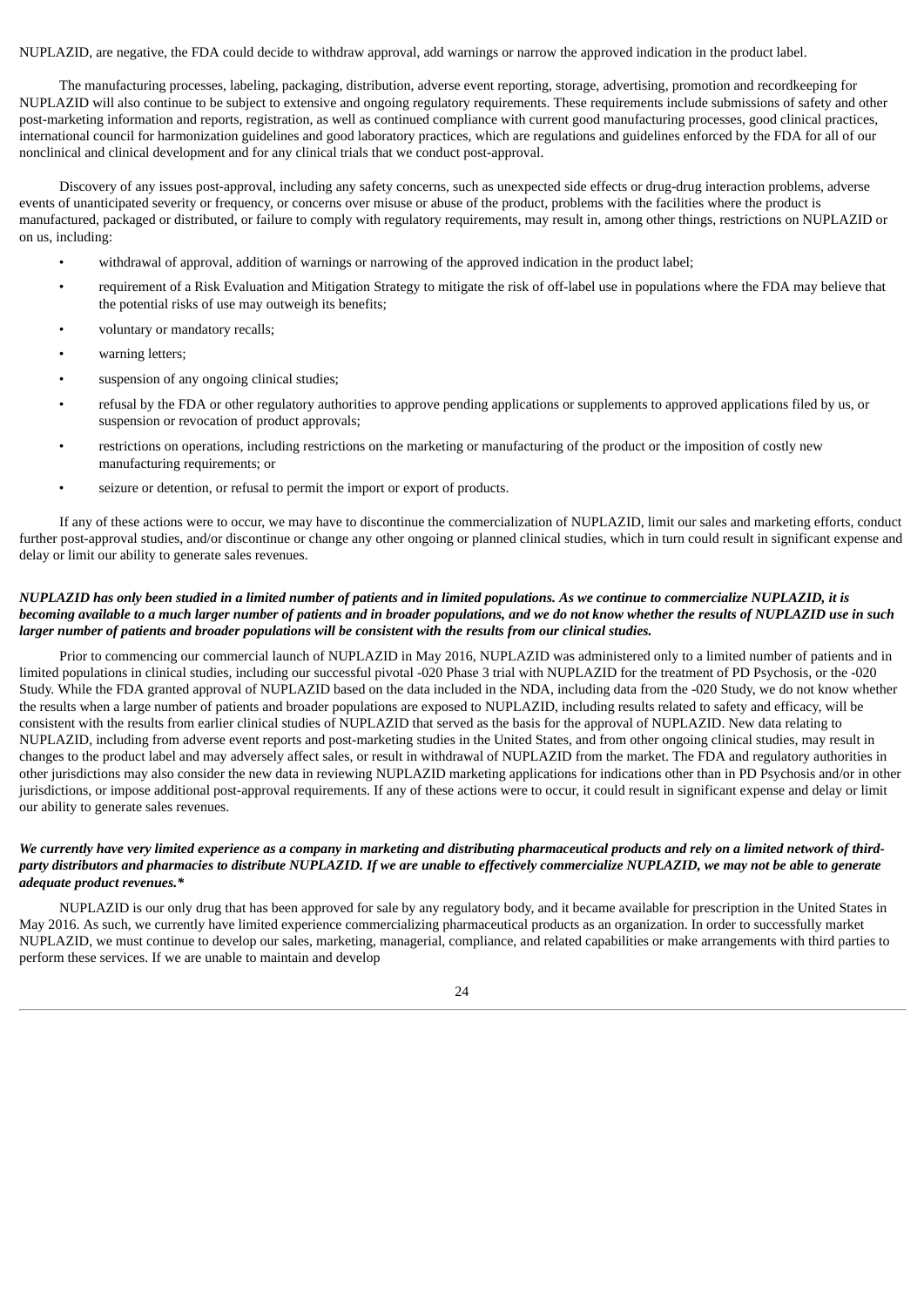adequate sales, marketing, and distribution capabilities, whether independently or with third parties, we may not be able to appropriately commercialize NUPLAZID and may not become profitable.

We employ our own internal specialty sales force to commercialize NUPLAZID for the treatment of PD Psychosis as part of our commercialization strategy in the United States. We will need to refine and further develop our sales force as we continue our commercialization efforts, and we will be competing with other pharmaceutical and biotechnology companies to recruit, hire, train and retain marketing and sales personnel. These efforts will continue to be expensive and time-consuming, and we cannot be certain that we will be able to successfully refine and further develop our sales force.

Additionally, our strategy in the United States includes distributing NUPLAZID solely through a limited network of third-party specialty distributors and specialty pharmacies. While we have entered into agreements with each of these distributors and pharmacies to distribute NUPLAZID in the United States, they may not perform as agreed or they may terminate their agreements with us. Also, we may need to enter into agreements with additional distributors or pharmacies, and there is no guarantee that we will be able to do so on commercially reasonable terms or at all. If we are unable to maintain and, if needed, expand, our network of specialty distributors and specialty pharmacies, we would be exposed to substantial distribution risk.

In the event we are unable to effectively develop and maintain our commercial team, including our U.S. sales force, or maintain and, if needed, expand, our network of specialty distributors and specialty pharmacies, our ability to effectively commercialize NUPLAZID and generate product revenues would be limited.

#### If we are unable to effectively train and equip our sales force, our ability to successfully commercialize NUPLAZID will be harmed.

Prior to its launch in May 2016, none of the members of our sales force had ever promoted NUPLAZID. In addition, NUPLAZID is the first drug approved by the FDA for the treatment of hallucinations and delusions associated with PD Psychosis. As a result, we are and will continue to be required to expend significant time and resources to train our sales force to be credible, persuasive, and compliant with applicable laws in marketing NUPLAZID for the treatment of hallucinations and delusions associated with PD Psychosis to neurologists, select psychiatrists, and pharmacists and physicians in long-term care facilities. In addition, we must ensure that consistent and appropriate messages about NUPLAZID are being delivered to our potential customers by our sales force. If we are unable to effectively train our sales force and equip them with effective materials, including medical and sales literature to help them inform and educate potential customers about the benefits of NUPLAZID and its proper administration, our efforts to successfully commercialize NUPLAZID could be put in jeopardy, which would negatively impact our ability to generate product revenues.

#### NUPLAZID may not gain acceptance among physicians, patients, and the medical community, thereby limiting our potential to generate revenues.\*

The degree of market acceptance by physicians, healthcare professionals and third-party payors of NUPLAZID, and any other product for which we obtain regulatory approval, and our profitability and growth, will depend on a number of factors, including:

- the ability to provide acceptable evidence of safety and efficacy;
- the scope of the approved indication(s) for the product;
- the inclusion of any warnings or contraindications in the product label;
- the relative convenience and ease of administration;
- the prevalence and severity of any adverse side effects;
- the availability of alternative treatments;
- pricing and cost effectiveness, which may be subject to regulatory control;
- effectiveness of our or our collaborators' sales and marketing strategy; and
- our ability to obtain sufficient third-party insurance coverage or adequate reimbursement levels.

If a product does not provide a treatment regimen that is at least as beneficial as the current standard of care or otherwise does not provide patient benefit, that product will not achieve market acceptance and will not generate sufficient revenues to achieve or maintain profitability.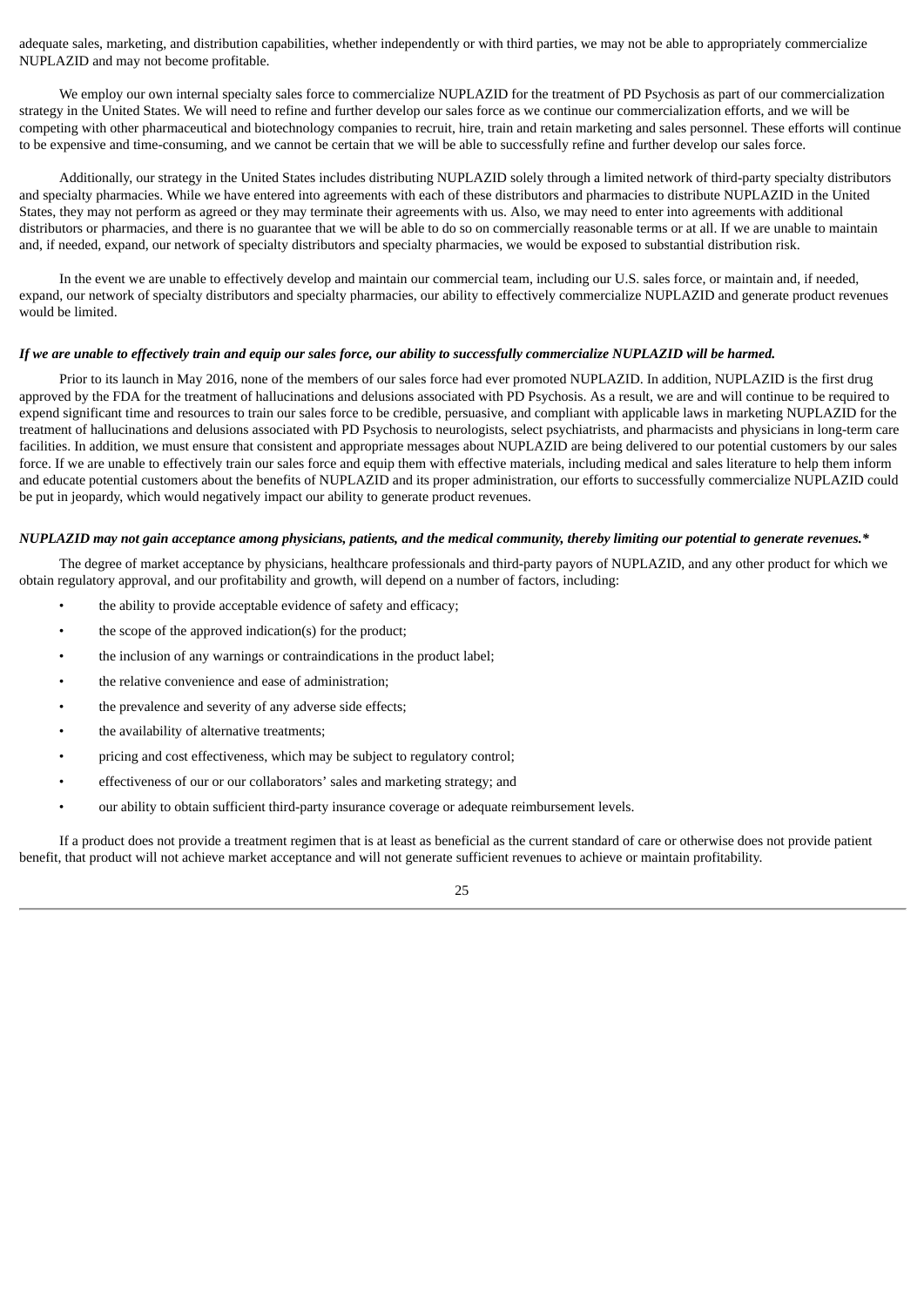With respect to NUPLAZID specifically, successful commercialization will depend on whether and to what extent physicians, long-term care facilities and pharmacies, over whom we have no control, determine to utilize NUPLAZID. NUPLAZID is available to treat hallucinations and delusions associated with PD Psychosis, an indication for which no other FDA-approved pharmaceutical treatment currently exists. Because of this, it is particularly difficult to estimate NUPLAZID's market potential and how physicians, payors and patients will respond to changes in the price of NUPLAZID. Industry sources and analysts have a divergence of estimates for the near- and long-term market potential of NUPLAZID, and a variety of assumptions directly impact the estimates for NUPLAZID's market potential, including assumptions regarding the prevalence of PD Psychosis, the rate of diagnosis of PD Psychosis, the prevalence and rate of hallucinations and delusions in patients diagnosed with PD Psychosis, the rate of physician adoption of NUPLAZID, the potential impact of payor restrictions regarding NUPLAZID, and patient adherence and compliance rates. Small differences in these assumptions can lead to widely divergent estimates of the market potential of NUPLAZID. For example, certain research suggests that patients with Parkinson's disease may be hesitant to report symptoms of PD Psychosis to their treating physicians for a variety of reasons, including apprehension about societal stigmas relating to mental illness. Research also suggests that physicians who typically treat patients with Parkinson's disease may not ask about or identify symptoms of PD Psychosis. For these reasons, even if PD Psychosis occurs in high rates among patients with Parkinson's disease, it may be underdiagnosed. Even if PD Psychosis is diagnosed, physicians may not prescribe treatment for hallucinations and delusions associated with PD Psychosis, and if they do prescribe treatment, they may prescribe other drugs, even though they are not approved in PD Psychosis, instead of NUPLAZID. Additionally, NUPLAZID is approved only for the treatment of hallucinations and delusions associated with PD Psychosis, rather than for the treatment of PD Psychosis and/or other symptoms of PD Psychosis, which may cause confusion for prescribing physicians. This confusion could result in physicians not prescribing NUPLAZID for patients diagnosed with PD Psychosis. In addition, even if NUPLAZID is prescribed for the treatment of hallucinations and delusions associated with PD Psychosis, issues may arise with respect to patient adherence and compliance rates. For example, the current recommended dosing of NUPLAZID is two 17 mg tablets, taken together once a day. Patients may elect, whether at the direction of their physician or otherwise, to take only one tablet a day instead of two, to take tablets at different times during the day, or to otherwise not adhere to the recommended dosing, any of which could result in far lower efficacy. The FDA has approved our NDA for a 34 mg capsule for NUPLAZID to, among other things, try to mitigate this risk. The 34 mg capsule is now commercially available. We also submitted a supplemental NDA, or sNDA, for a 10 mg tablet to the FDA, which was also approved and is now commercially available. The 10 mg tablet provides an optimized lower dosage strength in those patients who are concomitantly receiving strong cytochrome 3A4 inhibitors which can inhibit the metabolism of NUPLAZID. Both the 34 mg and the 10 mg doses are intended to be taken once a day. Patients may elect, whether at the direction of their physician or otherwise, to not adhere to the recommended dosing, which could result in far lower efficacy for the 10 mg and 34 mg doses. If patients do not adhere to the recommended dosing of NUPLAZID, patients and physicians may believe that NUPLAZID is less effective, and as a result they may stop taking it and prescribing it.

The label for NUPLAZID also contains a "boxed" warning that elderly patients with dementia-related psychosis treated with antipsychotic drugs are at an increased risk of death, and that NUPLAZID is not approved for the treatment of patients with dementia-related psychosis unrelated to the hallucinations and delusions associated with PD Psychosis. There has also been recent attention to publicly reported deaths of patients that were prescribed NUPLAZID, and the FDA conducted an evaluation of available information about NUPLAZID. On September 20, 2018 the U.S. FDA issued a statement concluding: "The U.S. FDA has completed a review of all post marketing reports of deaths and serious adverse events (SAEs) reported with the use of NUPLAZID. Based on an analysis of all available data, FDA did not identify any new or unexpected safety findings with NUPLAZID, or findings that are inconsistent with the established safety profile currently described in the drug label. After a thorough review, FDA's conclusion remains unchanged that the drug's benefits outweigh its risks for patients with hallucinations and delusions of Parkinson's disease psychosis." Regardless, perceptions that NUPLAZID is unsafe, even if unfounded, may discourage physicians from prescribing or patients from taking NUPLAZID.

Thus, the commercial success of NUPLAZID depends on acceptance by patients and physicians, and there are a number of factors that could skew our or others' estimates about prescribing behaviors and market adoption.

#### Our ability to generate product revenues will be diminished if NUPLAZID does not receive coverage from payors or sells for inadequate prices, or if *patients have unacceptably high co-pay amounts.*

Patients who are prescribed medicine for the treatment of their conditions generally rely on third-party payors, including governmental healthcare programs, such as Medicare and Medicaid, managed care organizations and commercial payors, among others, to reimburse all or part of the costs associated with their prescription drugs. Coverage and adequate reimbursement from third-party commercial payors is critical to product acceptance. Coverage decisions may depend upon clinical and economic standards that disfavor drug products when lower cost therapeutic alternatives are already available or subsequently become available. Even with coverage for NUPLAZID, or other products we may market, the resulting reimbursement payment rates might not be adequate or may require co-payments that patients find unacceptably high. Patients may not use NUPLAZID if coverage is not provided or reimbursement is inadequate to cover a significant portion of its cost.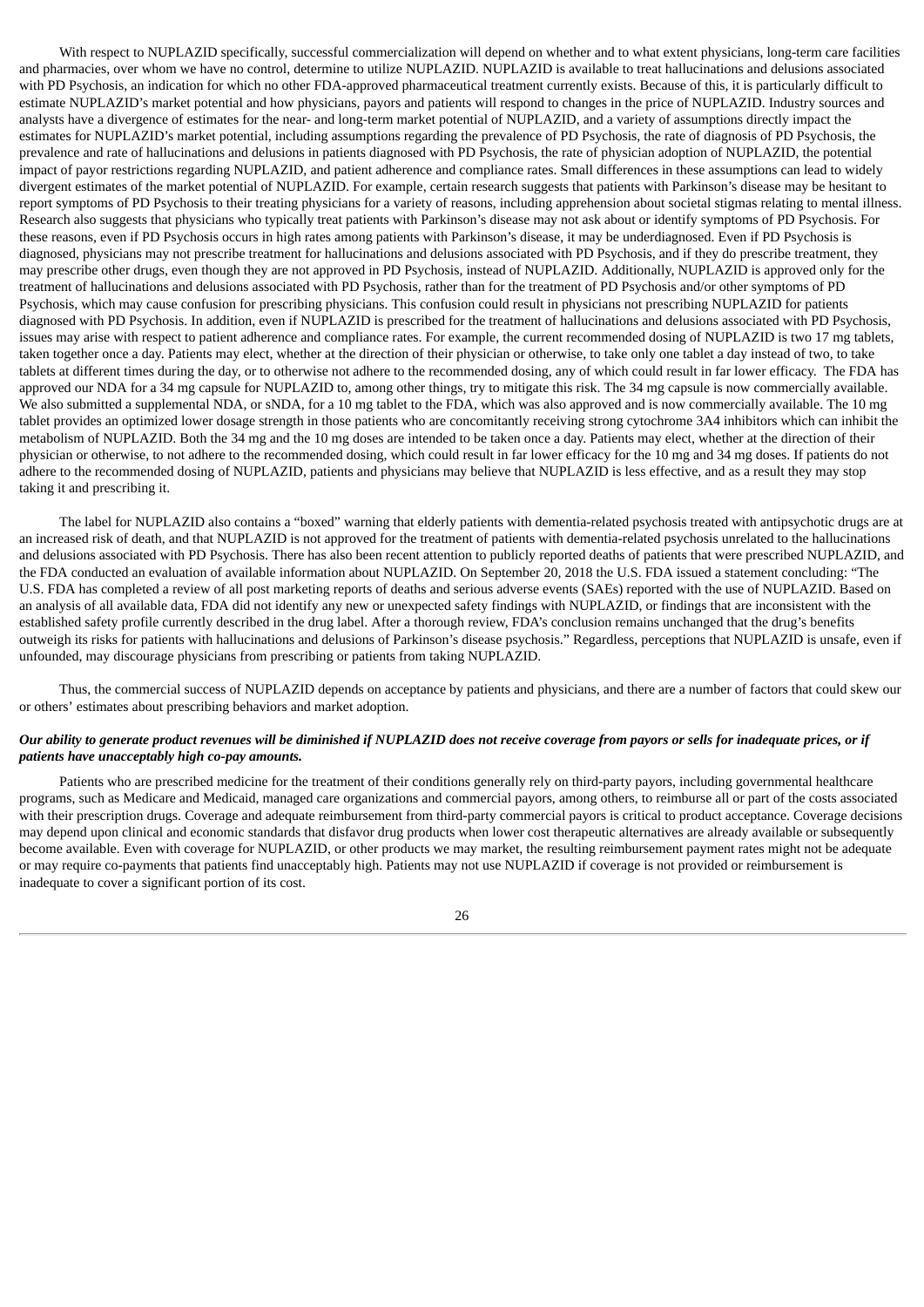In addition, the market for NUPLAZID depends significantly on access to third-party payors' drug formularies, or lists of medications for which thirdparty payors provide coverage and reimbursement. The industry competition to be included in such formularies often leads to downward pricing pressures on pharmaceutical companies. Also, third-party payors may refuse to include a particular branded drug in their formularies or otherwise restrict patient access to a branded drug when a less costly alternative is available, even if not approved for the indication for which NUPLAZID is approved.

In many foreign countries, particularly the countries of the European Union, the pricing of prescription drugs is subject to government control. In some non-U.S. jurisdictions, the proposed pricing for a drug must be approved before it may be lawfully marketed. The requirements governing drug pricing vary widely from country to country. For example, the European Union provides options for its member states to restrict the range of medicinal products for which their national health insurance systems provide reimbursement and to control the prices of medicinal products for human use. A member state may approve a specific price for the medicinal product or it may instead adopt a system of direct or indirect controls on the profitability of the company placing the medicinal product on the market. We may face competition from lower-priced products in foreign countries that have placed price controls on pharmaceutical products. In addition, there may be importation of foreign products that compete with NUPLAZID, and any other products we may market, which could negatively impact our profitability.

Third-party payors, whether foreign or domestic, or governmental or commercial, are developing increasingly sophisticated methods of controlling healthcare costs. The current environment is putting pressure on companies to price products below what they may feel is appropriate. Selling NUPLAZID at less than an optimized price could impact our revenues and overall success as a company. We have changed, and may continue to change, the price of NUPLAZID from time to time, however, we do not know if the price we have selected, or may select in the future, for NUPLAZID is or will be the optimized price. Additionally, we do not know whether and to what extent third-party payors will react to any possible future changes in the price of NUPLAZID. In the United States, no uniform policy of coverage and reimbursement for drug products exists among third-party payors. Further, one payor's determination to provide coverage and reimbursement for a product does not assure that other payors also will provide coverage and reimbursement for the product. Therefore, coverage and reimbursement for NUPLAZID may differ significantly from payor to payor. As a result, the coverage determination process is often a timeconsuming and costly process that will require us to provide scientific and clinical support for the use of NUPLAZID to each payor separately, with no assurance that coverage will be obtained. If we are unable to obtain coverage of, and adequate payment levels for, NUPLAZID or any other products we may market to third-party payors, physicians may limit how much or under what circumstances they will prescribe or administer them and patients may decline to purchase them. This in turn could affect our ability to successfully commercialize NUPLAZID, or any other products we may market, and thereby adversely impact our profitability, results of operations, financial condition, and future success.

#### Healthcare reform measures may negatively impact our ability to sell NUPLAZID or our product candidates, if approved, profitably.\*

In both the United States and certain foreign jurisdictions, there have been a number of legislative and regulatory proposals to change the healthcare system in ways that could impact our ability to sell NUPLAZID, and any other potential products, as described in greater detail in the Government Regulation section of our Annual Report. If we are found to be in violation of any of these laws or any other federal or state regulations, we may be subject to administrative, civil and/or criminal penalties, damages, fines, individual imprisonment, exclusion from federal health care programs, additional reporting requirements and/or oversight, and the curtailment or restructuring of our operations. Any of these could have a material adverse effect on our business and financial results. Since many of these laws have not been fully interpreted by the courts, there is an increased risk that we may be found in violation of one or more of their provisions. Any action against us for violation of these laws, even if we ultimately are successful in our defense, will cause us to incur significant legal expenses and divert our management's attention away from the operation of our business.

We expect that the Patient Protection and Affordable Care Act of 2010, as amended by the Health Care and Education Reconciliation Act of 2010, or collectively the ACA, as well as other healthcare reform measures that may be adopted in the future, may result in more rigorous coverage criteria and in additional downward pressure on the price that we may receive for any approved product, including NUPLAZID. With respect to pharmaceutical products, the ACA, among other things, expanded and increased industry rebates for drugs covered by Medicaid and made changes to the coverage requirements under Medicare Part D, Medicare's prescription drug benefits program. Some of the provisions of the ACA have yet to be implemented, and there have been legal and political challenges to certain aspects of the ACA, as well as recent efforts by the Trump administration to repeal and replace certain aspects of the ACA, and we expect such challenges to continue. Since January 2017, President Trump has signed two Executive Orders and other directives designed to delay the implementation of certain provisions of the ACA or otherwise circumvent some of the requirements for health insurance mandated by the ACA. Concurrently, Congress has considered legislation that would repeal or repeal and replace all or part of the ACA. While Congress has not passed comprehensive repeal legislation, two bills affecting the implementation of certain taxes under the ACA have been enacted. The Tax Cuts and Jobs Act of 2017 includes a provision repealing, effective January 1, 2019, the tax-based shared responsibility payment imposed by the ACA on certain individuals who fail to maintain qualifying health coverage for all or part of a year that is commonly referred to as the "individual mandate". Additionally, on

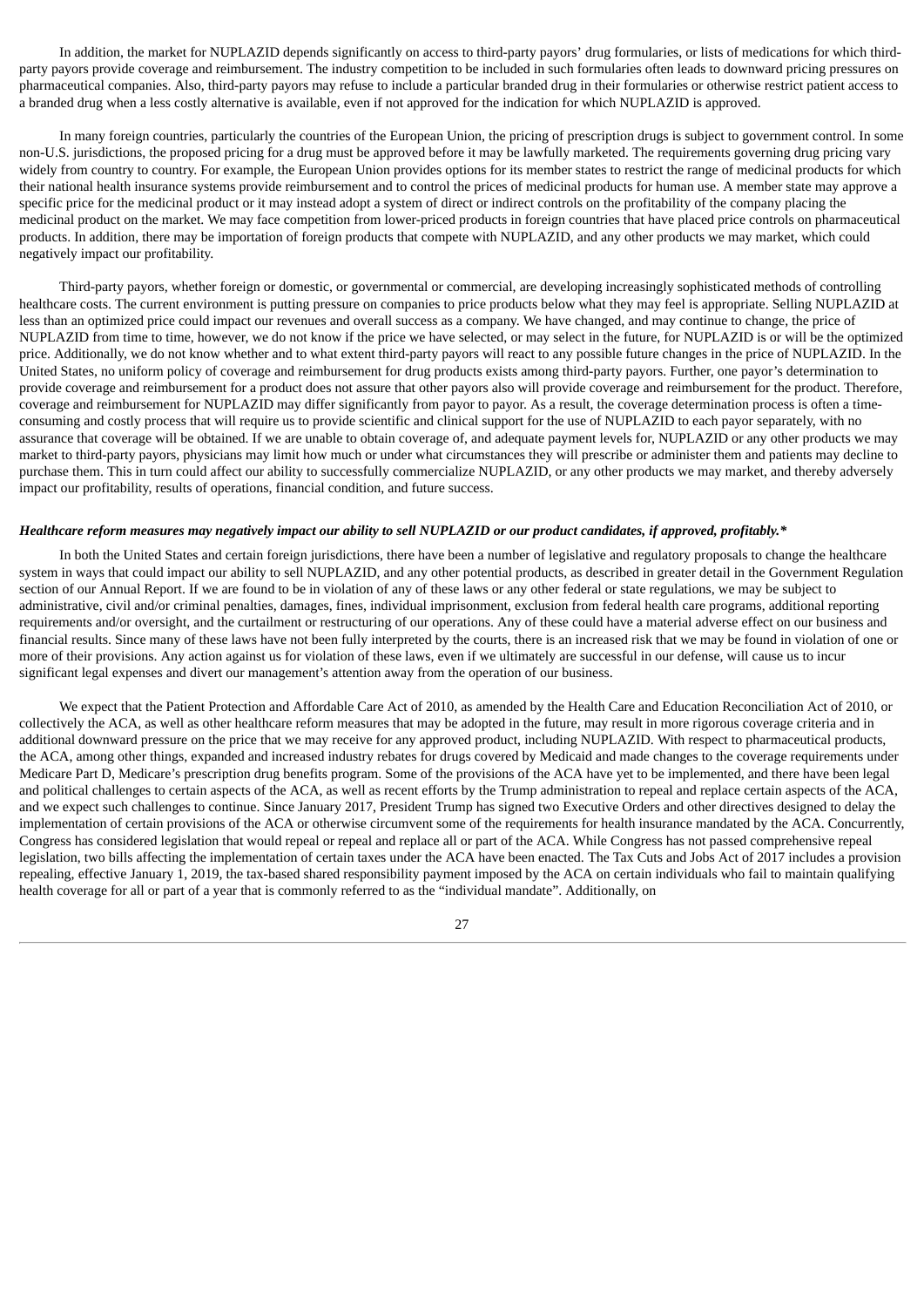January 22, 2018, President Trump signed a continuing resolution on appropriations for fiscal year 2018 that delayed the implementation of certain fees mandated by the ACA, including the so-called "Cadillac" tax on certain high cost employer-sponsored insurance plans and the annual fee imposed on certain health insurance providers based on market share. Further, the Bipartisan Budget Act of 2018, or the BBA, among other things, amends the ACA, effective January 1, 2019, to close the coverage gap in most Medicare drug plans, commonly referred to as the "donut hole", and also increases in 2019 the percentage that a drug manufacturer must discount the cost of prescription drugs from 50 percent under current law to 70 percent. Given that the current patient population for NUPLAZID is primarily Medicare beneficiaries, accelerating the closure of the coverage gap and the increase in the discount that must be paid, could have a significant impact on the Company's business in 2019 and beyond. More recently, in July 2018, CMS announced that it is suspending further collections and payments to and from certain ACA qualified health plans and health insurance issuers under the ACA risk adjustment program pending the outcome of federal district court litigation regarding the method CMS uses to determine this risk adjustment. Congress could consider additional legislation to repeal or repeal and replace other elements of the ACA. At this time, the ultimate content, timing or effect of any healthcare reform legislation on the U.S. healthcare industry and its impact to our business is unclear.

An expansion in the government's role in the U.S. healthcare industry may increase existing congressional or governmental agency scrutiny on price increases, such as the ones we have implemented for NUPLAZID, cause general downward pressure on the prices of prescription drug products, lower reimbursements for providers using NUPLAZID or any other product for which we obtain regulatory approval, reduce product utilization and adversely affect our business and results of operations. There have been several recent U.S. Congressional inquiries and proposed and enacted federal and state legislation designed to, among other things, bring more transparency to drug pricing, review the relationship between pricing and manufacturer patient programs, reduce the cost of drugs under Medicare, and reform government program reimbursement methodologies for drugs. For example, the Trump administration's budget proposal for fiscal year 2019 contains additional drug price control measures that could be enacted during the 2019 budget process or in other future legislation, including, for example, measures to permit Medicare Part D plans to negotiate the price of certain drugs under Medicare Part B, to allow some states to negotiate drug prices under Medicaid and to eliminate cost sharing for generic drugs for low-income patients. The Trump administration also released a "Blueprint", or plan, to lower drug prices and reduce out of pocket costs of drugs that contains additional proposals to increase drug manufacturer competition, increase the negotiating power of certain federal healthcare programs, incentivize manufacturers to lower the list price of their products, and reduce the out of pocket costs of drug products paid by consumers. The Department of Health and Human Services, or HHS, has already started the process of soliciting feedback on some of these measures and, at the same, is immediately implementing others under its existing authority. While some proposed measures will require authorization through additional legislation to become effective, Congress and the Trump administration have each indicated that it will continue to seek new legislative and/or administrative measures to control drug costs. Individual states in the United States have also become increasingly active in passing legislation and implementing regulations designed to control pharmaceutical product pricing, including price or patient reimbursement constraints, discounts, restrictions on certain product access and marketing cost disclosure and transparency measures, and, in some cases, designed to encourage importation from other countries and bulk purchasing. The implementation of cost-containment measures or other healthcare reforms may prevent us from being able to generate revenue, attain profitability, or commercialize NUPLAZID or any other products for which we may receive regulatory approval.

#### We are subject, directly and indirectly, to federal, state and foreign healthcare laws and regulations, including healthcare fraud and abuse laws, false claims laws, physician payment transparency laws and health information privacy and security laws. If we are unable to comply, or have not fully *complied, with such laws, we could face substantial penalties.\**

Our operations are directly, and indirectly through our customers and third-party payors, subject to various U.S. federal and state healthcare laws and regulations, including, without limitation, the U.S. federal Anti-Kickback Statute, the U.S. federal False Claims Act, and physician sunshine laws and regulations. These laws may impact, among other things, our sales, marketing, grants, charitable donations, and education programs and constrain the business or financial arrangements with healthcare providers, physicians, charitable foundations that support Parkinson's disease patients generally, and other parties that have the ability to directly or indirectly influence the prescribing, ordering, marketing, or distribution of our products for which we obtain marketing approval. In addition, we are subject to patient data privacy and security regulation by both the U.S. federal government and the states in which we conduct our business. Finally, we may be subject to additional healthcare, statutory and regulatory requirements and enforcement by foreign regulatory authorities in jurisdictions in which we conduct our business. The laws that may affect our ability to operate include:

• the U.S. federal Anti-Kickback Statute, which prohibits, among other things, persons or entities from knowingly and willfully soliciting, offering, receiving or paying any remuneration (including any kickback, bribe, or certain rebates), directly or indirectly, overtly or covertly, in cash or in kind, to induce, or in return for, either the referral of an individual, or the purchase, lease, order or recommendation of any good, facility, item or service, for which payment may be made, in whole or in part, under U.S. federal and state healthcare programs such as Medicare and Medicaid. A person or entity does not need to have actual knowledge of the statute or specific intent to violate it in order to have committed a violation;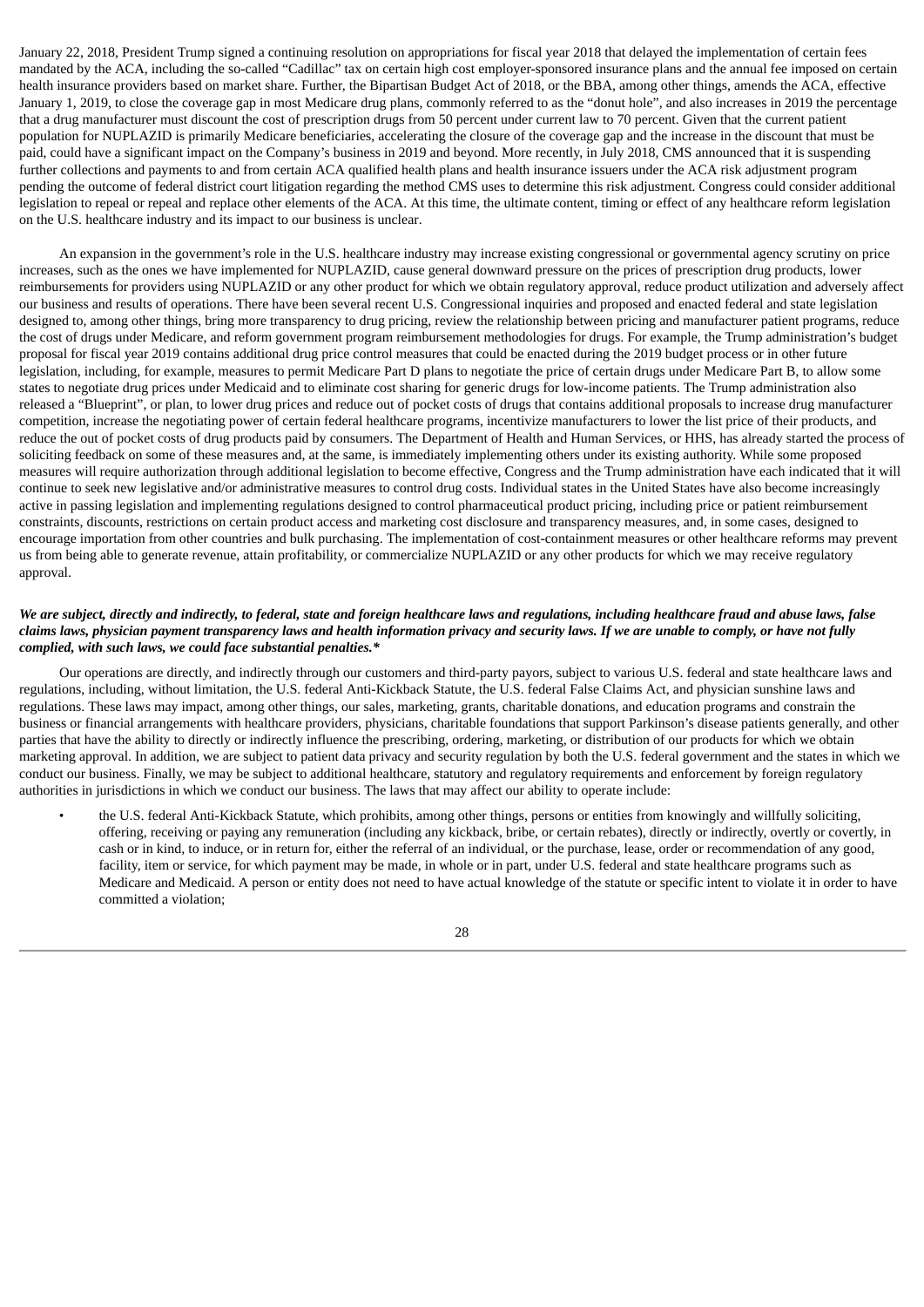- the U.S. federal civil and criminal false claims laws and civil monetary penalties laws, including the civil False Claims Act, which impose criminal and civil penalties, including through civil whistleblower or qui tam actions, on individuals or entities for, among other things, knowingly presenting, or causing to be presented to the U.S. federal government, claims for payment or approval that are false or fraudulent or from knowingly making a false statement to avoid, decrease or conceal an obligation to pay money to the U.S. federal government. In addition, the government may assert that a claim including items and services resulting from a violation of the U.S. federal Anti-Kickback Statute constitutes a false or fraudulent claim for purposes of the False Claims Act;
- the U.S. federal Health Insurance Portability and Accountability Act of 1996, or HIPAA, which imposes criminal and civil liability for, among other things, knowingly and willfully executing, or attempting to execute, a scheme to defraud any healthcare benefit program or obtain, by means of false or fraudulent pretenses, representations, or promises, any of the money or property owned by, or under the custody or control of, any healthcare benefit program, regardless of the payor (e.g., public or private) and knowingly and willfully falsifying, concealing or covering up by any trick or device a material fact or making any materially false statement, in connection with the delivery of, or payment for, healthcare benefits, items or services. Similar to the U.S. federal Anti-Kickback Statute, a person or entity does not need to have actual knowledge of the statute or specific intent to violate it in order to have committed a violation;
- HIPAA, as amended by the Health Information Technology for Economic and Clinical Health Act of 2009, or HITECH, and its implementing regulations, and as amended again by the Final HIPAA Omnibus Rule, Modifications to the HIPAA Privacy, Security, Enforcement and Breach Notification Rules Under HITECH and the Genetic Information Nondiscrimination Act; Other Modifications to the HIPAA Rules, published in January 2013, which imposes certain obligations, including mandatory contractual terms, with respect to safeguarding the privacy, security and transmission of individually identifiable health information without appropriate authorization by covered entities subject to the rule, such as health plans, healthcare clearinghouses and healthcare providers as well as their business associates that perform certain services involving the use or disclosure of individually identifiable health information;
- the U.S. Federal Food, Drug and Cosmetic Act, or FDCA, which prohibits, among other things, the adulteration or misbranding of drugs, biologics and medical devices;
- the U.S. federal physician payment transparency requirements, sometimes referred to as the "Physician Payments Sunshine Act", which was enacted as part of the ACA and its implementing regulations and requires certain manufacturers of drugs, devices, biologics and medical supplies for which payment is available under Medicare, Medicaid, or the Children's Health Insurance Program to report annually to the Centers for Medicare and Medicaid Services, or CMS, information related to certain payments and other transfers of value made to physicians, and teaching hospitals, as well as ownership and investment interests held by physicians and their immediate family members;
- analogous state and local laws and regulations, including: state anti-kickback and false claims laws, which may apply to our business practices, including but not limited to, research, distribution, sales and marketing arrangements and claims involving healthcare items or services reimbursed by any third-party payor, including private insurers; state laws that require pharmaceutical companies to comply with the pharmaceutical industry's voluntary compliance guidelines and the relevant compliance guidance promulgated by the U.S. federal government, or otherwise restrict payments that may be made to healthcare providers and other potential referral sources; state and local laws and regulations that require drug manufacturers to file reports relating to pricing and marketing information, which requires tracking gifts and other remuneration and items of value provided to healthcare professionals and entities and/or the registration of pharmaceutical sales and medical representatives; and state laws governing the privacy and security of health information in certain circumstances, many of which differ from each other in significant ways and often are not preempted by HIPAA, thus complicating compliance efforts; and
- European and other foreign law equivalents of each of the laws, including reporting requirements detailing interactions with and payments to healthcare providers, and the European General Data Protection Regulation, or GDPR, which became effective in May 2018 and contains new provisions specifically directed at the processing of health information, higher sanctions and extra-territoriality measures intended to bring non-EU companies under the regulation, including companies like us that conduct clinical trials in the EU; we anticipate that over time we may expand our business operations to include additional operations in the EU and with such expansion, we would be subject to increased governmental regulation in the EU countries in which we might operate, including the GDPR.

Ensuring that our internal operations and future business arrangements with third parties comply with applicable healthcare laws and regulations could involve substantial costs. It is possible that governmental authorities will conclude that our business practices do not comply with current or future statutes, regulations or case law interpreting applicable fraud and abuse or other healthcare laws and regulations. For example, contributions to third-party charitable foundations are a current area of significant governmental and congressional scrutiny, and we could face action if a federal or state governmental authority were to conclude that our charitable

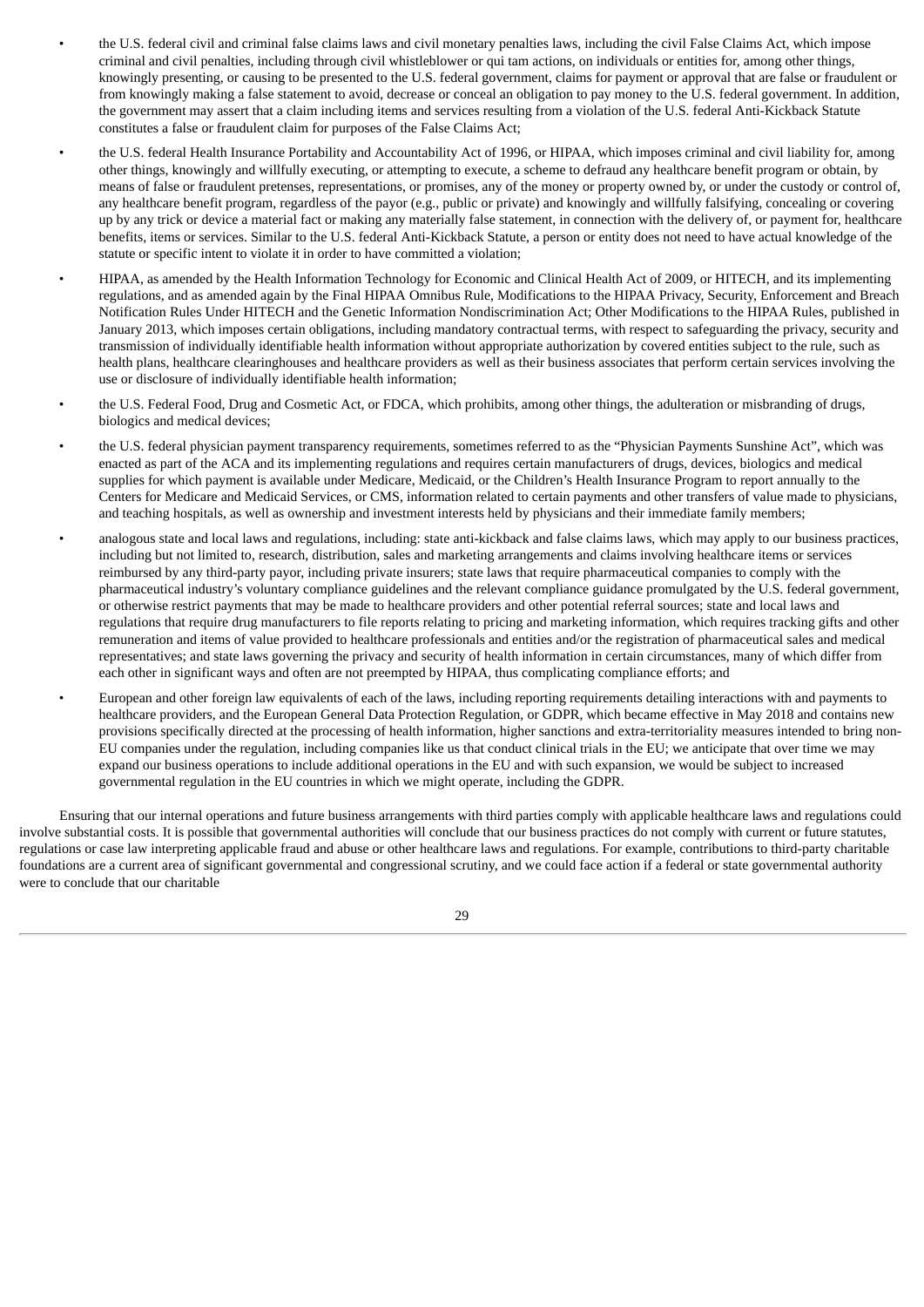contributions to foundations that support Parkinson's disease patients generally are not compliant. If our operations are found to be in violation of any of the laws described above or any other governmental laws and regulations that may apply to us, we may be subject to significant penalties, including civil, criminal and administrative penalties, damages, fines, exclusion from U.S. government-funded healthcare programs, such as Medicare and Medicaid, disgorgement, individual imprisonment, contractual damages, reputational harm, diminished profits, additional reporting requirements and/or oversight, and the curtailment or restructuring of our operations. Moreover, while we do not bill third-party payors directly and our customers make the ultimate decision on how to submit claims, from time-to-time, for NUPLAZID, and any other product candidates that may be approved, we may provide reimbursement guidance to patients and healthcare providers. If a government authority were to conclude that we provided improper advice and/or encouraged the submission of a false claim for reimbursement, we could face action against us by government authorities. If any of the physicians or other providers or entities with whom we expect to do business is found to be not in compliance with applicable laws, they may be subject to criminal, civil or administrative sanctions, including exclusions from government-funded healthcare programs and imprisonment. If any of the above occur, it could adversely affect our ability to operate our business and our results of operations. In addition, the approval and commercialization of NUPLAZID, or any other product candidates that may be approved, outside the United States will also likely subject us to foreign equivalents of the healthcare laws mentioned above, among other foreign laws.

#### If we fail to comply with our reporting and payment obligations under the Medicaid Drug Rebate Program or other governmental pricing programs in the United States, we could be subject to additional reimbursement requirements, fines, sanctions and exposure under other laws which could have a material *adverse effect on our business, results of operations and financial condition.*

We participate in the Medicaid Drug Rebate Program, as administered by CMS, and other federal and state government pricing programs in the United States, and we may participate in additional government pricing programs in the future. These programs generally require us to pay rebates or otherwise provide discounts to government payors in connection with drugs that are dispensed to beneficiaries/recipients of these programs. In some cases, such as with the Medicaid Drug Rebate Program, the rebates are based on pricing that we report on a monthly and quarterly basis to the government agencies that administer the programs. Pricing requirements and rebate/discount calculations are complex, vary among products and programs, and are often subject to interpretation by governmental or regulatory agencies and the courts. The requirements of these programs, including, by way of example, their respective terms and scope, change frequently. Responding to current and future changes may increase our costs, and the complexity of compliance will be time consuming. Invoicing for rebates is provided in arrears, and there is frequently a time lag of up to several months between the sales to which rebate notices relate and our receipt of those notices, which further complicates our ability to accurately estimate and accrue for rebates related to the Medicaid program as implemented by individual states. Thus, there can be no assurance that we will be able to identify all factors that may cause our discount and rebate payment obligations to vary from period to period, and our actual results may differ significantly from our estimated allowances for discounts and rebates. Changes in estimates and assumptions may have a material adverse effect on our business, results of operations and financial condition.

In addition, the Office of Inspector General of the Department of Health and Human Services and other Congressional, enforcement and administrative bodies have recently increased their focus on pricing requirements for products, including, but not limited to the methodologies used by manufacturers to calculate average manufacturer price, or AMP, and best price, or BP, for compliance with reporting requirements under the Medicaid Drug Rebate Program. We are liable for errors associated with our submission of pricing data and for any overcharging of government payors. For example, failure to submit monthly/quarterly AMP and BP data on a timely basis could result in a civil monetary penalty of \$18,107 per day for each day the submission is late beyond the due date. Failure to make necessary disclosures and/or to identify overpayments could result in allegations against us under the Federal False Claims Act and other laws and regulations. Any required refunds to the U.S. government or responding to a government investigation or enforcement action would be expensive and time consuming and could have a material adverse effect on our business, results of operations and financial condition. In addition, in the event that the CMS were to terminate our rebate agreement, no federal payments would be available under Medicaid or Medicare for our covered outpatient drugs.

#### The FDA granted marketing approval of NUPLAZID for the treatment of hallucinations and delusions associated with PD Psychosis, and we could face *liability if a regulatory authority determines that we are promoting NUPLAZID for any "off-label" uses.\**

A company may not promote "off-label" uses for its drug products. An off-label use is the use of a product for an indication or patient population that is not described in the product's FDA-approved label in the United States or for uses in other jurisdictions that differ from those approved by the applicable regulatory agencies. Physicians, on the other hand, may prescribe products for off-label uses. Although the FDA and other regulatory agencies do not regulate a physician's choice of drug treatment made in the physician's independent medical judgment, they do restrict promotional communications from pharmaceutical companies or their sales force with respect to off-label uses of products for which marketing clearance has not been issued. A company that is found to have promoted off-label use of its product may be subject to significant liability, including civil and criminal sanctions. We intend to comply with the requirements and restrictions of the FDA and other regulatory agencies with respect to our promotion of NUPLAZID, and any other

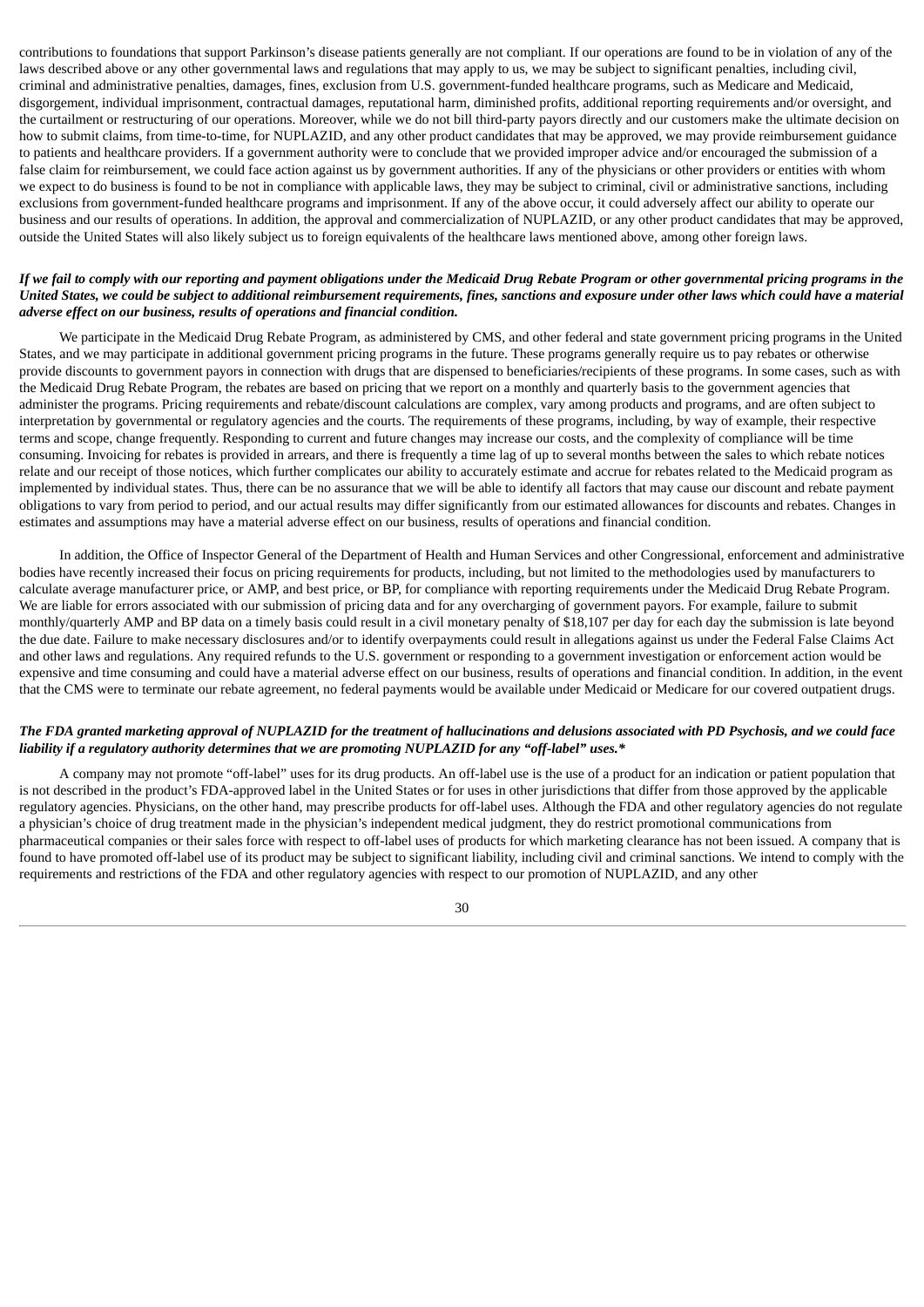products we may market, but we cannot be sure that the FDA or other regulatory agencies will agree that we have not violated their restrictions. As a result, we may be subject to criminal and civil liability. In addition, our management's attention could be diverted to handle any such alleged violations. A significant number of pharmaceutical companies have been the target of inquiries and investigations by various U.S. federal and state regulatory, investigative, prosecutorial and administrative entities in connection with the promotion of products for unapproved uses and other sales practices, including the Department of Justice, or DOJ, and various U.S. Attorneys' Offices, the Office of Inspector General of the Department of Health and Human Services, the FDA, the Federal Trade Commission and various state Attorneys General offices. These investigations have alleged violations of various U.S. federal and state laws and regulations, including claims asserting antitrust violations, violations of the FDCA, the federal False Claims Act, the Prescription Drug Marketing Act, anti-kickback laws, and other alleged violations in connection with the promotion of products for unapproved uses, pricing and Medicare and/or Medicaid reimbursement. If the FDA, DOJ, or any other governmental agency initiates an enforcement action against us, including as a result of the civil investigative demand mentioned below, or if we are the subject of a qui tam suit and it is determined that we violated prohibitions relating to the promotion of products for unapproved uses, we could be subject to substantial civil or criminal fines or damage awards and other sanctions such as consent decrees and corporate integrity agreements pursuant to which our activities would be subject to ongoing scrutiny and monitoring to ensure compliance with applicable laws and regulations. Any such fines, awards or other sanctions would have an adverse effect on our revenue, business, financial prospects, and reputation. In September 2018, we received a civil investigative demand, or CID, from the DOJ requesting certain documents and information related to our sales and marketing of NUPLAZID. We are cooperating with the DOJ's request. Responding to the CID will require considerable resources and no assurance can be given as to the timing or outcome of the DOJ's investigation.

#### We expect our net losses to continue for at least the next few years and are unable to predict the extent of future losses or when we will become profitable, *if ever.\**

We have experienced significant net losses since our inception. As of September 30, 2018, we had an accumulated deficit of approximately \$1.4 billion. We expect to incur net losses over the next few years as we invest in the commercialization of NUPLAZID and advance our development programs.

Even though we began commercializing NUPLAZID in the United States in May 2016, we still expect to incur significant expenses and net losses for at least the next few years as we continue our commercialization efforts for NUPLAZID and pursue the further development of NUPLAZID and our product candidates. Substantially all of our revenues since May 2016 were from net product sales of NUPLAZID.

We expect that our near-term revenues will be substantially dependent on our ability to generate net product sales of NUPLAZID. To the extent that we cannot generate significant revenues from the sale of NUPLAZID to cover our expenses, including the significant expenses associated with commercializing NUPLAZID and continuing to develop pimavanserin in additional indications, we may never achieve profitability and/or may have to reduce our commercialization and/or research and development activities to become profitable, which would harm our future growth prospects. Additionally, to obtain revenues from product candidates other than NUPLAZID, we must succeed, either alone or with others, in developing, obtaining regulatory approval for, manufacturing and marketing compounds with significant market potential. We may never succeed in these activities and may never generate revenues from our commercialization of NUPLAZID, or from other product candidates that may be approved, that are significant enough to achieve profitability.

#### If we fail to obtain the capital necessary to fund our operations, we will be unable to successfully continue the development and commercialization of *NUPLAZID or successfully develop and commercialize our product candidates.\**

We have consumed substantial amounts of capital since our inception. Our cash, cash equivalents, and investment securities totaled \$214.1 million at September 30, 2018. While we believe that our existing cash resources will be sufficient to fund our cash requirements through at least the next twelve months, we may require significant additional financing in the future to continue to fund our operations. Our future capital requirements will depend on, and could increase significantly as a result of, many factors including:

- the progress in, and the costs of, our ongoing and planned development activities for pimavanserin, post-marketing studies for NUPLAZID to be conducted over the next several years, ongoing and planned commercial activities for NUPLAZID, and other research and development programs;
- the costs of maintaining and developing our sales and marketing capabilities for NUPLAZID;
- the costs of establishing, or contracting for, sales and marketing capabilities for other product candidates;
- the amount of U.S. product sales from NUPLAZID;

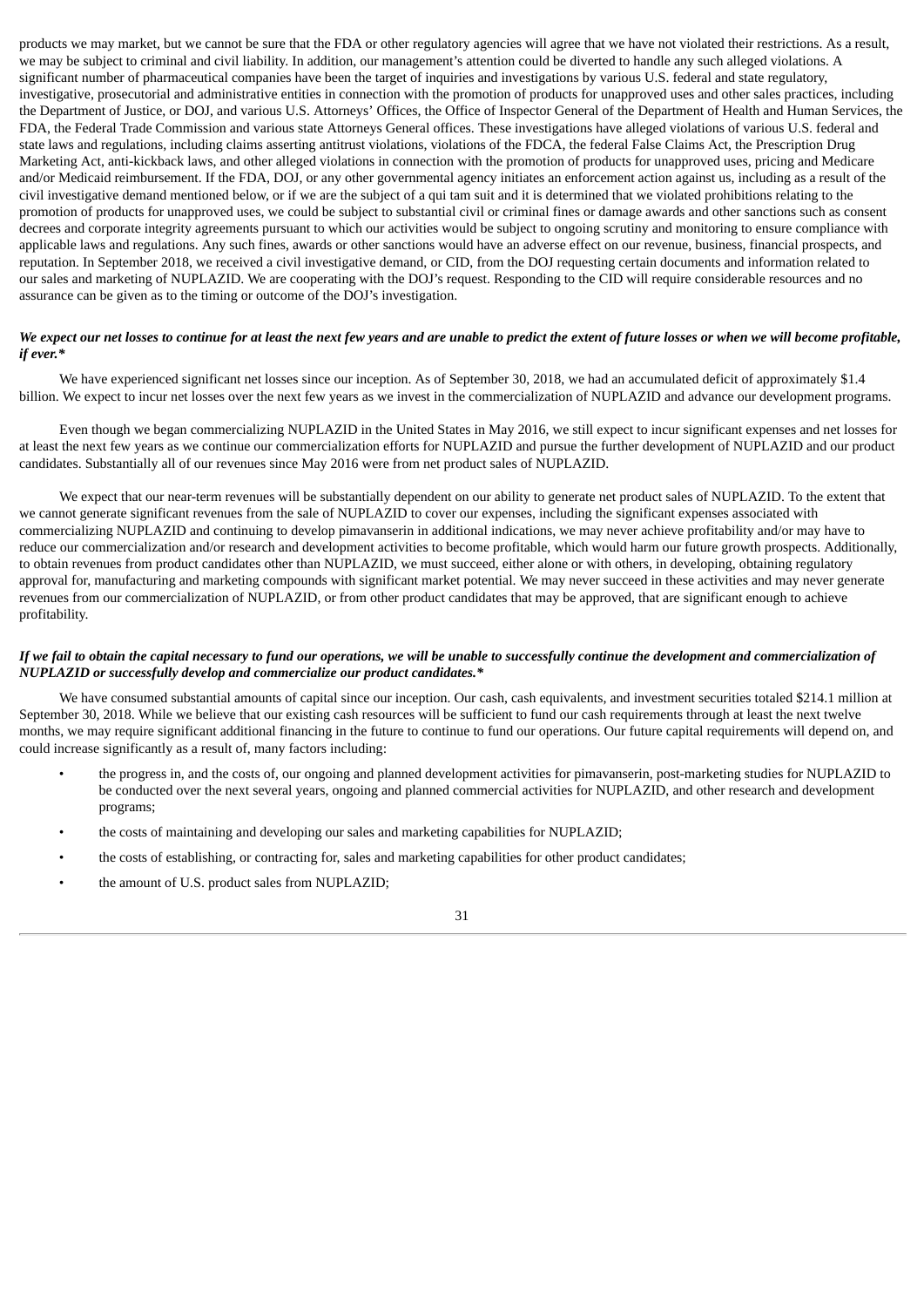- the costs of preparing applications for regulatory approvals for NUPLAZID in jurisdictions other than the United States, and potentially in additional indications other than in PD Psychosis, and for other product candidates, as well as the costs required to support review of such applications;
- the costs of manufacturing and distributing NUPLAZID for commercial use in the United States;
- our ability to obtain regulatory approval for, and subsequently generate product sales from, NUPLAZID in jurisdictions other than the United States or in additional indications other than in PD Psychosis, or from other product candidates;
- the costs of acquiring additional product candidates or research and development programs;
- the scope, prioritization and number of our research and development programs;
- the ability of our collaborators and us to reach the milestones and other events or developments triggering payments under our collaboration or license agreements, or our collaborators' ability to make payments under these agreements;
- our ability to enter into new collaboration and license agreements;
- the extent to which we are obligated to reimburse collaborators or collaborators are obligated to reimburse us for costs under collaboration agreements;
- the costs involved in filing, prosecuting, enforcing, and defending patent claims and other intellectual property rights;
- the costs of maintaining or securing manufacturing arrangements and supply for clinical or commercial production of pimavanserin or other product candidates; and
- the costs associated with litigation, including the costs incurred in defending against any product liability claims that may be brought against us related to NUPLAZID.

Unless and until we can generate significant cash from our operations, we expect to satisfy our future cash needs through our existing cash, cash equivalents and investment securities, strategic collaborations, public or private sales of our securities, debt financings, grant funding, or by licensing all or a portion of our product candidates or technology. In the past, periods of turmoil and volatility in the financial markets have adversely affected the market capitalizations of many biotechnology companies, and generally made equity and debt financing more difficult to obtain. These events, coupled with other factors, may limit our access to additional financing in the future. This could have a material adverse effect on our ability to access sufficient funding. We cannot be certain that additional funding will be available to us on acceptable terms, or at all. If funds are not available, we will be required to delay, reduce the scope of, or eliminate one or more of our research or development programs or our commercialization efforts. We also may be required to relinquish greater or all rights to product candidates at an earlier stage of development or on less favorable terms than we would otherwise choose. Additional funding, if obtained, may significantly dilute existing stockholders and could negatively impact the price of our stock.

#### The pivotal Phase 3 study with NUPLAZID for PD Psychosis, the results of which were announced in November 2012, was our first successful pivotal *Phase 3 trial and there is no guarantee that future studies with pimavanserin will be successful. \**

The historical rate of failures for product candidates in clinical development is extremely high. In November 2012, we announced results from the -020 Study. Additionally, in December 2016, we announced positive top-line results from our Phase 2 exploratory study of pimavanserin in patients with AD Psychosis. Even though we successfully completed this Phase 2 exploratory study, or the -019 Study, and the -020 Study, those results are not predictive of the results of any additional studies that we are currently undertaking or may undertake in the future with pimavanserin, including the post-marketing studies we committed to conduct in connection with FDA approval of NUPLAZID and the ongoing studies of pimavanserin in various indications. We believe that pimavanserin also may have utility in indications other than in PD Psychosis, such as in dementia-related psychosis, schizophrenia, and depression. However, prior to the efficacy study that we initiated in the fourth quarter of 2017, we had never tested pimavanserin in clinical studies where the primary outcome was for the broad indication of dementia-related psychosis, and prior to the study in major depressive disorder that we initiated in the fourth quarter of 2016, we had never tested pimavanserin in clinical studies in depression. Additionally, prior to the studies in schizophrenia that we initiated in the fourth quarter of 2016, we had only conducted a Phase 2 trial for pimavanserin as a co-therapy treatment in schizophrenia. There is no guarantee that we will have the same level of success with pimavanserin in other indications that we had with the -020 Study, or that we will have the same level of success with pimavanserin in dementia-related psychosis or in other indications that we had with the -019 Study. Further, there is no guarantee that we will be successful at all in ongoing or future studies for additional indications or in our post-marketing studies, or that future results of studies of NUPLAZID for treatment in PD Psychosis or for other indications, including dementia-related psychosis, will be consistent with those from the -019 Study or -020 Study.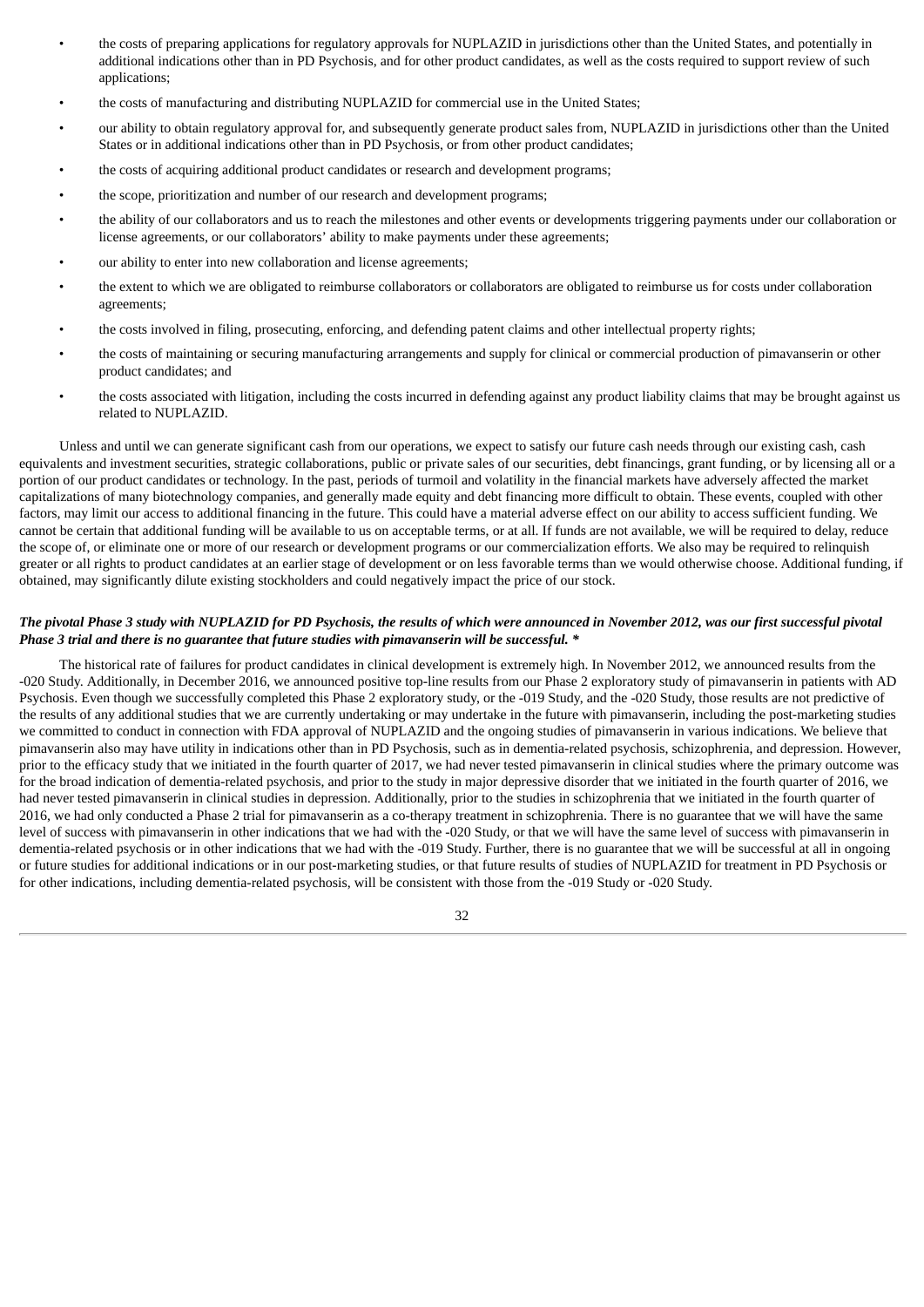If we do not successfully complete additional development of NUPLAZID, we will be unable to market and sell NUPLAZID or products derived from it for indications other than the treatment of hallucinations and delusions associated with PD Psychosis, or to generate related product revenues.

#### We do not have a partner for the development of pimavanserin, and are solely responsible for the advancement of this program and commercialization of *the product.*

We have full responsibility for the pimavanserin program throughout the world. We expect our research and development costs for continued development of pimavanserin to be substantial. While we currently are undertaking the ongoing development work for pimavanserin, including clinical trials of pimavanserin for indications other than in PD Psychosis, in the future we would need to add resources and raise additional funds in order to take this product candidate to market for indications other than in PD Psychosis or in jurisdictions outside the United States, and to conduct the necessary sales and marketing activities, and to conduct further development activities, if we do not secure a partner. Our current strategy is to commercialize NUPLAZID for the treatment of hallucinations and delusions associated with PD Psychosis in the United States using our specialty sales force focused primarily on neurologists, a small group of psychiatrists, and pharmacists and physicians in long-term care facilities who treat PD Psychosis patients. In addition, if we are approved to commercialize NUPLAZID in markets outside of the United States, we will more than likely need to establish one or more strategic alliances in the future for that purpose. Without future collaboration partners in the United States and abroad, we might not be able to realize the full value of NUPLAZID.

We conducted, and continue to revisit, our life-cycle planning project for pimavanserin that was initiated in 2015 and through which we have formulated a multi-year plan to develop pimavanserin in additional indications other than in PD Psychosis, including in dementia-related psychosis, schizophrenia and depression, as described above. Given the unique profile of pimavanserin, together with the list of potential indications we could pursue, this has been a substantial and important undertaking. Our life-cycle planning process will be ongoing as we evaluate appropriate indications for pimavanserin to pursue as we seek to maximize the opportunities for this compound. If our life-cycle planning and execution is not conducted successfully, then we may not realize the full value from pimavanserin or may devote substantial resources to develop pimavanserin for indications that are ultimately not successful or do not yield adequate returns. Furthermore, even though NUPLAZID is approved for the treatment of hallucinations and delusions associated with PD Psychosis, a failure in a subsequent study for another indication, including our ongoing studies in dementia-related psychosis, schizophrenia and depression, or a failure in our post-marketing studies could harm our ability to successfully market NUPLAZID for the treatment of hallucinations and delusions associated with PD Psychosis or could lead to it being withdrawn from the market. If we are unable to develop pimavanserin for other indications, we may not be able to maximize the potential of the compound and that could have a material adverse effect on our future revenues and our success as a company.

#### Pimavanserin is currently in development for several additional indications other than in PD Psychosis, and we are initiating the development of trofinetide for Rett syndrome. Drug development is a long, expensive and unpredictable process with a high risk of failure. \*

Preclinical testing and clinical trials are long, expensive and unpredictable processes that can be subject to delays. It may take several years to complete the preclinical testing and clinical development necessary to commercialize a drug, and delays or failure can occur at any stage. Interim results of clinical trials do not necessarily predict final results, and success in preclinical testing and early clinical trials does not ensure that later clinical trials will be successful. A number of companies in the pharmaceutical and biotechnology industries have suffered significant setbacks in advanced clinical trials even after promising results in earlier trials.

Our drug development programs are at various stages of development and the historical rate of failures for product candidates is extremely high. In fact, we had an unsuccessful Phase 3 trial with NUPLAZID in 2009. An unfavorable outcome in any of our ongoing or future development efforts or in the post-marketing studies for NUPLAZID could be a major set-back for the program and for us, generally. In particular, an unfavorable outcome in our NUPLAZID program or in the post-marketing studies may require us to delay, devote additional substantial resources to, reduce the scope of, or eliminate this program and could have a material adverse effect on us and the value of our common stock. In the fourth quarter of 2017, we initiated a Phase 3 study of pimavanserin in patients with dementia-related psychosis, and in the fourth quarter of 2016 we initiated both a Phase 2 and a Phase 3 study of pimavanserin as an adjunctive treatment in patients with schizophrenia as well as a Phase 2 study of pimavanserin as an adjunctive treatment in patients with major depressive disorder. We may plan and conduct additional studies in other indications in the future, and plan to initiate a Phase 3 study of trofinetide in Rett syndrome in the second half of 2019.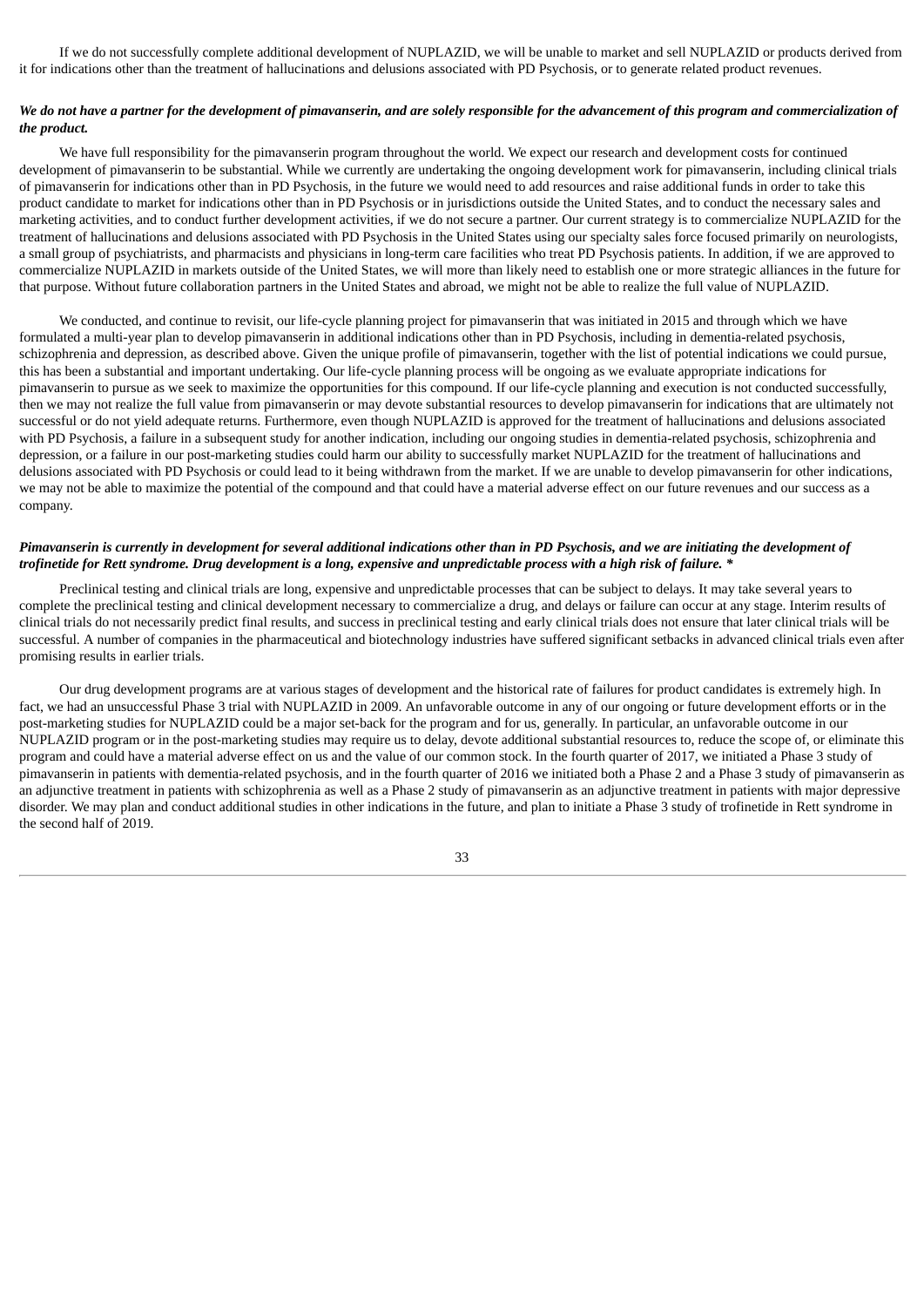In connection with clinical trials, we face risks that:

- a product candidate may not prove to be efficacious or safe;
- patients may die or suffer other adverse effects for reasons that may or may not be related to the product candidate being tested;
- the results may not be consistent with positive results of earlier trials; and
- the results may not meet the level of statistical significance required by the FDA or other regulatory agencies.

If we do not successfully complete preclinical and clinical development, we will be unable to market and sell products derived from our product candidates and to generate product revenues. Even if we do successfully complete clinical trials, those results are not necessarily predictive of results of additional trials that may be needed before an NDA may be submitted to the FDA. Of the large number of drugs in development, only a small percentage result in the submission of an NDA to the FDA and even fewer are approved for commercialization.

#### Delays, suspensions and terminations in our clinical trials could result in increased costs to us and delay our ability to generate product revenues.

The commencement of clinical trials can be delayed for a variety of reasons, including delays in:

- demonstrating sufficient safety and efficacy to obtain regulatory approval to commence a clinical trial;
- reaching agreement on acceptable terms with prospective contract research organizations and clinical trial sites;
- manufacturing sufficient quantities of a product candidate;
- obtaining clearance from the FDA to commence clinical trials pursuant to an Investigational New Drug application;
- obtaining institutional review board approval to conduct a clinical trial at a prospective clinical trial site; and
- patient recruitment, which is a function of many factors, including the size of the patient population, the nature of the protocol, the proximity of patients to clinical trial sites, the availability of effective treatments for the relevant disease and the eligibility criteria for the clinical trial.

Once a clinical trial has begun, it may be delayed, suspended or terminated due to a number of factors, including:

- competition for internal and external resources, including clinical sites and study patients, that we may choose to allocate to other programs;
- ongoing discussions with regulatory authorities regarding the scope or design of our clinical trials or requests by them for supplemental information with respect to our clinical trial results;
- imposition of clinical holds by regulatory authorities or institutional review boards;
- failure to conduct clinical trials in accordance with regulatory requirements;
- patient enrollment, which is a function of many factors, including the size of the patient population, the nature of the protocol, the proximity of patients to clinical trial sites, the availability of effective treatments for the relevant disease and the eligibility criteria for the clinical trial;
- lower than anticipated screening or retention rates of patients in clinical trials;
- serious adverse events or side effects experienced by participants; and
- insufficient supply or deficient quality of product candidates or other materials necessary for the conduct of our clinical trials.

Many of these factors may also ultimately lead to denial of regulatory approval of a current or potential product candidate. If we experience delays, suspensions or terminations in a clinical trial, the commercial prospects for the related product candidate will be harmed, and our ability to generate product revenues will be delayed.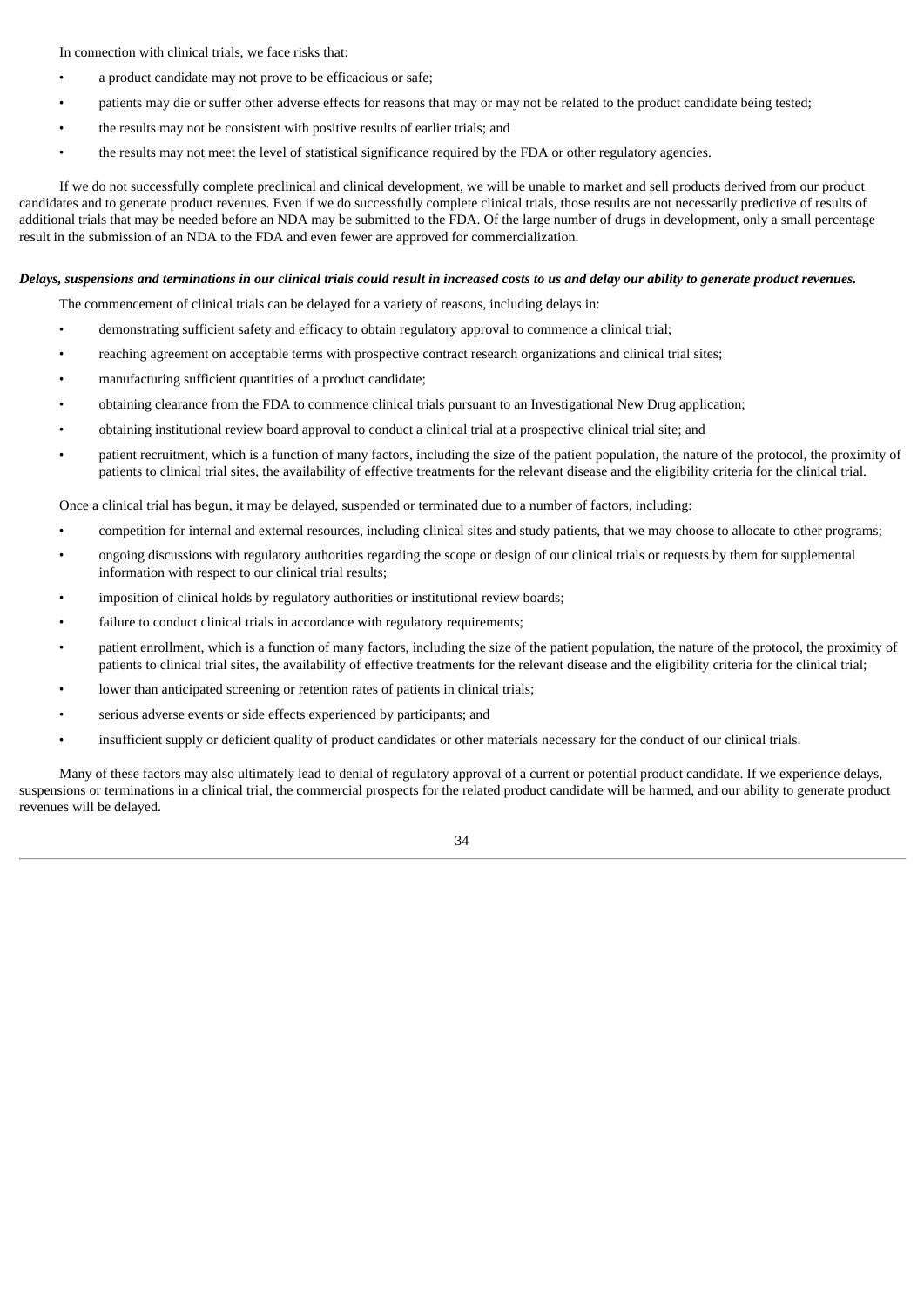#### We previously have depended, and in the future may depend, on collaborations with third parties to develop and commercialize selected product candidates other than pimavanserin, and we have limited control over how those third parties conduct development and commercialization activities for *such product candidates.\**

In the past, we have selectively entered into collaboration agreements with third parties. We relied on our collaborators for financial resources and for development, regulatory, and commercialization expertise for selected product candidates and we had limited control over the amount and timing of resources that our collaborators devoted to our product candidates. We may choose to rely on collaborations in the future for certain portions of our pimavanserin program or other product candidates, or for the commercialization of NUPLAZID in certain territories outside of the United States.

Our collaborators may fail to develop or effectively commercialize products using our product candidates or technologies because they:

- do not have sufficient resources or decide not to devote the necessary resources due to internal constraints such as limited cash or human resources or a change in strategic focus;
- decide to pursue a competitive product developed outside of the collaboration; or
- cannot obtain the necessary regulatory approvals.

We also face competition in our search for new collaborators, if we seek a new partner for our pimavanserin program or other programs. Given the current economic and industry environment, it is possible that competition for new collaborators may increase. If we are unable to find new collaborations, we may not be able to continue advancing our programs alone.

#### If conflicts arise with our collaborators, they may act in their self-interests, which may be adverse to our interests.

Conflicts may arise in our collaborations due to one or more of the following:

- disputes or breaches with respect to payments that we believe are due under the applicable agreements, particularly in the current environment when companies, including large established ones, may be seeking to reduce external payments;
- disputes on strategy as to what development or commercialization activities should be pursued under the applicable agreements;
- disputes as to the responsibility for conducting development and commercialization activities pursuant to the applicable collaboration, including the payment of costs related thereto;
- disagreements with respect to ownership of intellectual property rights;
- unwillingness on the part of a collaborator to keep us informed regarding the progress of its development and commercialization activities, or to permit public disclosure of these activities;
- delay or reduction of a collaborator's development or commercialization efforts with respect to our product candidates; or
- termination or non-renewal of the collaboration.

Conflicts arising with our collaborators could impair the progress of our product candidates, harm our reputation, result in a loss of revenues, reduce our cash position, and cause a decline in our stock price.

In addition, in our past collaborations, we generally have agreed not to conduct independently, or with any third party, any research that is directly competitive with the research conducted under the applicable program. Any collaborations we establish in the future may have the effect of limiting the areas of research that we may pursue, either alone or with others. Conversely, the terms of any collaboration we may establish in the future might not restrict our collaborators from developing, either alone or with others, products in related fields that are competitive with the products or potential products that are the subject of these collaborations. Competing products, either developed by our collaborators or to which our collaborators have rights, may result in the allocation of resources by our collaborators to competing products and their withdrawal of support for our product candidates or may otherwise result in lower demand for our potential products.

#### We rely on third parties to conduct our clinical trials and perform data collection and analysis, which may result in costs and delays that prevent us from *successfully commercializing product candidates.*

Although we design and manage our current preclinical studies and clinical trials, we currently do not have the ability to conduct clinical trials for our product candidates on our own. We rely on contract research organizations, medical institutions, clinical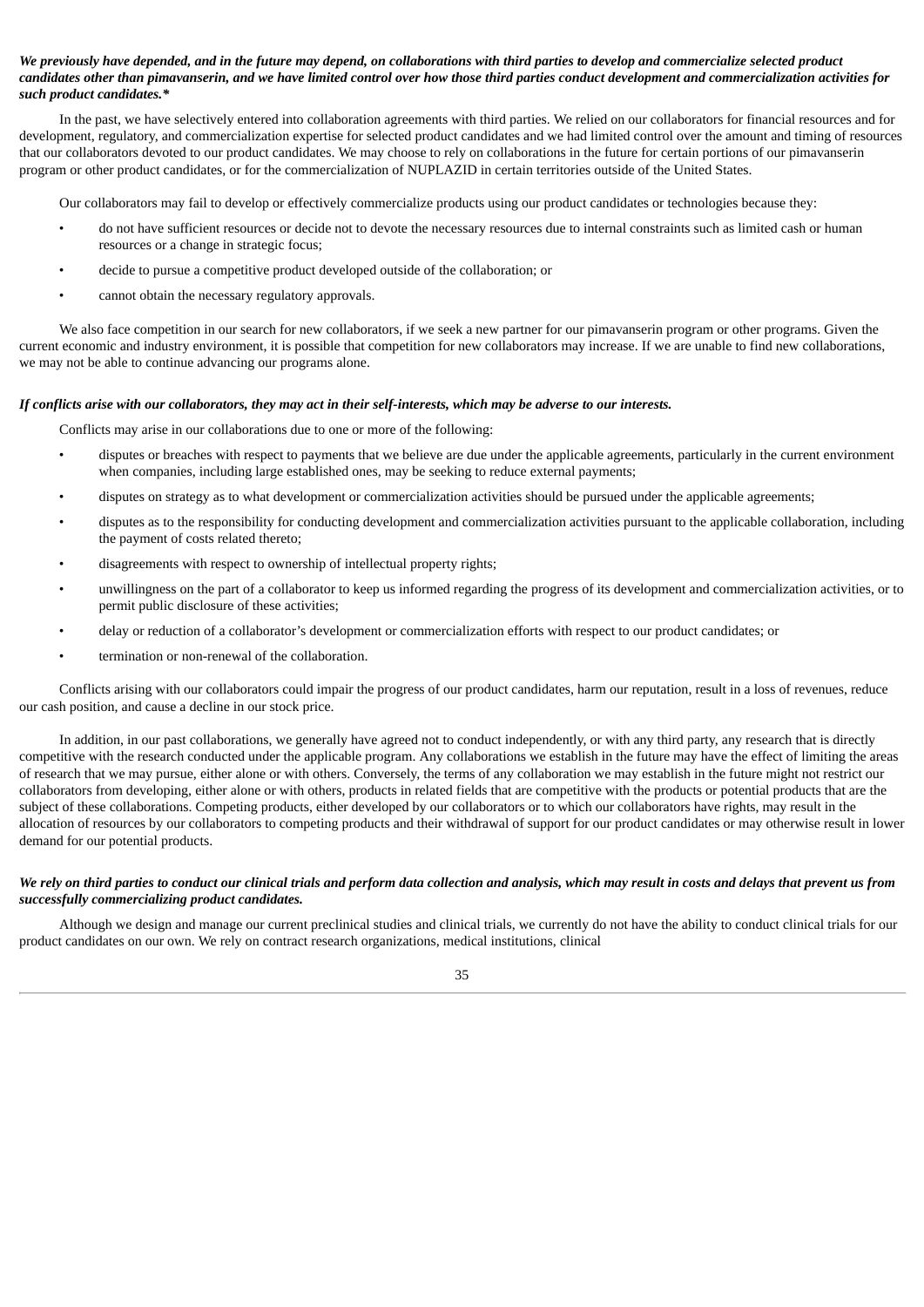investigators, and contract laboratories to perform data collection and analysis and other aspects of our clinical trials. In addition, we also rely on third parties to assist with our preclinical studies, including studies regarding biological activity, safety, absorption, metabolism, and excretion of product candidates.

Our preclinical activities or clinical trials may be delayed, suspended, or terminated if:

- these third parties do not successfully carry out their contractual duties or fail to meet regulatory obligations or expected deadlines;
- these third parties need to be replaced; or
- the quality or accuracy of the data obtained by these third parties is compromised due to their failure to adhere to our clinical protocols or regulatory requirements or for other reasons.

Failure to perform by these third parties may increase our development costs, delay our ability to obtain regulatory approval, and delay or prevent the commercialization of our product candidates. We currently use several contract research organizations to perform services for our preclinical studies and clinical trials. While we believe that there are numerous alternative sources to provide these services, in the event that we seek such alternative sources, we may not be able to enter into replacement arrangements without delays or additional expenditures.

#### Even if we or our collaborators successfully complete the clinical trials of product candidates, the product candidates may fail for other reasons.

Of the large number of product candidates in development, only a small percentage result in the submission of an NDA to the FDA or comparable regulatory filing to regulatory authorities in other jurisdictions, and even fewer are approved for marketing. We cannot assure you that, even if clinical trials are completed, either we or our collaborators will submit applications for required authorizations to manufacture and/or market potential products or that any such application will be reviewed and approved by the appropriate regulatory authorities in a timely manner, if at all. Even if we or our collaborators successfully complete the clinical trials of product candidates and apply for such required authorizations, the product candidates, such as pimavanserin, may fail for other reasons, including the possibility that the product candidates will:

- fail to receive the regulatory clearances required to market them as drugs;
- be subject to proprietary rights held by others requiring the negotiation of a license agreement prior to marketing;
- be difficult or expensive to manufacture on a commercial scale;
- have adverse side effects that make their use less desirable; or
- fail to compete with product candidates or other treatments commercialized by competitors.

#### We currently depend, and in the future will continue to depend, on third parties to manufacture NUPLAZID and our product candidates. If these manufacturers fail to provide us or our collaborators with adequate supplies of clinical trial materials and commercial product or fail to comply with the requirements of requlatory authorities, we may be unable to develop or commercialize NUPLAZID or our product candidates.

We have no manufacturing facilities and only limited experience as an organization in the manufacturing of drugs or in designing drug-manufacturing processes. We have contracted with third-party manufacturers to produce, in collaboration with us, NUPLAZID and our product candidates.

We have contracted with Patheon Pharmaceuticals Inc. and Catalent Pharma Solutions, LLC to manufacture NUPLAZID drug product for commercial use in the United States. Additionally, we have contracted with Siegfried AG to manufacture active pharmaceutical ingredient, or API, to be used in the manufacture of NUPLAZID drug product for commercial use. However, we have not entered into any agreements with any alternate suppliers for NUPLAZID drug product or NUPLAZID API. Even if we are able to enter into other long-term agreements with manufacturers for commercial supply on reasonable terms, we may face delays or increased costs in our supply chain that could jeopardize the commercialization of NUPLAZID. Additionally, if any of our product candidates in addition to NUPLAZID are approved by the FDA or other regulatory agencies for commercial sale, or if NUPLAZID is approved for commercial sale in jurisdictions outside the United States, we will need to contract with a third party to manufacture such products for commercial sale in the United States and/or in such other jurisdictions.

Even though we have agreements with Patheon and Catalent for the manufacture of NUPLAZID drug product and with Siegfried for the manufacture of NUPLAZID API for commercial use, and even if we successfully enter into long-term agreements

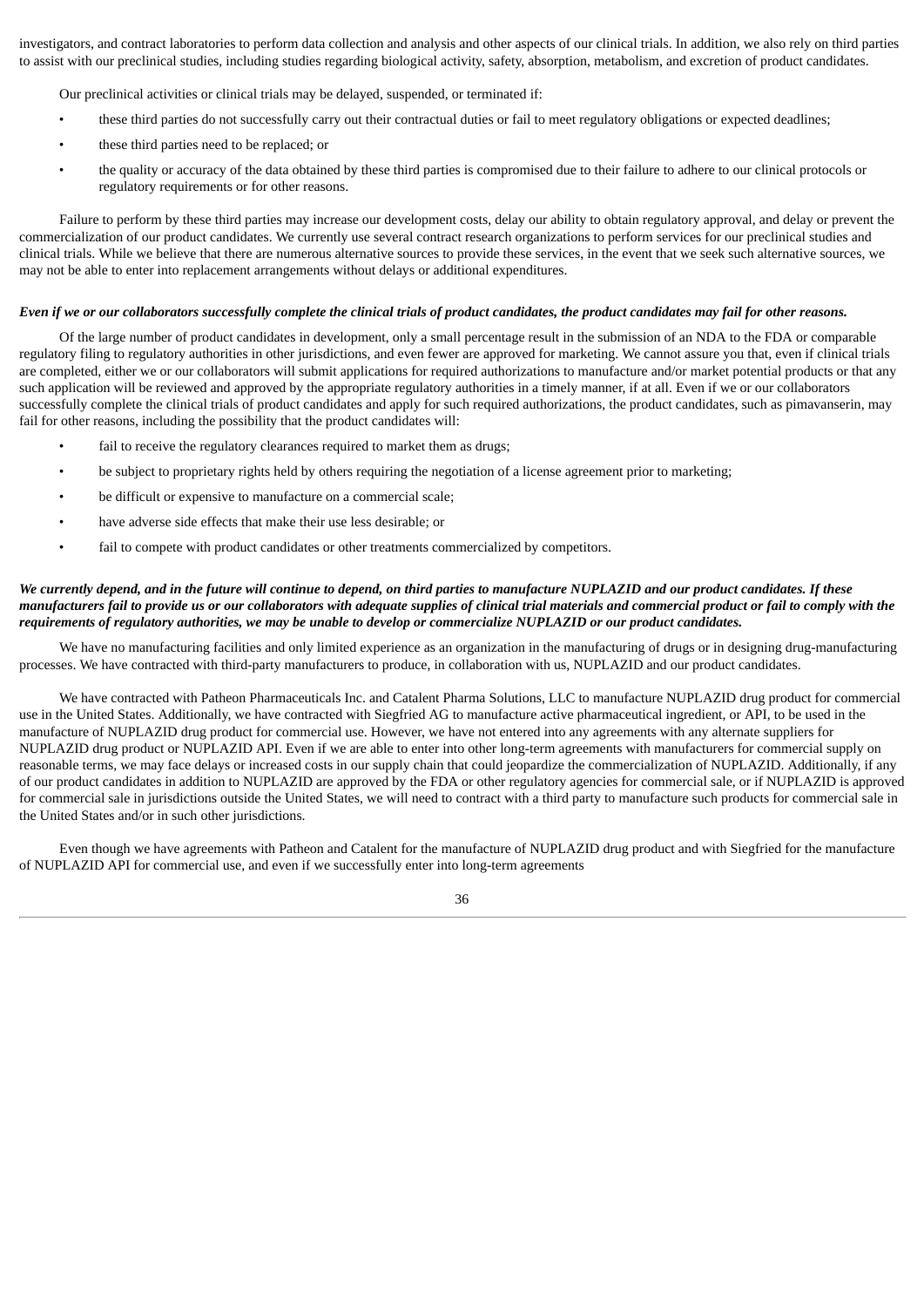with other manufacturers, the FDA may not approve the facilities of such manufacturers, the manufacturers may not perform as agreed, or the manufacturers may terminate their agreements with us. Presently, we only have one supplier of API and one supplier for each form of drug product (tablet and capsule) for our NUPLAZID (pimavanserin) program. If any of the foregoing circumstances occur, we may need to find alternative manufacturing facilities, which would significantly impact our ability to develop, maintain or obtain, as applicable, regulatory approval for or market NUPLAZID or any of our product candidates. While we believe that there will be alternative sources available to manufacture NUPLAZID and our product candidates, in the event that we seek such alternative sources, we may not be able to enter into replacement arrangements without delays or additional expenditures. We cannot estimate these delays or costs with certainty but, if they were to occur, they could cause a delay in our development and commercialization efforts.

The manufacturers of NUPLAZID and our product candidates, including Catalent, Patheon and Siegfried, are obliged to operate in accordance with FDA-mandated current good manufacturing practices, or cGMPs, and we have limited control over the ability of third-party manufacturers to maintain adequate quality control, quality assurance and qualified personnel to ensure compliance with cGMPs. In addition, the facilities used by our third-party manufacturers to manufacture NUPLAZID and our product candidates must be approved by the FDA pursuant to inspections that will be conducted prior to any grant of regulatory approval by the FDA. If any of our third-party manufacturers are unable to successfully manufacture material that conforms to our specifications and the FDA's strict regulatory requirements, or pass regulatory inspection, they will not be able to secure or maintain approval for the manufacturing facilities. Additionally, a failure by any of our third-party manufacturers to establish and follow cGMPs or to document their adherence to such practices may lead to significant delays in clinical trials or in obtaining regulatory approval of product candidates, or result in issues maintaining regulatory approval of NUPLAZID and any other product candidate that receives regulatory approval, negatively impact our commercialization of NUPLAZID, or lead to significant delays in the launch and commercialization of any other products we may have in the future. Failure by our third-party manufacturers or us to comply with applicable regulations could result in sanctions being imposed on us, including fines, injunctions, civil penalties, failure of the government to grant pre-market approval of drugs, delays, suspension or withdrawal of approvals, seizures or recalls of products, operating restrictions, and criminal prosecutions.

The manufacture of pharmaceutical products requires significant expertise and capital investment, including the development of advanced manufacturing techniques and process controls. Manufacturers of pharmaceutical products often encounter difficulties in production. These problems include difficulties with production costs and yields, quality control, including stability of the product, quality assurance testing, shortages of qualified personnel, as well as compliance with strictly-enforced federal, state and foreign regulations. We cannot assure you that any issues relating to the manufacture of NUPLAZID or our product candidates will not occur in the future. Additionally, our manufacturers may experience manufacturing difficulties due to resource constraints or as a result of labor disputes or unstable political environments. If our manufacturers were to encounter any of these difficulties, or otherwise fail to comply with their contractual obligations, our ability to commercialize NUPLAZID in the United States, or provide any product candidates to patients in clinical trials, would be jeopardized. Any delay or interruption in our ability to meet commercial demand for NUPLAZID and any other approved products will result in the loss of potential revenues and could adversely affect our ability to gain market acceptance for these products. In addition, any delay or interruption in the supply of clinical trial supplies could delay the completion of clinical trials, increase the costs associated with maintaining clinical trial programs and, depending upon the period of delay, require us to commence new clinical trials at additional expense or terminate clinical trials completely.

Failures or difficulties faced at any level of our supply chain could materially adversely affect our business and delay or impede the development and commercialization of NUPLAZID or our product candidates and could have a material adverse effect on our business, results of operations, financial condition and prospects.

#### If we are unable to attract, retain, and motivate key management, research and development, and sales and marketing personnel, our drug development programs, our research and discovery efforts, and our commercialization plans may be delayed and we may be unable to successfully commercialize our products, including NUPLAZID, or develop our product candidates, including pimavanserin for indications beyond PD Psychosis.

Our success depends on our ability to attract, retain, and motivate highly qualified management, scientific, and commercial personnel. In particular, our development programs depend on our ability to attract and retain highly skilled development personnel, especially in the fields of central nervous system disorders, including neuropsychiatric and related disorders. We are currently hiring, and in the future we expect to need to continue to hire, additional personnel as we expand our research and development efforts for pimavanserin and commercial activities for NUPLAZID. We face competition for experienced scientists, clinical operations personnel, commercial and other personnel from numerous companies and academic and other research institutions. Competition for qualified personnel is particularly intense in the San Diego, California area. Many of the other biotechnology and pharmaceutical companies with whom we compete for qualified personnel have greater financial and other resources, different risk profiles and longer histories in the industry than we do. They also may provide more diverse opportunities and better chances for career advancement. Some of these characteristics may be more appealing to high quality candidates than that which we have to offer. If we are unable to

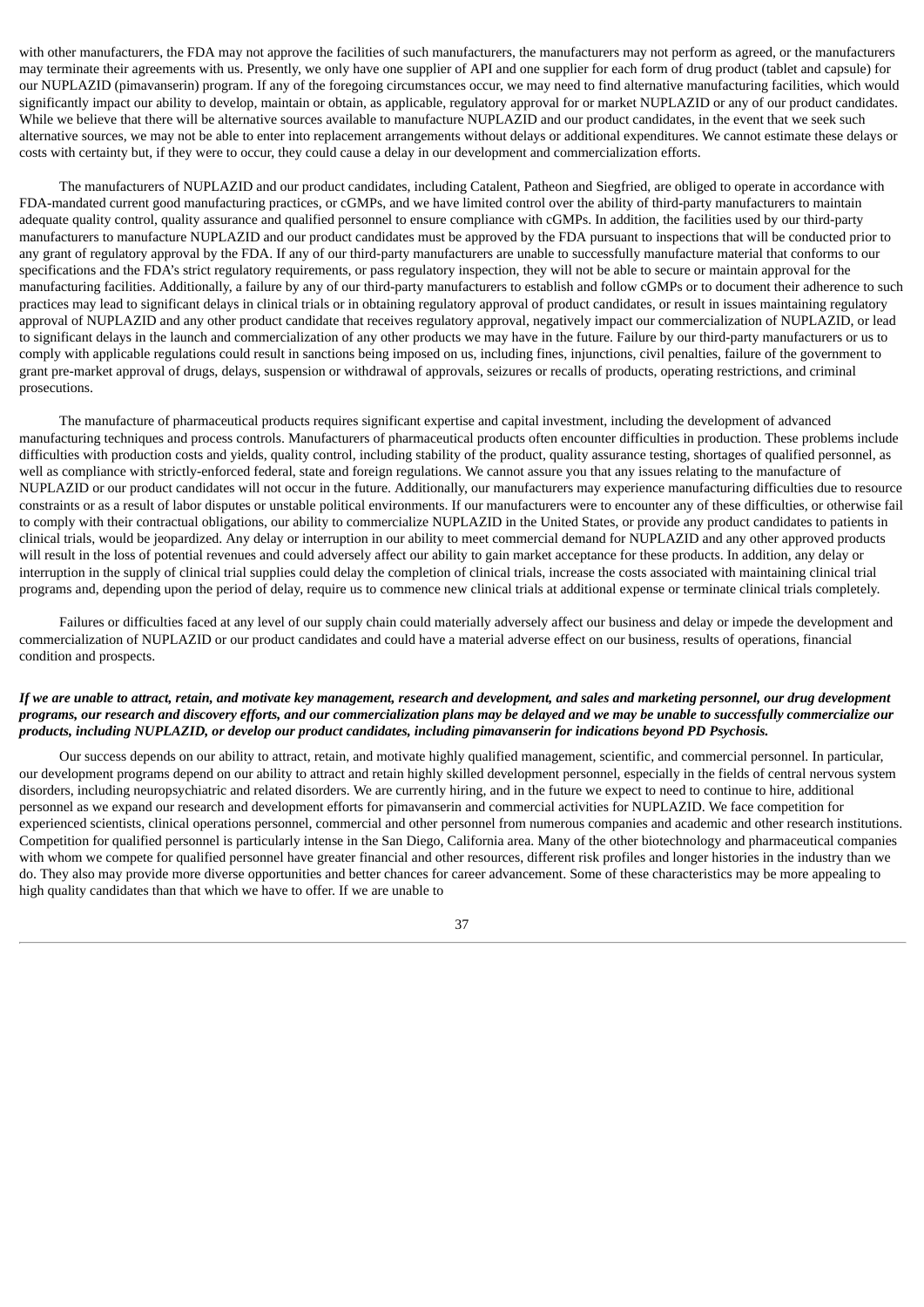continue to attract and retain high quality personnel, the rate and success at which we can develop and commercialize products and product candidates will be limited. If we are unable to attract and retain the necessary personnel, it will significantly impede our commercialization efforts for NUPLAZID and the achievement of our research and development objectives.

All of our employees are "at will" employees, which means that any employee may quit at any time and we may terminate any employee at any time. We do not carry "key person" insurance covering members of senior management.

#### We have recently increased the size of our organization, and will need to continue to increase the size of our organization. We may encounter difficulties *with managing our growth, which could adversely affect our results of operations.\**

As of September 30, 2018, we employed approximately 410 employees. Although we have already added several capabilities, we will need to add additional qualified personnel and resources. Our current infrastructure may be inadequate to support our development and commercialization efforts and expected growth. Future growth will impose significant added responsibilities on members of management, including the need to identify, recruit, maintain, and integrate additional employees, and may take time away from running other aspects of our business, including development and commercialization of our product candidates.

Our future financial performance and our ability to commercialize NUPLAZID and any other product candidates that receive regulatory approval and to compete effectively will depend, in part, on our ability to manage any future growth effectively. In particular, as we commercialize NUPLAZID, we will need to support the training and ongoing activities of our sales force and expect to need to expand the size of our employee base for managerial, operational, financial, and other resources. To that end, we must be able to:

- manage our development efforts effectively;
- integrate additional management, administrative and manufacturing personnel;
- develop our marketing and sales organization; and
- maintain sufficient administrative, accounting and management information systems and controls.

We may not be able to accomplish these tasks or successfully manage our operations and, accordingly, may not achieve our research, development, and commercialization goals. Our failure to accomplish any of these goals could harm our financial results and prospects.

#### As we grow as an organization and expand as a commercial-stage company, we may make certain changes to our organization in order to properly manage our growth, which may include changes to the composition of our board of directors and management. Any such changes may be disruptive to us *as an organization, which could harm our business.\**

As we continue to grow as an organization, including by expanding our development efforts and building out our capabilities for the ongoing commercialization of NUPLAZID, we have implemented, and will continue to evaluate and may implement additional, changes to our organization that may be appropriate in order to properly manage and direct our growth as a commercial-stage company. These changes may include changes to the size and composition of our management and/or board of directors, as appropriate, to include individuals with substantial experience in managing or serving on the boards of directors of commercial-stage pharmaceutical companies. For example, during 2015 and 2016, five long-standing board members either resigned from the board or did not stand for re-election, and during approximately the same timeframe our board elected three new board members. We hired a new head of Regulatory Affairs in February 2017 and, in March 2017, we hired a new Chief Commercial Officer following the retirement of our prior chief commercial officer. In September 2018, we hired a new head of Medical Affairs and a new Chief Scientific Officer and head of External Innovation, both of which are newly-created roles. In addition, in October 2018, our Chief Financial Officer left ACADIA for another healthcare company. We may decide to hire other executive level employees as we grow. Any such significant changes to the organization may distract management or otherwise be disruptive to us as a company, which could harm our business.

#### If we fail to develop, acquire or in-license other product candidates or products, our business and prospects would be limited. Even if we obtain rights to other product candidates or products, we will incur a variety of costs and may never realize the anticipated benefits.

A key element of our strategy is to develop, acquire or in-license businesses, technologies, product candidates or products that we believe are a strategic fit with our business. The success of this strategy depends in large part on the combination of our regulatory, development and commercial capabilities and expertise and our ability to identify, select and acquire or in-license clinically-enabled product candidates for the treatment of neurological disorders, or for therapeutic indications that complement or augment our current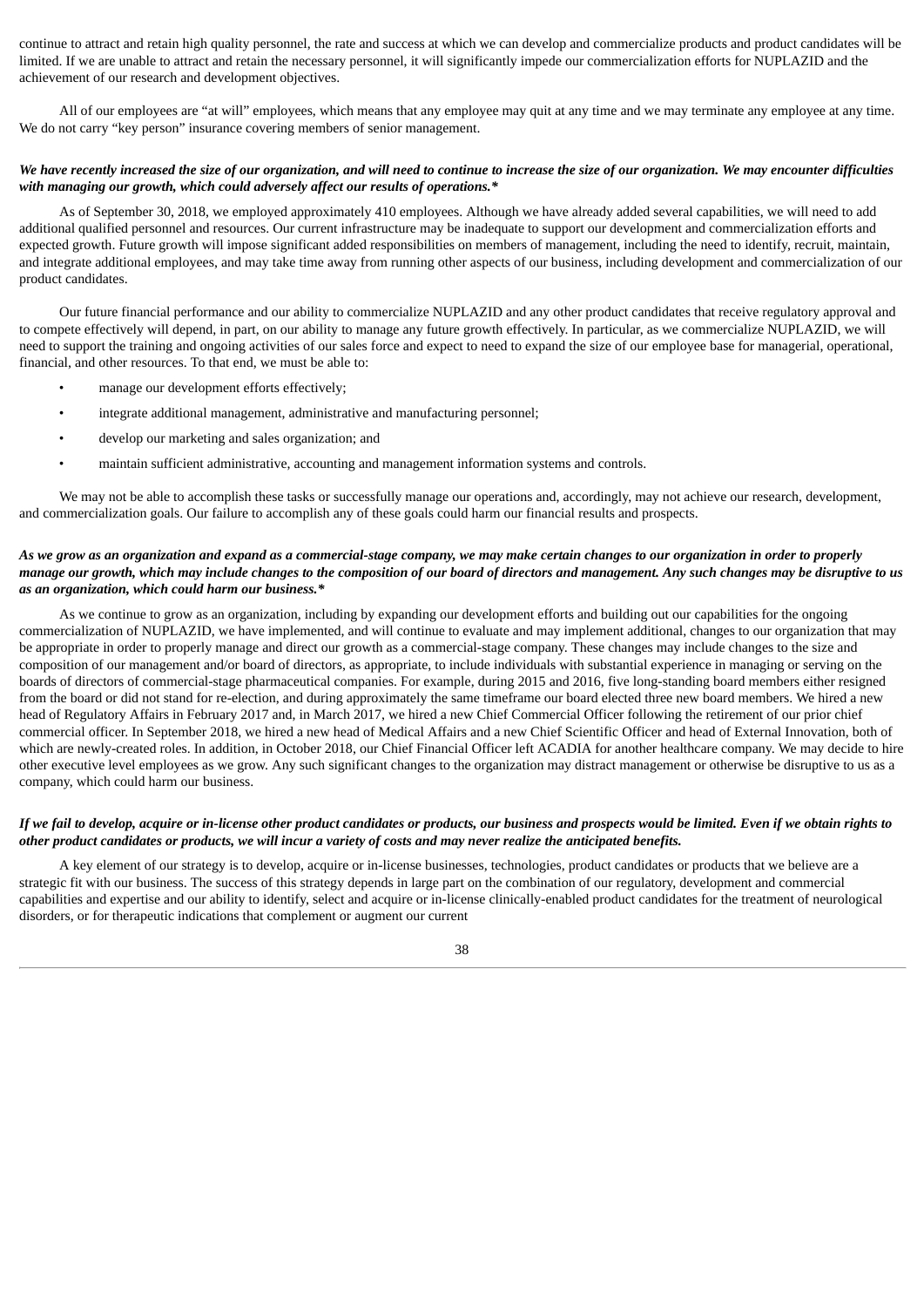product candidates, or that otherwise fit into our development or strategic plans on terms that are acceptable to us. Identifying, selecting and acquiring or inlicensing promising product candidates requires substantial technical, financial and human resources expertise, and we have limited experience in identifying acquisition targets, successfully completing proposed acquisitions and integrating any acquired businesses, technologies, services or products into our current infrastructure. Efforts to do so may not result in the actual acquisition or in-license of a particular product candidate, potentially resulting in a diversion of our management's time and the expenditure of our resources with no resulting benefit. If we are unable to identify, select and acquire or license suitable product candidates from third parties on terms acceptable to us, our business and prospects will be limited. In particular, if we are unable to add additional commercial products to our portfolio, we may not be able to successfully leverage our commercial organization that we have assembled for the marketing and sale of NUPLAZID.

The process of integrating any acquired business, technology, service, or product may result in unforeseen operating difficulties and expenditures and may divert significant management attention from our ongoing business operations. As a result, we will incur a variety of costs in connection with an acquisition and may never realize its anticipated benefits. Moreover, any product candidate we identify, select and acquire or license may require additional, time-consuming development or regulatory efforts prior to commercial sale, including preclinical studies, if applicable, and extensive clinical testing and approval by the FDA and applicable foreign regulatory authorities. All product candidates are prone to the risk of failure that is inherent in pharmaceutical product development, including the possibility that the product candidate will not be shown to be sufficiently safe and/or effective for approval by regulatory authorities. In addition, we cannot assure you that any such products that are approved will be manufactured or produced economically, successfully commercialized or widely accepted in the marketplace or be more effective or desired than other commercially available alternatives.

In addition, if we fail to successfully commercialize and further develop NUPLAZID or our product candidates, there is a greater likelihood that we will fail to successfully develop a pipeline of other product candidates, and our business and prospects would therefore be harmed.

#### If we fail to comply with the obligations in agreements under which we license intellectual property rights from third parties, we could lose *license rights to certain of our product candidates.\**

In August 2018, we entered into a license agreement with Neuren Pharmaceuticals Limited, or Neuren, and obtained exclusive North American rights to develop and commercialize trofinetide for Rett syndrome and other indications, and we may enter into additional license agreements in the future.

Our agreement with Neuren imposes, and we expect that future agreements where we in-license intellectual property will impose, various development, regulatory and/or commercial diligence obligations, payment of milestones and/or royalties and other obligations. If we fail to comply with our obligations under these agreements, or we are subject to bankruptcy-related proceedings, the licensor may have the right to terminate the license, in which event we would not be able to market products covered by the license.

Disputes may arise between us and our licensors regarding intellectual property subject to a license agreement, including:

- the scope of rights granted under the license agreement and other interpretation-related issues;
- whether and the extent to which our technology and processes infringe on intellectual property of the licensor that is not subject to the licensing agreement;
- our right to sublicense patents and other rights to third parties;
- our diligence obligations with respect to the use of the licensed technology in relation to our development and commercialization of our product candidates, and what activities satisfy those diligence obligations;
- our right to transfer or assign the license; and
- the ownership of inventions and know-how resulting from the joint creation or use of intellectual property by our licensors and us and our partners.

If disputes over intellectual property that we have licensed prevent or impair our ability to maintain our current licensing arrangements on acceptable terms, we may not be able to successfully develop and commercialize the related product candidates, which would have a material adverse effect on our business.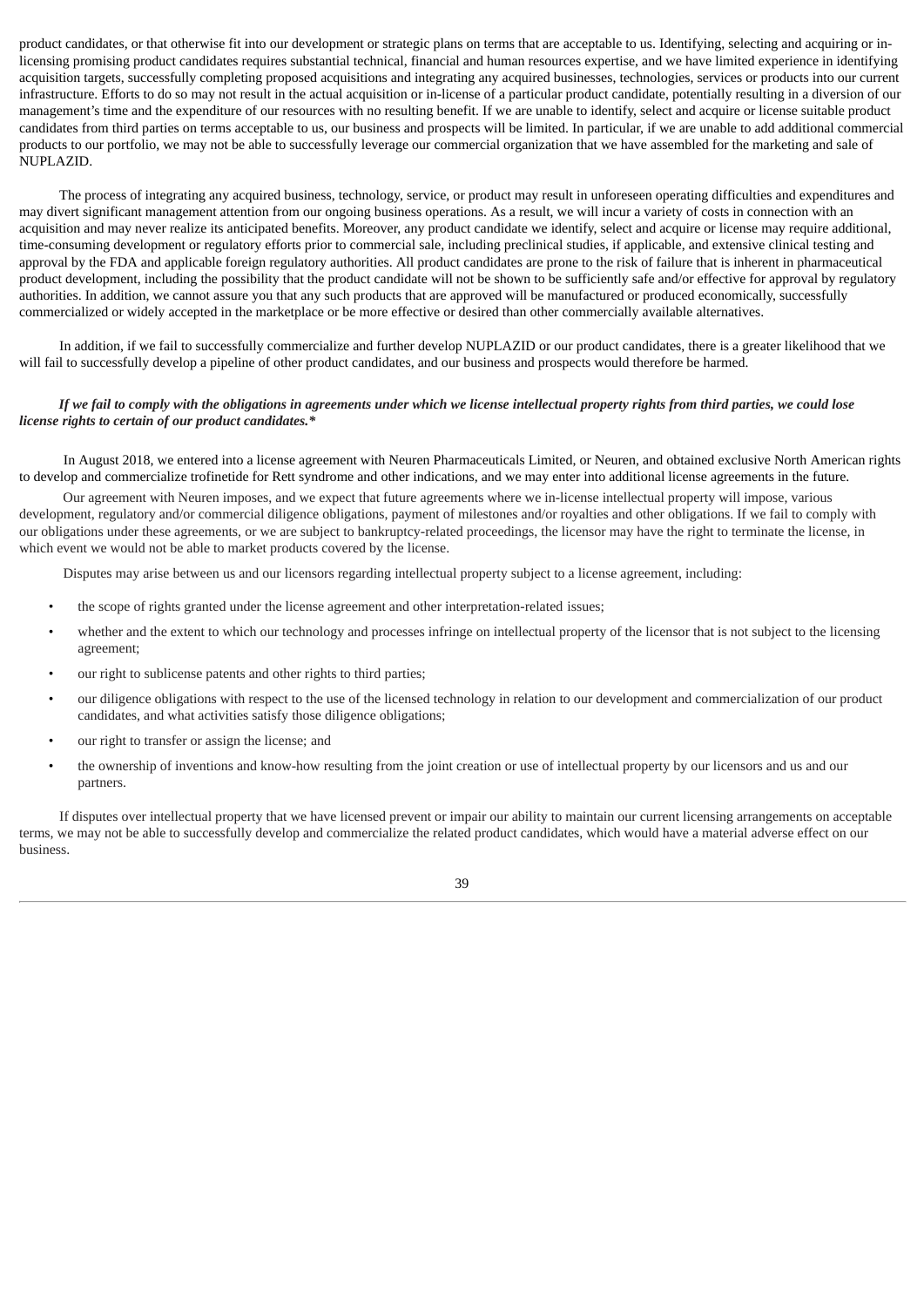#### We expect that our results of operations will fluctuate, which may make it difficult to predict our future performance from period to period.

Our operating results have fluctuated in the past and are likely to do so in future periods. Some of the factors that could cause our operating results to fluctuate from period to period include:

- the success of our commercialization of NUPLAZID in the United States for the treatment of hallucinations and delusions associated with PD Psychosis;
- the status and cost of our post-marketing commitments for NUPLAZID;
- the variation in our gross-to-net adjustments from quarter to quarter, primarily because of the fluctuation in our share of the donut hole for Medicare Part D patients;
- the status and cost of development and commercialization of pimavanserin for indications other than in PD Psychosis and in jurisdictions other than the United States;
- the status and cost of development and commercialization of our product candidates, including compounds being developed under our collaborations;
- whether we acquire or in-license additional product candidates or products, and the status of development and commercialization of such product candidates or products;
- whether we generate revenues or reimbursements by achieving specified research, development or commercialization milestones under any agreements or otherwise receive potential payments under these agreements;
- whether we are required to make payments due to achieving specified milestones under any licensing or similar agreements or otherwise make payments under these agreements;
- the incurrence of preclinical or clinical expenses that could fluctuate significantly from period to period, including reimbursement obligations pursuant to our collaboration agreements;
- the initiation, termination, or reduction in the scope of our collaborations or any disputes regarding these collaborations;
- the timing of our satisfaction of applicable regulatory requirements;
- the rate of expansion of our clinical development, other internal research and development efforts, and pre-commercial and commercial efforts;
- the effect of competing technologies and products and market developments;
- the costs associated with litigation, including the costs incurred in defending against any product liability claims that may be brought against us related to NUPLAZID; and
- general and industry-specific economic conditions.

We believe that comparisons from period to period of our financial results are not necessarily meaningful and should not be relied upon as indications of our future performance.

#### *The recently passed comprehensive tax reform bill could adversely affect our business and financial condition.*

On December 22, 2017, President Trump signed into law new legislation that significantly revises the Internal Revenue Code of 1986, as amended, or the Code. The newly enacted federal income tax law, among other things, contains significant changes to corporate taxation, including reduction of the corporate tax rate from a top marginal rate of 35 percent to a flat rate of 21 percent, limitation of the tax deduction for interest expense to 30 percent of adjusted earnings (except for certain small businesses), limitation of the deduction for net operating losses to 80 percent of current-year taxable income and elimination of net operating loss carrybacks, one time taxation of offshore earnings at reduced rates regardless of whether they are repatriated, immediate deductions for certain new investments instead of deductions for depreciation expense over time, and modifying or repealing many business deductions and credits (including reducing the business tax credit for certain clinical testing expenses incurred in the testing of certain drugs for rare diseases or conditions). Notwithstanding the reduction in the corporate income tax rate, the overall impact of the new federal tax law is uncertain and our business and financial condition could be adversely affected. In addition, it is uncertain if and to what extent various states will conform to the newly enacted federal tax law.

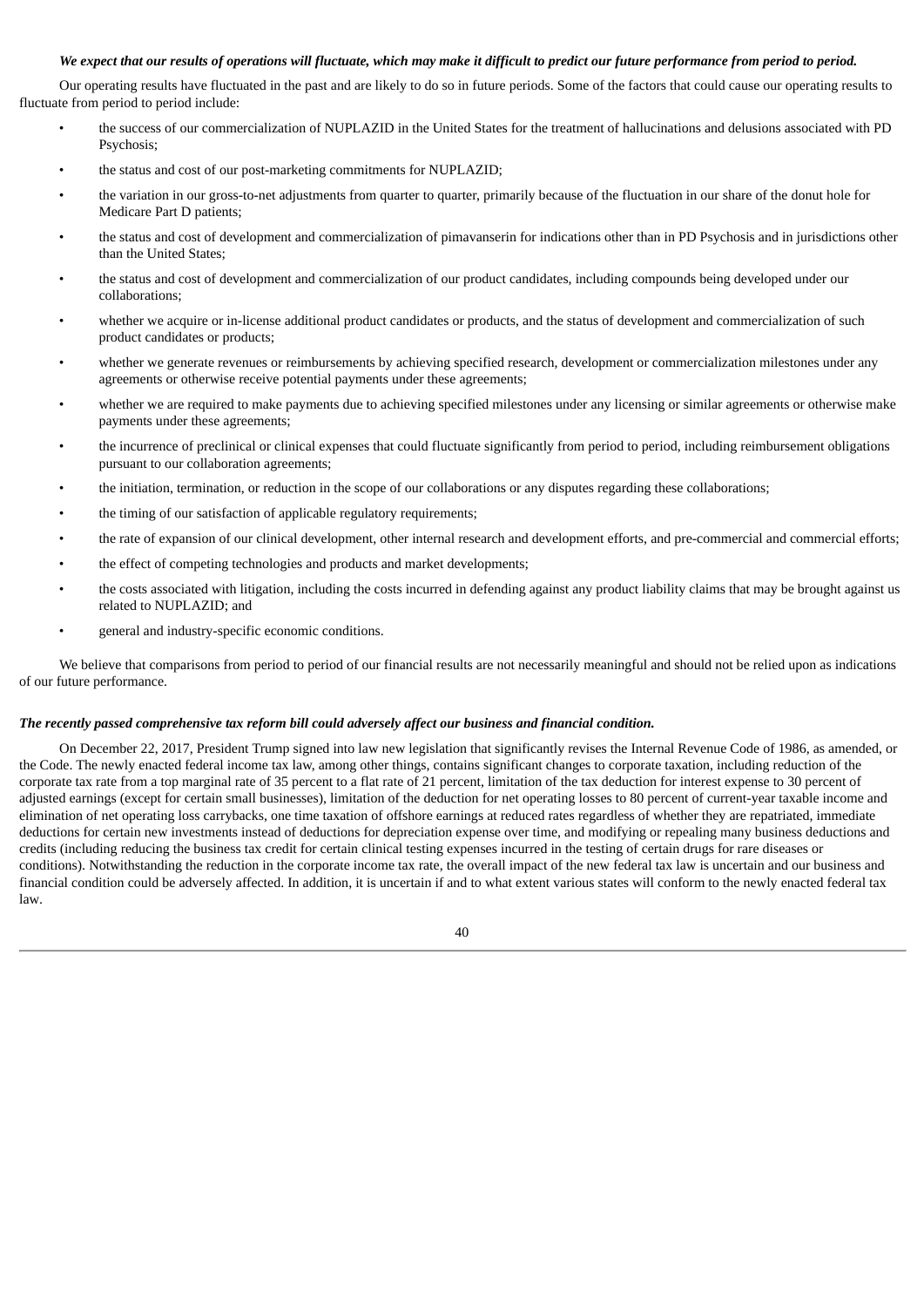#### *Our ability to use net operating losses to offset future taxable income may be subject to limitations.\**

Our net operating loss carryforwards could expire unused and be unavailable to offset future income tax liabilities. Under the newly enacted federal income tax law, federal net operating losses incurred in 2018 and in future years may be carried forward indefinitely, but the deductibility of such federal net operating losses is limited. It is uncertain if and to what extent various states will conform to the newly enacted federal tax law. In addition, under Section 382 of the Code and corresponding provisions of state law, if a corporation undergoes an "ownership change," which is generally defined as a greater than 50 percent change, by value, in its equity ownership over a three-year period, the corporation's ability to use its pre-change net operating loss carryforwards and other pre-change tax attributes to offset its post-change income or taxes may be limited. We have experienced ownership changes in the past and we may experience additional ownership changes in the future as a result of subsequent shifts in our stock ownership, some of which may be outside of our control. If an ownership change occurs and our ability to use our net operating loss carryforwards is materially limited, it would harm our future operating results by effectively increasing our future tax obligations.

#### *Changes to U.S. and non-U.S. tax laws could materially adversely affect us.*

During 2015, we licensed worldwide intellectual property rights related to pimavanserin in certain indications to ACADIA Pharmaceuticals GmbH, our wholly-owned Swiss subsidiary. Our goals for the establishment of ACADIA Pharmaceuticals GmbH, and the licensing of worldwide intellectual property rights for pimavanserin, include building a platform for long-term operational and financial efficiencies, including tax-related efficiencies. Future changes in U.S. and non-U.S. tax laws, including implementation of international tax reform relating to the tax treatment of multinational corporations, if enacted, may reduce or eliminate any potential financial efficiencies that we hope to achieve by establishing this operational structure. Additionally, taxing authorities, such as the U.S. Internal Revenue Service, may audit and otherwise challenge these types of arrangements, and have done so with other companies in the pharmaceutical industry. If any such changes in tax law are enacted, or our licensing of worldwide intellectual property rights for pimavanserin to our Swiss subsidiary is otherwise challenged, this could materially adversely affect our business. For example, we have been evaluating the impact of the December 2017 U.S. tax law changes on our current structure and future plans and may decide to make changes based on that evaluation.

#### We may not be able to continue or fully exploit our collaborations with outside scientific and clinical advisors, which could impair the progress of our *clinical trials and our research and development efforts.*

We work with scientific and clinical advisors at academic and other institutions who are experts in the field of central nervous system disorders. They assist us in our research and development efforts and advise us with respect to our clinical trials. These advisors are not our employees and may have other commitments that would limit their future availability to us. Although our scientific and clinical advisors generally agree not to engage in competing work, if a conflict of interest arises between their work for us and their work for another entity, we may lose their services, which may impair our reputation in the industry and delay the development or commercialization of our product candidates.

#### Our management has broad discretion over the use of our cash and we may not use our cash effectively, which could adversely affect our results of *operations.*

Our management has significant flexibility in applying our cash resources and could use these resources for corporate purposes that do not increase our market value, or in ways with which our stockholders may not agree. We may use our cash resources for corporate purposes that do not yield a significant return or any return at all for our stockholders, which may cause our stock price to decline.

#### We have incurred, and expect to continue to incur, significant costs as a result of laws and regulations relating to corporate governance and other *matters.*

Laws and regulations affecting public companies, including provisions of the Dodd-Frank Wall Street Reform and Consumer Protection Act that was enacted in July 2010, the provisions of the Sarbanes-Oxley Act of 2002, or SOX, and rules adopted or proposed by the SEC and by The Nasdaq Stock Market, have resulted in, and will continue to result in, significant costs to us as we evaluate the implications of these rules and respond to their requirements. In the future, if we are not able to issue an evaluation of our internal control over financial reporting, as required, or we or our independent registered public accounting firm determine that our internal control over financial reporting is not effective, this shortcoming could have an adverse effect on our business and financial results and the price of our common stock could be negatively affected. New rules could make it more difficult or more costly for us to obtain certain types of insurance, including director and officer liability insurance, and we may be forced to accept reduced policy limits and coverage or incur substantially higher costs to obtain the coverage that is the same or similar to our current coverage. The impact of these events could also make it more difficult for us to attract and retain qualified persons to serve on our board of directors and board committees, and as our executive officers. We cannot predict or estimate the total amount of the costs we may incur or the timing of such costs to comply with these rules and regulations.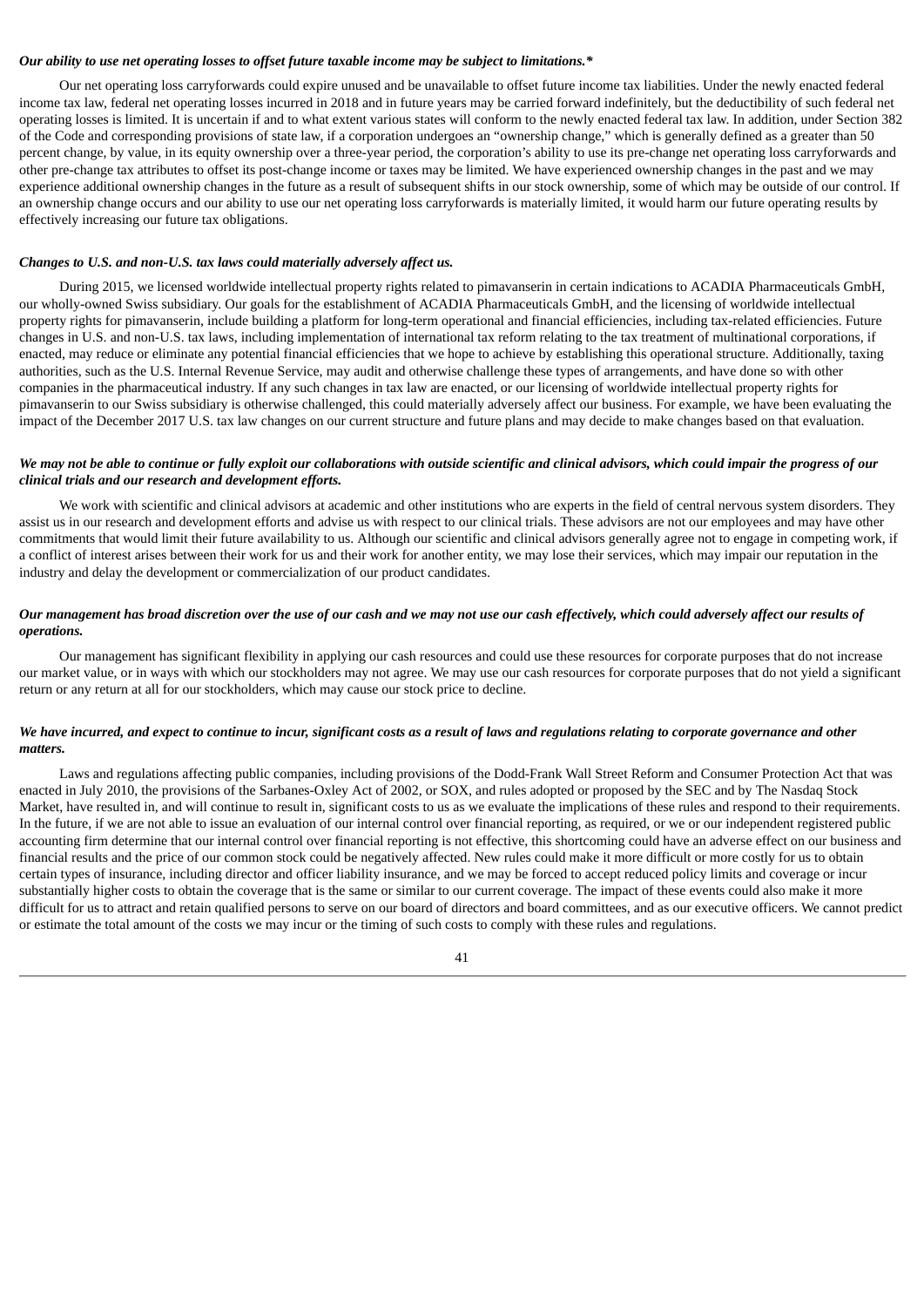#### Changes or modifications in financial accounting standards, including those related to revenue recognition may harm our results of operations.\*

From time to time, the Financial Accounting Standards Board, or FASB, either alone or jointly with other organizations, promulgates new accounting principles that could have an adverse impact on our financial position, results of operations or reported cash flows. In May 2014, the FASB issued Accounting Standards Update (ASU) No. 2014-09, *Revenue from Contracts with Customers (Topic 606)*, or ASU 2014-09, which supersedes nearly all existing revenue recognition guidance under generally accepted accounting principles. ASU 2014-09 is a comprehensive new revenue recognition model that requires an entity to recognize revenue to depict the transfer of goods or services to a customer at an amount that reflects the consideration it expects to receive in exchange for those goods or services. ASU 2014-09 also requires additional disclosures about the nature, amount, timing, and uncertainty of revenue and cash flows arising from customer contracts. We adopted this new standard for the year beginning January 1, 2018 and have elected to apply the new standard using the modified retrospective method. The cumulative effect of initially applying the new revenue standard was not material and therefore, there was no adjustment to the opening balance of retained earnings. We do not expect a material impact on our net income on an ongoing basis however, any difficulties in implementing this standard, or in adopting or implementing any other new accounting standard, and to update or modify our internal controls as needed on a timely basis, could result in our failure to meet our financial reporting obligations, which could result in regulatory discipline and harm investors' confidence in us. Finally, if we were to change our critical accounting estimates, including those related to the recognition of product or collaboration revenue, our operating results could be significantly affected.

#### Earthquake or fire damage to our facilities could delay our research and development efforts and adversely affect our business.

Our headquarters and research and development facilities in San Diego are located in a seismic zone, and there is the possibility of an earthquake, which could be disruptive to our operations and result in delays in our research and development efforts. In addition, while our facilities have not been adversely impacted by local wildfires, there is the possibility of future fires in the area. In the event of an earthquake or fire, if our facilities or the equipment in our facilities is significantly damaged or destroyed for any reason, we may not be able to rebuild or relocate our facilities or replace any damaged equipment in a timely manner and our business, financial condition, and results of operations could be materially and adversely affected. We do not have insurance for damages resulting from earthquakes. While we do have fire insurance for our property and equipment located in San Diego, any damage sustained in a fire could cause a delay in our research and development efforts and our results of operations could be materially and adversely affected.

#### **Risks Related to Our Intellectual Property**

#### *Our ability to compete may decline if we do not adequately protect our proprietary rights.*

Our commercial success depends on obtaining and maintaining intellectual property rights to our products and product candidates, including NUPLAZID, and technologies, as well as successfully defending these rights against third-party challenges. Any misappropriation of our intellectual property could enable competitors to quickly duplicate or surpass our technological achievements, thus eroding our competitive position in our market. To protect our intellectual property, we rely on a combination of patents, trade secret protection and contracts requiring confidentiality and nondisclosure.

With regard to patents, although we have filed numerous patent applications worldwide with respect to pimavanserin, not all of our patent applications resulted in an issued patent, or they resulted in an issued patent that is susceptible to challenge by a third party. Our ability to obtain, maintain, and/or defend our patents covering our product candidates and technologies is uncertain due to a number of factors, including:

- we may not have been the first to make the inventions covered by our pending patent applications or issued patents;
- we may not have been the first to file patent applications for our product candidates or the technologies we rely upon;
- others may develop similar or alternative technologies or design around our patent claims to produce competitive products that fall outside of the scope of our patents;
- our disclosures in patent applications may not be sufficient to meet the statutory requirements for patentability;
- we may not seek or obtain patent protection in all countries that will eventually provide a significant business opportunity;
- any patents issued to us or our collaborators may not provide a basis for commercially viable products, may not provide us with any competitive advantages, or are easily susceptible to challenges by third parties;
- our proprietary technologies may not be patentable;
- changes to patent laws that limit the exclusivity rights of patent holders or make it easier to render a patent invalid;
- recent decisions by the United States Supreme Court limiting patent-eligible subject matter;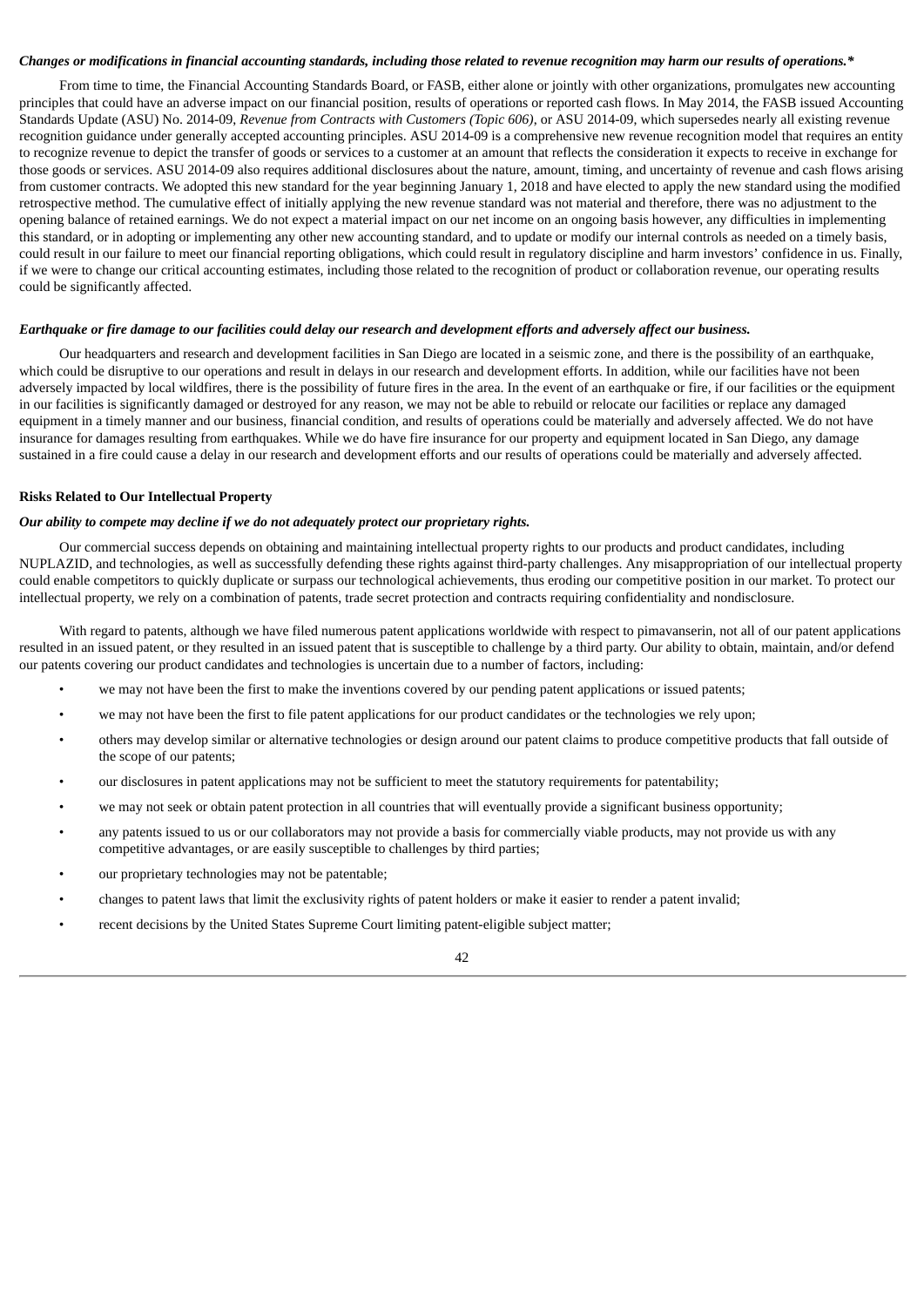- the passage of The Leahy-Smith America Invents Act, or the America Invents Act, introduced new procedures for challenging pending patent applications and issued patents; and
- technology that we may in-license may become important to some aspects of our business, however, we generally would not control the patent prosecution, maintenance or enforcement of any such in-licensed technology.

Even if we have or obtain patents covering our product candidates or technologies, we may still be barred from making, using and selling our product candidates or technologies because of the patent rights of others. Others have or may have filed, and in the future are likely to file, patent applications covering compounds, assays, genes, gene products or therapeutic products that are similar or identical to ours. There are many issued U.S. and foreign patents relating to genes, nucleic acids, polypeptides, chemical compounds or therapeutic products, and some of these may encompass reagents utilized in the identification of candidate drug compounds or compounds that we desire to commercialize. Numerous U.S. and foreign issued patents and pending patent applications owned by others exist in the area of central nervous system disorders and the other fields in which we are developing products. These could materially affect our freedom to operate. Moreover, because patent applications can take many years to issue, there may be currently pending applications, unknown to us, that may later result in issued patents that our product candidates or technologies may infringe. These patent applications may have priority over patent applications filed by us.

We regularly conduct searches to identify patents or patent applications that may prevent us from obtaining patent protection for our proprietary compounds or that could limit the rights we have claimed in our patents and patent applications. Disputes may arise regarding the ownership or inventorship of our inventions. For applications in which all claims are entitled to a priority date before March 16, 2013, an interference proceeding can be provoked by a third-party or instituted by the United States Patent and Trademark Office, or United States PTO, to determine who was the first to invent the invention at issue. It is difficult to determine how such disputes would be resolved. Applications containing a claim not entitled to priority before March 16, 2013, are not subject to interference proceedings due the change brought by the America Invents Act to a "first-to-file" system. However, a derivation proceeding can be brought by a third-party alleging that the inventor derived the invention from another.

Periodic maintenance fees on any issued patent are due to be paid to the United States PTO and foreign patent agencies in several stages over the lifetime of the patent. The United States PTO and various foreign governmental patent agencies require compliance with a number of procedural, documentary, fee payment and other similar provisions during the patent application process. While an inadvertent lapse can in many cases be cured by payment of a late fee or by other means in accordance with the applicable rules, there are situations in which noncompliance can result in abandonment or lapse of the patent or patent application, resulting in partial or complete loss of patent rights in the relevant jurisdiction. Non-compliance events that could result in abandonment or lapse of a patent or patent application include, but are not limited to, failure to respond to official actions within prescribed time limits, non-payment of fees and failure to properly legalize and submit formal documents. In such an event, our competitors might be able to enter the market, which would have a material adverse effect on our business.

Some of our academic institutional licensors, research collaborators and scientific advisors have rights to publish data and information to which we have rights. We generally seek to prevent our collaborators from disclosing scientific discoveries until we have the opportunity to file patent applications on such discoveries, but in some cases, we are limited to relatively short periods to review a proposed publication and file a patent application. If we cannot maintain the confidentiality of our technology and other confidential information in connection with our collaborations, then our ability to receive patent protection or protect our proprietary information may be impaired.

#### Confidentiality agreements with employees and others may not adequately prevent disclosure of our trade secrets and other proprietary information and *may not adequately protect our intellectual property, which could limit our ability to compete.*

Because we operate in the highly technical field of drug discovery and development of small molecule drugs, we rely in part on trade secret protection in order to protect our proprietary technology and processes. However, trade secrets are difficult to protect. We enter into confidentiality, nondisclosure, and intellectual property assignment agreements with our corporate partners, employees, consultants, outside scientific collaborators, sponsored researchers, and other advisors. These agreements generally require that the other party keep confidential and not disclose to third parties all confidential information developed by the party or made known to the party by us during the course of the party's relationship with us. These agreements also generally provide that inventions conceived by the party in the course of rendering services to us will be our exclusive property. However, these agreements may not be honored and may not effectively assign intellectual property rights to us. Enforcing a claim that a party illegally obtained and is using our trade secrets is difficult, expensive and time consuming and the outcome is unpredictable. In addition, courts outside the United States may be less willing to protect trade secrets. We also have not entered into any noncompete agreements with any of our employees. Although each of our employees is required to sign a confidentiality agreement with us at the time of hire, we cannot guarantee that the confidential nature of our proprietary information will be maintained in the course of future employment with any of our competitors. If we are unable to prevent unauthorized material disclosure of our intellectual property to third parties, we will not be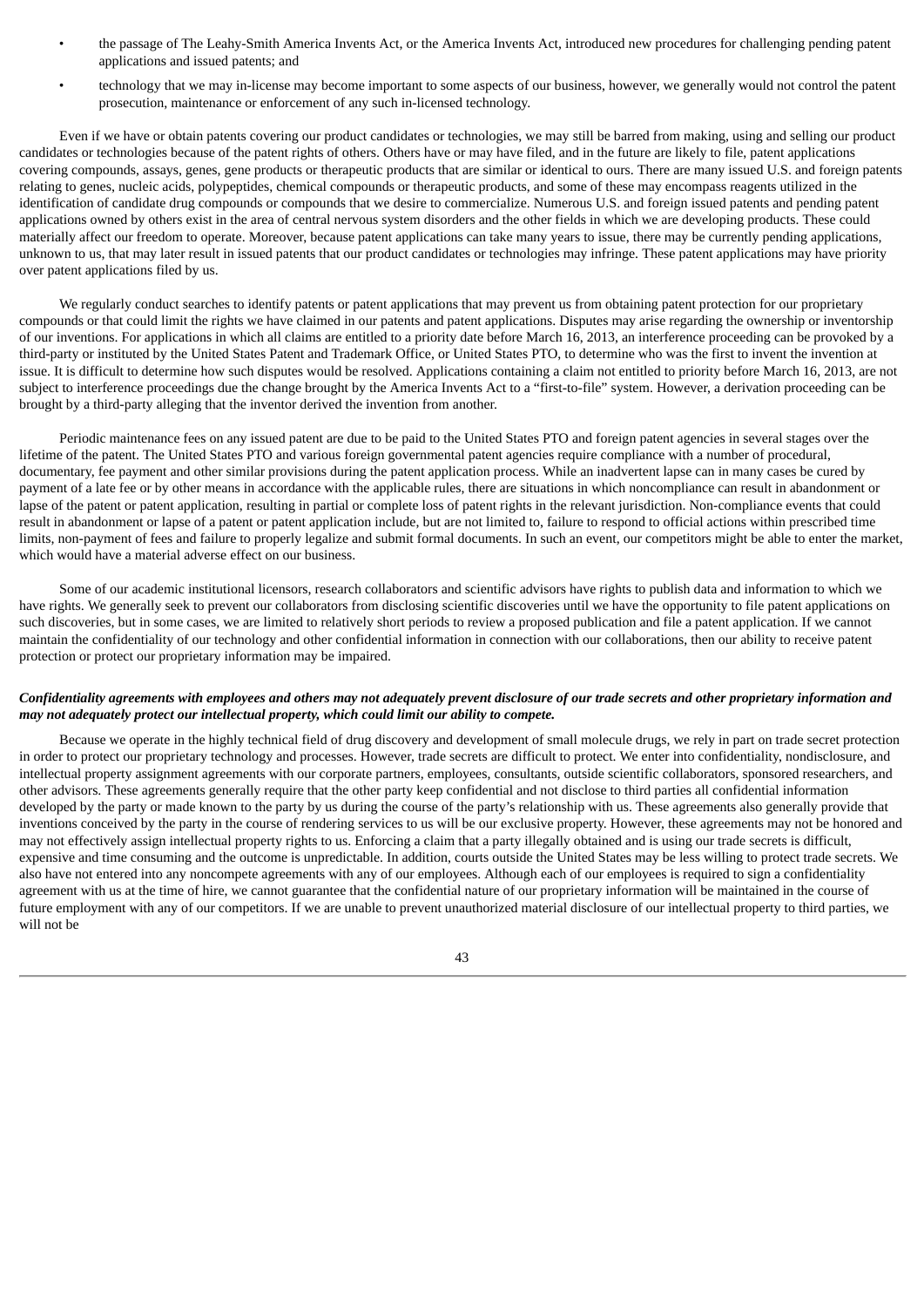able to establish or maintain a competitive advantage in our market, which could materially adversely affect our business, operating results and financial condition.

#### A dispute concerning the infringement or misappropriation of our proprietary rights or the proprietary rights of others could be time-consuming and *costly, and an unfavorable outcome could harm our business.*

There is a substantial amount of litigation involving patents and other intellectual property rights in the biotechnology and pharmaceutical industries, as well as administrative proceedings for challenging patents, including post-issuance review proceedings before the United States PTO or oppositions and other comparable proceedings in foreign jurisdictions.

Central provisions of the America Invents Act went into effect on September 16, 2012 and on March 16, 2013. The America Invents Act includes a number of significant changes to U.S. patent law. These changes include provisions that affect the way patent applications are being filed, prosecuted and litigated. For example, the America Invents Act enacted proceedings involving post-issuance patent review procedures, such as inter partes review, or IPR, and post-grant review that allow third parties to challenge the validity of an issued patent in front of the United States PTO Patent Trial and Appeal Board. Each proceeding has different eligibility criteria and different patentability challenges that can be raised. IPRs permit any person (except a party who has been litigating the patent for more than a year) to challenge the validity of the patent on the grounds that it was anticipated or made obvious by prior art. Patents covering pharmaceutical products have been subject to attack in IPRs from generic drug companies and from hedge funds. If it is within nine months of the issuance of the challenged patent, a third party can petition the United States PTO for post-grant review, which can be based on any invalidity grounds and is not limited to prior art patents or printed publications.

In post-issuance proceedings, United States PTO rules and regulations generally tend to favor patent challengers over patent owners. For example, unlike in district court litigation, claims challenged in post-issuance proceedings are given their broadest reasonable meaning, which increases the chance a claim might be invalidated by prior art or lack support in the patent specification. As another example, unlike in district court litigation, there is no presumption of validity for an issued patent, and thus, a challenger's burden to prove invalidity is by a preponderance of the evidence, as opposed to the heightened clear and convincing evidence standard. As a result of these rules and others, statistics released by the United States PTO show a high percentage of claims being invalidated in post-issuance proceedings. Moreover, with few exceptions, there is no standing requirement to petition the United States PTO for inter partes review or post-grant review. In other words, companies that have not been charged with infringement or that lack commercial interest in the patented subject matter can still petition the United States PTO for review of an issued patent. Thus, even where we have issued patents, our rights under those patents may be challenged and ultimately not provide us with sufficient protection against competitive products or processes.

While we are not currently subject to any pending intellectual property litigation or patent challenges, and are not aware of any such threatened litigation or patent challenges, we may be exposed to future litigation by third parties based on claims that our product candidates, technologies or activities infringe the intellectual property rights of others. In particular, there are many patents relating to specific genes, nucleic acids, polypeptides or the uses thereof to identify product candidates. Some of these may encompass genes or polypeptides that we utilize in our drug development activities. If our drug development activities are found to infringe any such patents, and such patents are held to be valid and enforceable, we may have to pay significant damages or seek licenses to such patents. A patentee could prevent us from using the patented genes or polypeptides for the identification or development of drug compounds. There are also many patents relating to chemical compounds and the uses thereof. If our compounds are found to infringe any such patents, and such patents are held to be valid and enforceable, we may have to pay significant damages or seek licenses to such patents. A patentee could prevent us from making, using or selling the patented compounds.

We may need to resort to litigation to enforce a patent issued to us, protect our trade secrets or determine the scope and validity of third-party proprietary rights. From time to time, we may hire scientific personnel formerly employed by other companies involved in one or more areas similar to the activities conducted by us. Either we or these individuals may be subject to allegations of trade secret misappropriation or other similar claims as a result of their prior affiliations. If we become involved in litigation, it could consume a substantial portion of our managerial and financial resources, regardless of whether we win or lose. We may not be able to afford the costs of litigation. Any legal action against us or our collaborators could lead to:

- payment of damages, which could potentially be trebled if we are found to have willfully infringed a party's patent rights;
- injunctive or other equitable relief that may effectively block our ability to further develop, commercialize, and sell products; or
- we or our collaborators having to enter into license arrangements that may not be available on commercially acceptable terms, or at all.

As a result, we could be prevented from commercializing current or future products.

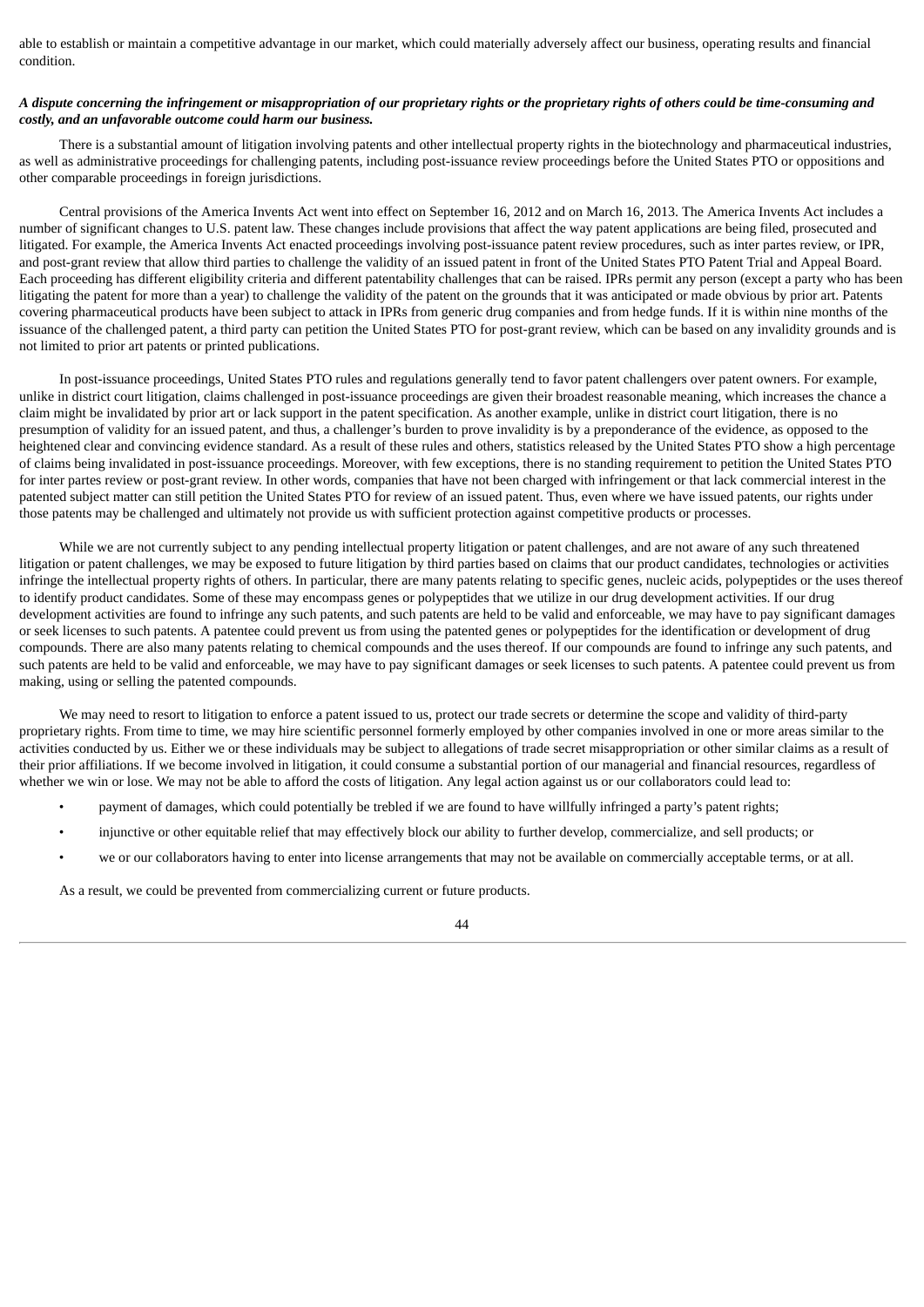Furthermore, because of the substantial amount of pre-trial document and witness discovery required in connection with intellectual property litigation, there is a risk that some of our confidential information could be compromised by disclosure during this type of litigation. In addition, during the course of this kind of litigation, there could be public announcements of the results of hearings, motions or other interim proceedings or developments. If securities analysts or investors perceive these results to be negative, it could have a substantial adverse effect on the trading price of our common stock.

#### The patent applications of pharmaceutical and biotechnology companies involve highly complex legal and factual questions, which, if determined *adversely to us, could negatively impact our patent position.*

The strength of patents in the pharmaceutical and biotechnology field can be highly uncertain and involve complex legal and factual questions. For example, some of our patent applications may cover the uses of gene sequences. The patentability of gene sequences and the use of gene sequences has been seriously undermined by recent decisions of the United States Supreme Court. The United States PTO's interpretation of the Supreme Court's decisions and the standards for patentability it sets forth are uncertain and could change in the future. Consequently, the issuance and scope of patents cannot be predicted with certainty. Patents, if issued, may be challenged, invalidated or circumvented. U.S. patents and patent applications may also be subject to interference proceedings as mentioned above, and U.S. patents may be subject to reexamination and post-issuance proceedings in the United States PTO (and foreign patents may be subject to opposition or comparable proceedings in the corresponding foreign patent office), which proceedings could result in either loss of the patent or denial of the patent application or loss or reduction in the scope of one or more of the claims of the patent or patent application. Similarly, opposition or invalidity proceedings could result in loss of rights or reduction in the scope of one or more claims of a patent in foreign jurisdictions. In addition, such interference, reexamination, post-issuance and opposition proceedings may be costly. Accordingly, rights under any issued patents may not provide us with sufficient protection against competitive products or processes.

In addition, changes in or different interpretations of patent laws in the United States and foreign countries may permit others to use our discoveries or to develop and commercialize our technology and products without providing any compensation to us or may limit the number of patents or claims we can obtain. In particular, there have been proposals to shorten the exclusivity periods available under U.S. patent law that, if adopted, could substantially harm our business. The product candidates that we are developing are protected by intellectual property rights, including patents and patent applications. If any of our product candidates becomes a marketable product, we will rely on our exclusivity under patents to sell the compound and recoup our investments in the research and development of the compound. If the exclusivity period for patents is shortened, then our ability to generate revenues without competition will be reduced and our business could be materially adversely impacted. The laws of some countries do not protect intellectual property rights to the same extent as U.S. laws and those countries may lack adequate rules and procedures for defending our intellectual property rights. For example, some countries, including many in Europe, do not grant patent claims directed to methods of treating humans and, in these countries, patent protection may not be available at all to protect our product candidates. In addition, U.S. patent laws may change which could prevent or limit us from filing patent applications or patent claims to protect our products and/or technologies or limit the exclusivity periods that are available to patent holders. For example, the America Invents Act (2012) included a number of significant changes to U.S. patent law. These included changes to transition from a "first-to-invent" system to a "first-to-file" system and to the way issued patents are challenged. These changes may favor larger and more established companies that have more resources to devote to patent application filing and prosecution. It is still not clear what, if any, impact the America Invents Act will ultimately have on the cost of prosecuting our patent applications, our ability to obtain patents based on our discoveries and our ability to enforce or defend our issued patents.

If we fail to obtain and maintain patent protection and trade secret protection of our product candidates, proprietary technologies and their uses, we could lose our competitive advantage and competition we face would increase, reducing our potential revenues and adversely affecting our ability to attain or maintain profitability.

#### **Risks Related to Our Industry**

#### We are subject to stringent regulation in connection with the marketing of NUPLAZID and any other products derived from our product candidates, *which could delay the development and commercialization of our products.*

The pharmaceutical industry is subject to stringent regulation by the FDA and other regulatory agencies in the United States and by comparable authorities in other countries. Neither we nor our collaborators can market a pharmaceutical product, including NUPLAZID, in the United States until it has completed rigorous preclinical testing and clinical trials and an extensive regulatory clearance process implemented by the FDA. Satisfaction of regulatory requirements typically takes many years, depends upon the type, complexity and novelty of the product, and requires substantial resources. Even if regulatory approval is obtained, the FDA and other regulatory agencies may impose significant restrictions on the indicated uses, conditions for use, labeling, advertising, promotion, and/or marketing of such products, and requirements for post-approval studies, including additional research and development and clinical trials. These limitations may limit the size of the market for the product or result in the incurrence of

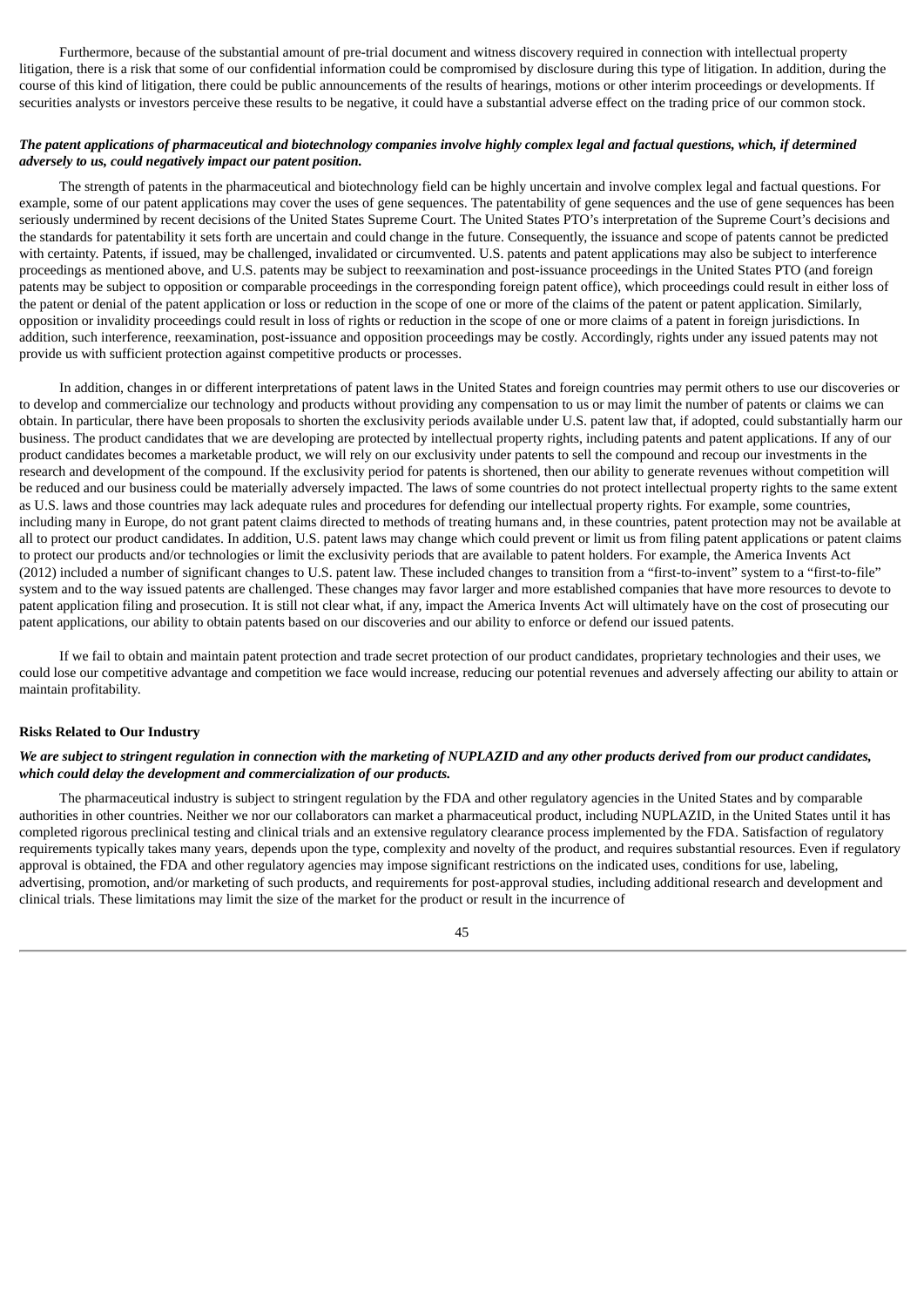additional costs. Any delay or failure in obtaining required approvals could have a material adverse effect on our ability to generate revenues from the particular product candidate.

Outside the United States, the ability to market a product is contingent upon receiving approval from the appropriate regulatory authorities. The requirements governing the conduct of clinical trials, marketing authorization, pricing, and reimbursement vary widely from country to country. Only after the appropriate regulatory authority is satisfied that adequate evidence of safety, quality, and efficacy has been presented will it grant a marketing authorization. Approval by the FDA does not automatically lead to the approval by regulatory authorities outside the United States and, similarly, approval by regulatory authorities outside the United States will not automatically lead to FDA approval.

In addition, U.S. and foreign government regulations control access to and use of some human or other tissue samples in our research and development efforts. U.S. and foreign government agencies may also impose restrictions on the use of data derived from human or other tissue samples. Accordingly, if we fail to comply with these regulations and restrictions, the commercialization of our product candidates may be delayed or suspended, which may delay or impede our ability to generate product revenues.

#### If our competitors develop and market products that are more effective than NUPLAZID or our product candidates, they may reduce or eliminate our *commercial opportunity.*

Competition in the pharmaceutical and biotechnology industries is intense and expected to increase. We face competition from pharmaceutical and biotechnology companies, as well as numerous academic and research institutions and governmental agencies, both in the United States and abroad. Some of these competitors have products or are pursuing the development of drugs that target the same diseases and conditions that are the focus of our drug development programs.

For example, the use of NUPLAZID for the treatment of hallucinations and delusions associated with PD Psychosis competes with off-label use of antipsychotic drugs, including the generic drugs quetiapine and clozapine. If approved, pimavanserin for the treatment of dementia-related psychosis would compete with off-label use of antipsychotic drugs, including the generic drugs risperidone and quetiapine, and drugs indicated for the treatment of Alzheimer's disease and dementia in patients with Alzheimer's disease, including Aricept, marketed by Eisai Inc. and Pfizer Inc., and Namenda, marketed by Forest Laboratories, LLC, a wholly-owned subsidiary of Actavis. Pimavanserin for the adjunctive treatment of schizophrenia, if approved for that indication, would compete with Rexulti, marketed by Otsuka Pharmaceutical Co., Ltd., Latuda, marketed by Sunovion Pharmaceuticals Inc., and generic drugs, including olanzapine, risperidone, aripiprazole and clozapine. Pimavanserin for the adjunctive treatment of major depressive disorder, if approved for that indication, would compete with Rexulti, off-label use of antipsychotic drugs and the generic drugs olanzapine, risperidone, aripiprazole and clozapine. In the area of chronic pain, potential products would compete with Lyrica, marketed by Pfizer, and Cymbalta, marketed by Eli Lilly, as well as a variety of generic or proprietary opioids.

Many of our competitors and their collaborators have significantly greater experience than we do in the following:

- identifying and validating targets;
- screening compounds against targets;
- preclinical studies and clinical trials of potential pharmaceutical products;
- obtaining FDA and other regulatory approvals; and
- commercializing pharmaceutical products.

In addition, many of our competitors and their collaborators have substantially greater capital and research and development resources, manufacturing, sales and marketing capabilities, and production facilities. Smaller companies also may prove to be significant competitors, particularly through proprietary research discoveries and collaboration arrangements with large pharmaceutical and established biotechnology companies. Many of our competitors have products that have been approved or are in advanced development and may develop superior technologies or methods to identify and validate drug targets and to discover novel small molecule drugs. Our competitors, either alone or with their collaborators, may succeed in developing drugs that are more effective, safer, more affordable, or more easily administered than ours and may achieve patent protection or commercialize drugs sooner than us. Our competitors may also develop alternative therapies that could further limit the market for any drugs that we may develop. Our failure to compete effectively could have a material adverse effect on our business.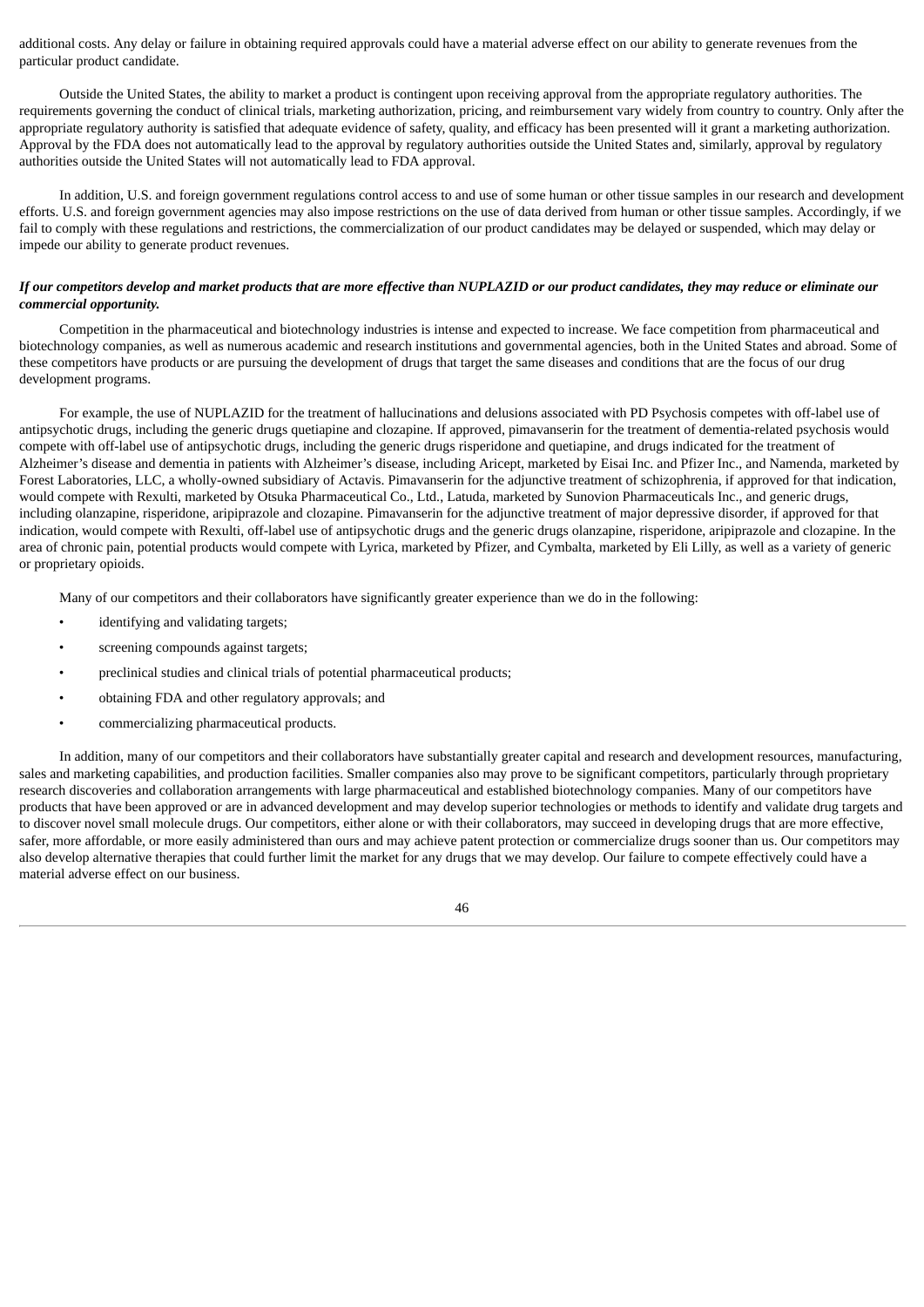#### If product liability lawsuits are brought against us, we may incur substantial liabilities and may be required to limit commercialization of NUPLAZID or any other product for which we obtain regulatory approval, or development or commercialization of our product candidates.

We face an inherent risk of product liability as a result of the commercial sales of NUPLAZID in the United States and the clinical testing of our product candidates, and will face an even greater risk following commercial launch of NUPLAZID in additional jurisdictions, if approved, or if we engage in the clinical testing of new product candidates or commercialize any additional products. For example, we may be sued if NUPLAZID or any other product we develop allegedly causes injury or is found to be otherwise unsuitable for administration in humans. Any such product liability claims may include allegations of defects in manufacturing, defects in design, a failure to warn of dangers inherent in the product, negligence, strict liability or a breach of warranties. Claims could also be asserted under state consumer protection acts. If we cannot successfully defend ourselves against product liability claims, we may incur substantial liabilities or be required to limit commercialization of our product candidates. Even successful defense would require significant financial and management resources. Regardless of the merits or eventual outcome, liability claims may result in:

- decreased demand for our products or product candidates that we may develop;
- injury to our reputation:
- withdrawal of clinical trial participants;
- initiation of investigations by regulators;
- costs to defend the related litigation;
- a diversion of management's time and our resources;
- substantial monetary awards to trial participants or patients;
- product recalls, withdrawals or labeling, marketing or promotional restrictions;
- loss of revenue;
- exhaustion of any available insurance and our capital resources:
- the inability to commercialize our products or product candidates; and
- a decline in our stock price.

Although we currently have product liability insurance that covers our clinical trials and the commercialization of NUPLAZID, we may need to increase and expand this coverage, including if we commence larger scale trials and if other product candidates are approved for commercial sale. This insurance may be prohibitively expensive or may not fully cover our potential liabilities. Inability to obtain sufficient insurance coverage at an acceptable cost or otherwise to protect against potential product liability claims could prevent or inhibit the commercialization of products that we or our collaborators develop. If we determine that it is prudent to increase our product liability coverage, we may be unable to obtain such increased coverage on acceptable terms or at all. Our insurance policies also have various exclusions, and we may be subject to a product liability claim for which we have no coverage. Our liability could exceed our total assets if we do not prevail in a lawsuit from any injury caused by our drug products. Product liability claims could have a material adverse effect on our business and results of operations.

#### **Risks Related to Our Common Stock**

# *Our stock price historically has been, and is likely to remain, highly volatile.\**

The market prices for securities of biotechnology companies in general, and drug discovery and development companies in particular, have been highly volatile and may continue to be highly volatile in the future. The following factors, in addition to other risk factors described in this section, may have a significant impact on the market price of our common stock:

- the success of our commercialization of NUPLAZID in the United States for the treatment of hallucinations and delusions associated with PD Psychosis;
- the status and cost of our post-marketing commitments for NUPLAZID;
- the status and cost of development and commercialization of pimavanserin for indications other than in PD Psychosis and in jurisdictions other than the United States;
- the status and cost of development and commercialization of our product candidates, including compounds being developed under our collaborations;

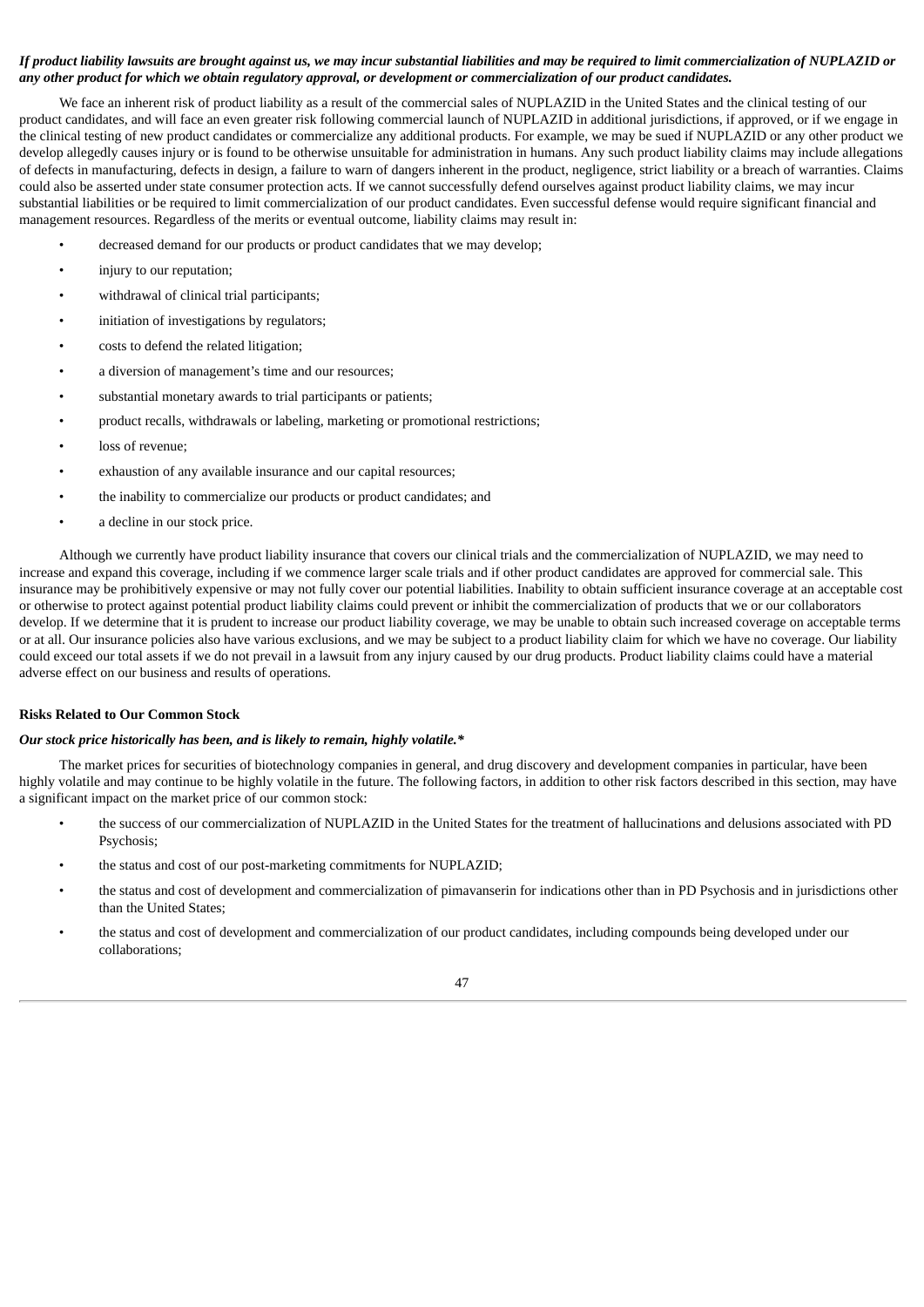- whether we acquire or in-license additional product candidates or products, and the status of development and commercialization of such product candidates or products;
- any other communications or guidance from the FDA or other regulatory authorities that pertain to NUPLAZID or our product candidates;
- the initiation, termination, or reduction in the scope of our collaborations or any disputes or developments regarding our collaborations;
- market conditions or trends related to biotechnology and pharmaceutical industries, or the market in general;
- announcements of technological innovations, new products, or other material events by our competitors or us, including any new products that we may acquire or in-license;
- disputes or other developments concerning our proprietary and intellectual property rights;
- changes in, or failure to meet, securities analysts' or investors' expectations of our financial performance;
- our failure to meet applicable Nasdaq listing standards and the possible delisting of our common stock from the Nasdaq Stock Market;
- additions or departures of key personnel;
- discussions of our business, products, financial performance, prospects, or stock price by the financial and scientific press and online investor communities such as blogs and chat rooms;
- public concern as to, and legislative action with respect to, genetic testing or other research areas of biopharmaceutical companies, the pricing and availability of prescription drugs, or the safety of drugs and drug delivery techniques;
- regulatory developments in the United States and in foreign countries;
- the announcement of, or developments in, any litigation matters; and
- economic and political factors, including but not limited to economic and financial crises, wars, terrorism, and political unrest.

In the past, following periods of volatility in the market price of a particular company's securities, securities class action litigation has often been brought against that company. For example, in March 2015, following our announcement of the update to the timing of our planned NDA submission to the FDA for NUPLAZID for the treatment of PD Psychosis and the subsequent decline of the price of our common stock, two putative securities class action complaints were filed against us and certain of our current and former officers, which complaints were subsequently consolidated into one complaint. The complaint generally alleged that the defendants violated Sections 10(b) and 20(a) of the Securities Exchange Act of 1934 by making materially false and misleading statements regarding the timing of our planned NDA submission to the FDA for NUPLAZID, thereby artificially inflating the price of our common stock. The parties agreed to a settlement in that case, which was approved by the court in January 2018. Additionally, Between July 19 and August 3, 2018, following the recent negative publicity about NUPLAZID, three putative securities class action complaints were filed against us and certain of our current executive officers. The complaints generally allege that defendants violated Sections 10(b) and 20(a) of the Securities Exchange Act of 1934 by making materially false and misleading statements regarding our business, operations, and prospects by failing to disclose that adverse events and safety concerns regarding NUPLAZID threatened initial and continuing FDA approval, and by failing to disclose that we engaged in business practices likely to attract regulatory scrutiny. If we are not successful in defense of these claims, we may have to make significant payments to, or other settlements with, our stockholders and their attorneys. Even if such claims are not successful, the litigation could result in substantial costs and divert our management's attention and resources, which could have a material adverse effect on our business, operating results or financial condition.

#### If we or our stockholders sell substantial amounts of our common stock, the market price of our common stock may decline.\*

A significant number of shares of our common stock are held by a small number of stockholders. Sales of a significant number of shares of our common stock, or the expectation that such sales may occur, could significantly reduce the market price of our common stock. In connection with our March 2014 public offering of common stock, we agreed to provide resale registration rights for the shares of our common stock held by entities affiliated with one of our principal stockholders and two of our directors, Julian C. Baker and Dr. Stephen R. Biggar, which we refer to as the Baker Entities. In connection with our January 2016 public offering of common stock, we entered into a formal registration rights agreement with the Baker Entities to provide for these rights. Under the registration rights agreement we have agreed that, if at any time and from time to time, the Baker Entities demand that we register their shares of our common stock for resale under the Securities Act, we would be obligated to effect such registration. On April 1,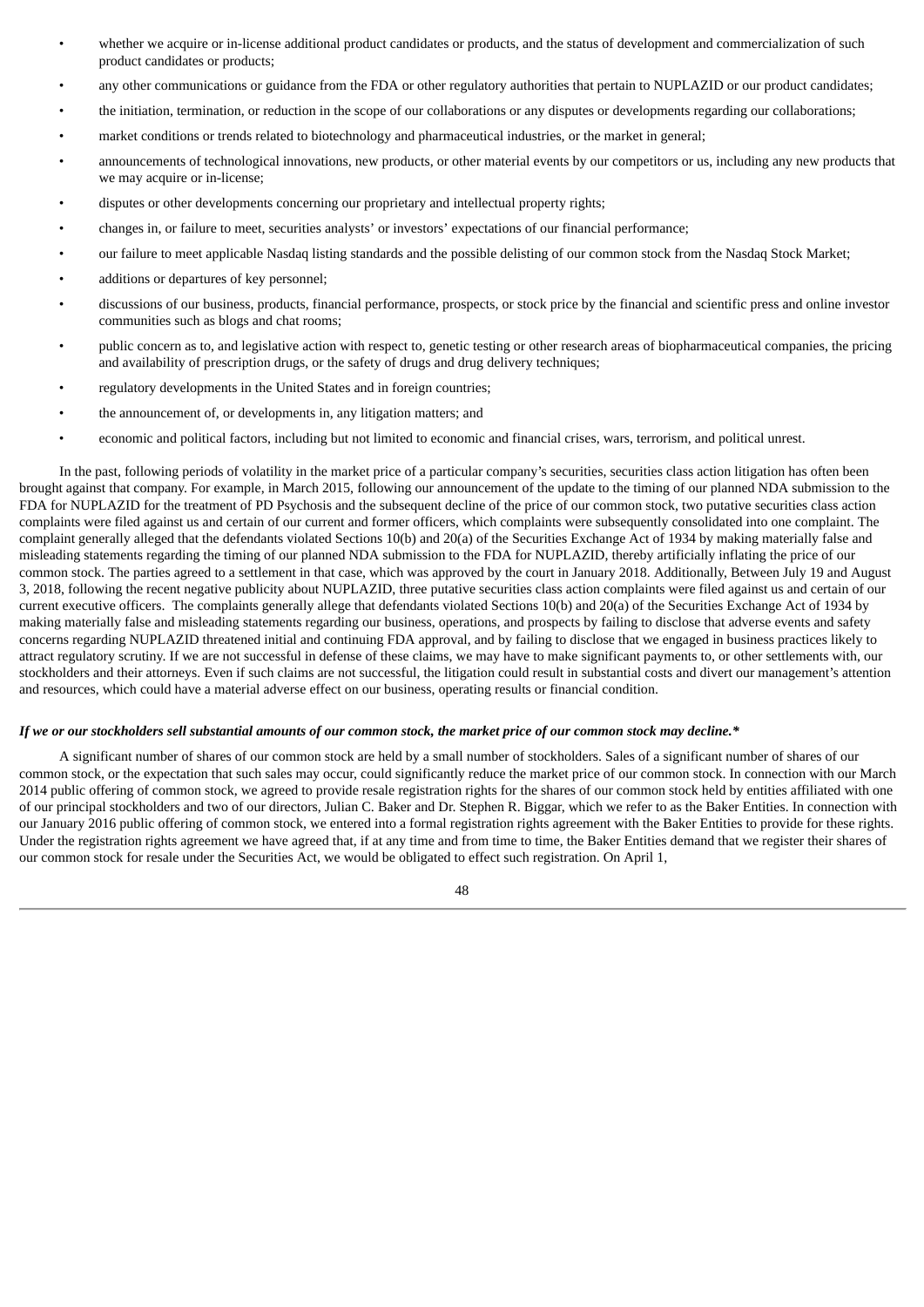2016, we filed a registration statement covering the sale of up to 26,179,806 shares of our common stock, which includes 500,000 shares of our common stock issuable upon the exercise of warrants that were owned by the Baker Entities as of September 30, 2018, and which represent approximately 21 percent of our outstanding shares. Our registration obligations under this registration rights agreement cover all shares now held or later acquired by the Baker Entities will be in effect for up to 10 years, and include our obligation to facilitate certain underwritten public offerings of our common stock by the Baker Entities in the future. If the Baker Entities sell a large number of our shares, or the market perceives that the Baker Entities intend to sell a large number of our shares, this could adversely affect the market price of our common stock. We also may elect to sell an indeterminate number of shares on our own behalf pursuant to a registration statement or in a private placement, from time to time. Our stock price may decline as a result of the sale of the shares of our common stock included in any of these registration statements or future financings.

#### If our officers, directors, and largest stockholders choose to act together, they may be able to significantly influence our management and operations, *acting in their best interests and not necessarily those of our other stockholders.*

Our directors, executive officers and holders of five percent or more of our outstanding common stock and their affiliates beneficially own a substantial portion of our outstanding common stock. As a result, these stockholders, acting together, have the ability to significantly influence all matters requiring approval by our stockholders, including the election of all of our board members, amendments to our certificate of incorporation, going-private transactions, and the approval of mergers or other business combination transactions. The interests of this group of stockholders may not always coincide with our interests or the interests of other stockholders and they may act in a manner that advances their best interests and not necessarily those of our other stockholders.

#### Anti-takeover provisions in our charter documents and under Delaware law may make an acquisition of us more complicated and may make the removal *and replacement of our directors and management more difficult.*

Our amended and restated certificate of incorporation and amended and restated bylaws contain provisions that may delay or prevent a change in control, discourage bids at a premium over the market price of our common stock and adversely affect the market price of our common stock and the voting and other rights of the holders of our common stock. These provisions may also make it difficult for stockholders to remove and replace our board of directors and management. These provisions:

- establish that members of the board of directors may be removed only for cause upon the affirmative vote of stockholders owning at least a majority of our capital stock;
- authorize the issuance of "blank check" preferred stock that could be issued by our board of directors to increase the number of outstanding shares and prevent or delay a takeover attempt;
- limit who may call a special meeting of stockholders;
- establish advance notice requirements for nominations for election to the board of directors or for proposing matters that can be acted upon at stockholder meetings;
- prohibit our stockholders from making certain changes to our amended and restated certificate of incorporation or amended and restated bylaws except with 66 2/3 percent stockholder approval; and
- provide for a board of directors with staggered terms.

We are also subject to provisions of the Delaware corporation law that, in general, prohibit any business combination with a beneficial owner of 15 percent or more of our common stock for three years unless the holder's acquisition of our stock was approved in advance by our board of directors. Although we believe these provisions collectively provide for an opportunity to receive higher bids by requiring potential acquirors to negotiate with our board of directors, they would apply even if the offer may be considered beneficial by some stockholders.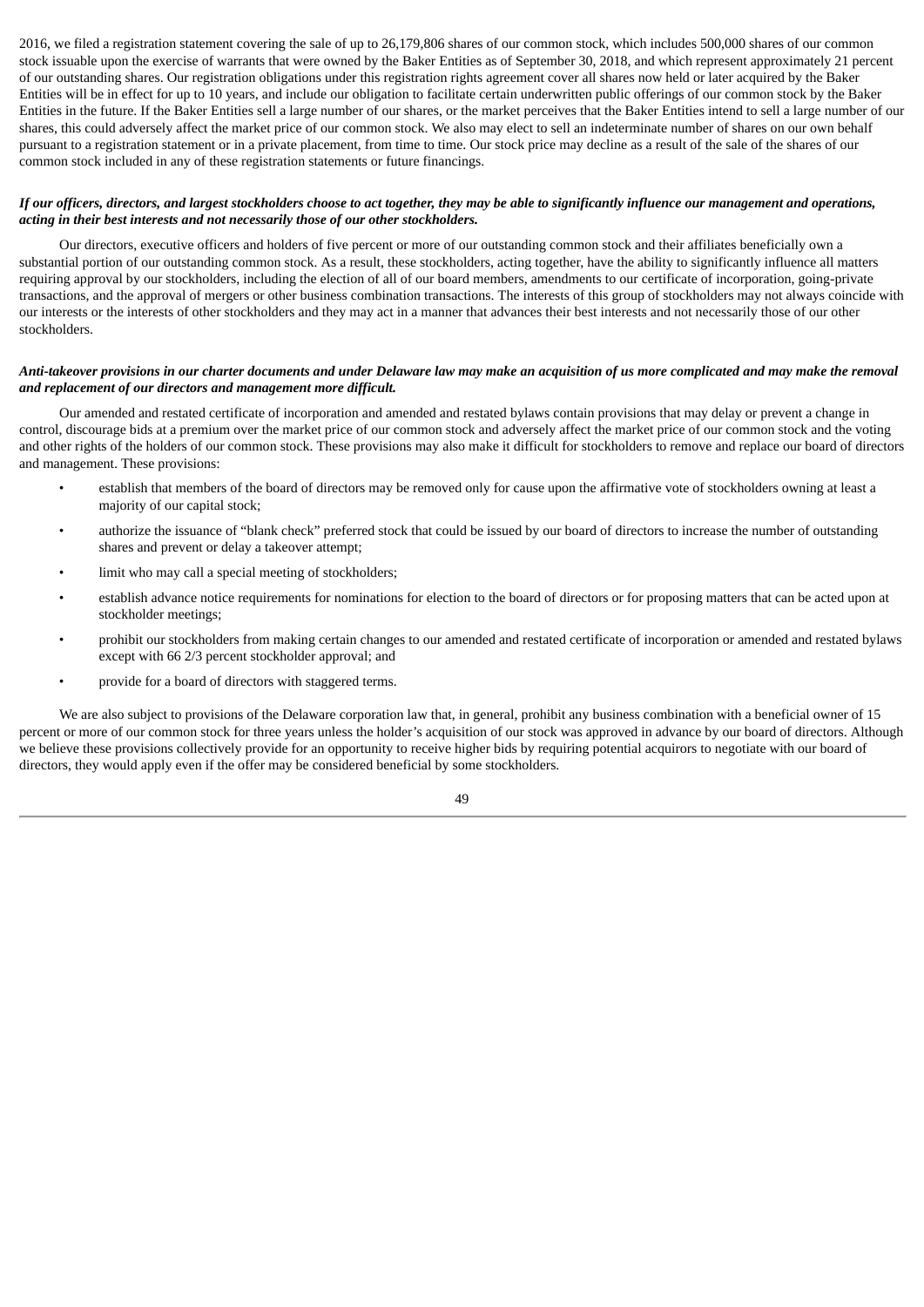#### *Adverse securities and credit market conditions may significantly affect our ability to raise capital.*

Historically, turmoil and volatility in the financial markets have adversely affected the market capitalizations of many biotechnology companies, and generally made equity and debt financing more difficult to obtain. These events, coupled with other factors, may limit our access to financing in the future. This could have a material adverse effect on our ability to access funding on acceptable terms, or at all, and our stock price may suffer further as a result.

#### We do not intend to pay dividends on our common stock in the foreseeable future; as such, you must rely on stock appreciation for any return on your *investment.*

To date, we have not paid any cash dividends on our common stock, and we do not intend to pay any dividends in the foreseeable future. Instead, we intend to retain any future earnings to fund the development and growth of our business. For this reason, the success of an investment in our common stock, if any, will depend on the appreciation of our common stock, which may not occur. There is no guarantee that our common stock will appreciate, and therefore, a holder of our common stock may not realize a return on his or her investment.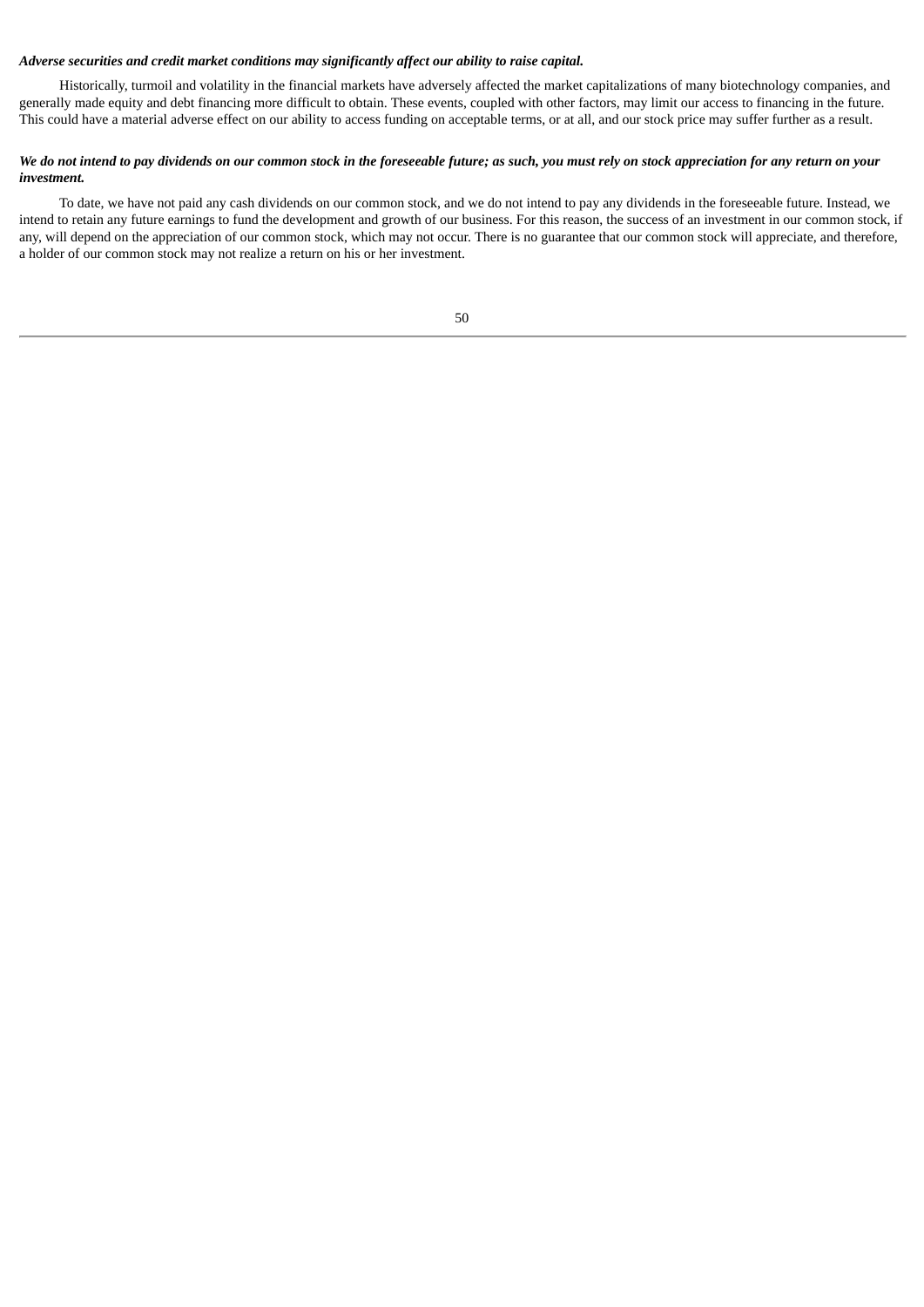# <span id="page-52-0"></span>**ITEM 6. EXHIBITS**

| <b>Exhibit</b><br><b>Number</b> | <b>Description</b>                                                                                                                                                                                                                                                                                                                                                                                                                                                                                                                       |
|---------------------------------|------------------------------------------------------------------------------------------------------------------------------------------------------------------------------------------------------------------------------------------------------------------------------------------------------------------------------------------------------------------------------------------------------------------------------------------------------------------------------------------------------------------------------------------|
| 3.1                             | Amended and Restated Certificate of Incorporation, As Amended (incorporated by reference to Exhibit 3.1 to the Registrant's Quarterly Report<br>on Form 10-Q, filed August 6, 2015).                                                                                                                                                                                                                                                                                                                                                     |
| 3.2                             | Amended and Restated Bylaws (incorporated by reference to Exhibit 3.1 to the Registrant's Current Report on Form 8-K, filed September 12,<br><u>2013).</u>                                                                                                                                                                                                                                                                                                                                                                               |
| 4.1                             | Form of common stock certificate of the Registrant (incorporated by reference to Exhibit 4.1 to Registration Statement No. 333-52492).                                                                                                                                                                                                                                                                                                                                                                                                   |
| 4.2                             | Form of Warrant to Purchase Common Stock issued to purchasers in a private placement on December 17, 2012 (incorporated by reference to<br>Exhibit 4.4 to Registration Statement No. 333-185639).                                                                                                                                                                                                                                                                                                                                        |
| 10.1a                           | Employment Offer Letter, dated July 2, 2018, between the Registrant and Austin D. Kim.                                                                                                                                                                                                                                                                                                                                                                                                                                                   |
| 31.1                            | Certification of Stephen R. Davis, President and Chief Executive Officer, pursuant to Rule 13a-14(a) or Rule 15d-14(a) of the Securities<br>Exchange Act of 1934, as adopted pursuant to Section 302 of the Sarbanes-Oxley Act of 2002.                                                                                                                                                                                                                                                                                                  |
| 32.1                            | Certification of Stephen R. Davis, President and Chief Executive Officer, pursuant to 18 U.S.C. Section 1350, as adopted pursuant to Section 906<br>of the Sarbanes-Oxley Act of 2002.                                                                                                                                                                                                                                                                                                                                                   |
| 101                             | The following financial statements from the Registrant's Quarterly Report on Form 10-Q for the quarter ended September 30, 2018, filed on<br>November 6, 2018, formatted in XBRL (Extensible Business Reporting Language), are filed herewith: (i) Condensed Consolidated Balance<br>Sheets, (ii) Condensed Consolidated Statements of Operations, (iii) Condensed Consolidated Statements of Comprehensive Loss, (iv) Condensed<br>Consolidated Statements of Cash Flows, and (v) Notes to Condensed Consolidated Financial Statements. |

a Indicates management contract or compensatory plan or arrangement.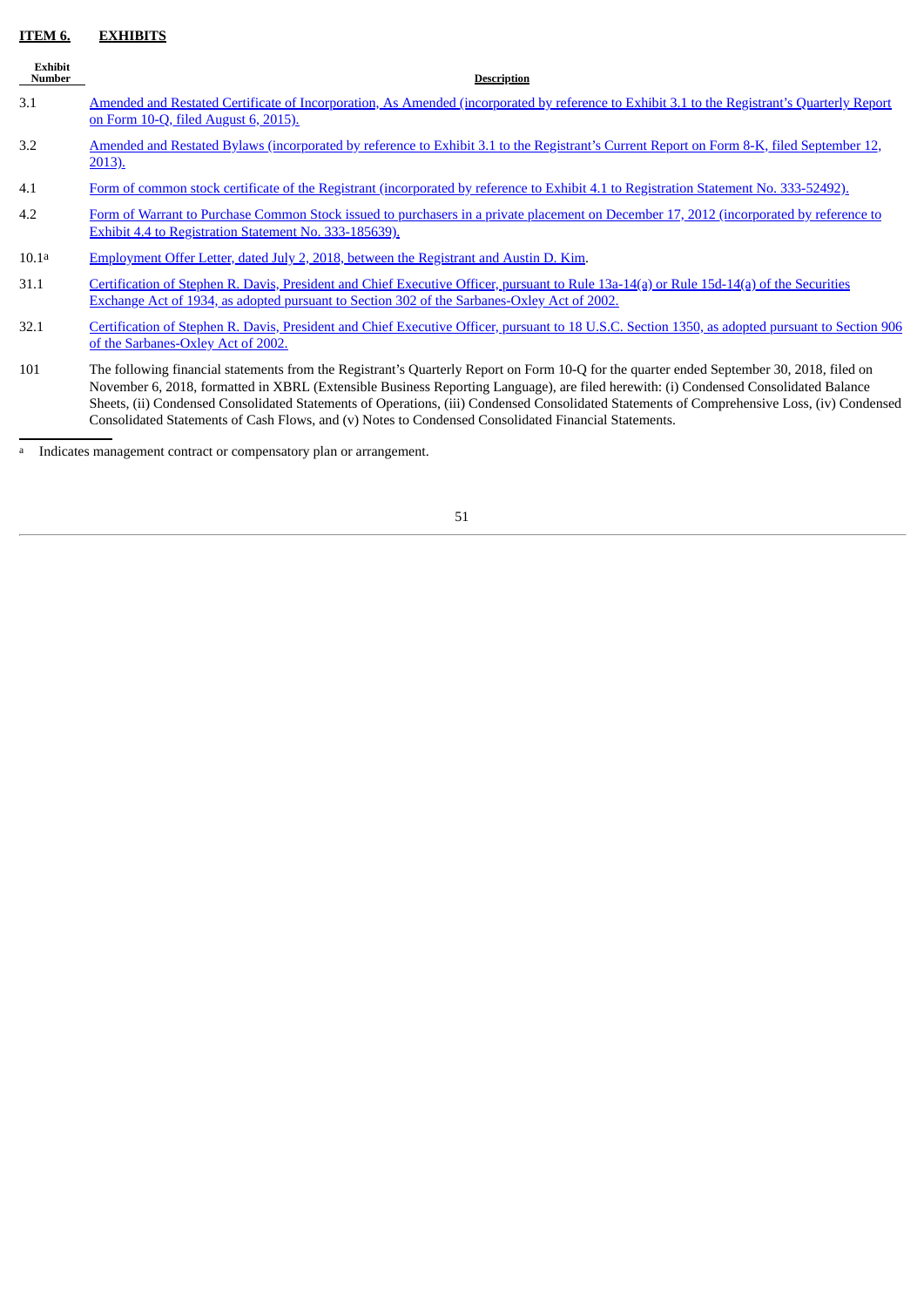#### **SIGNATURES**

<span id="page-53-0"></span>Pursuant to the requirements of the Securities Exchange Act of 1934, the registrant has duly caused this report to be signed on its behalf by the undersigned thereunto duly authorized.

**ACADIA Pharmaceuticals Inc.**

Austin D. Kim Executive Vice President, General Counsel & Secretary (on behalf of the registrant)

52

Date: November 6, 2018 By: /s/ Austin D. Kim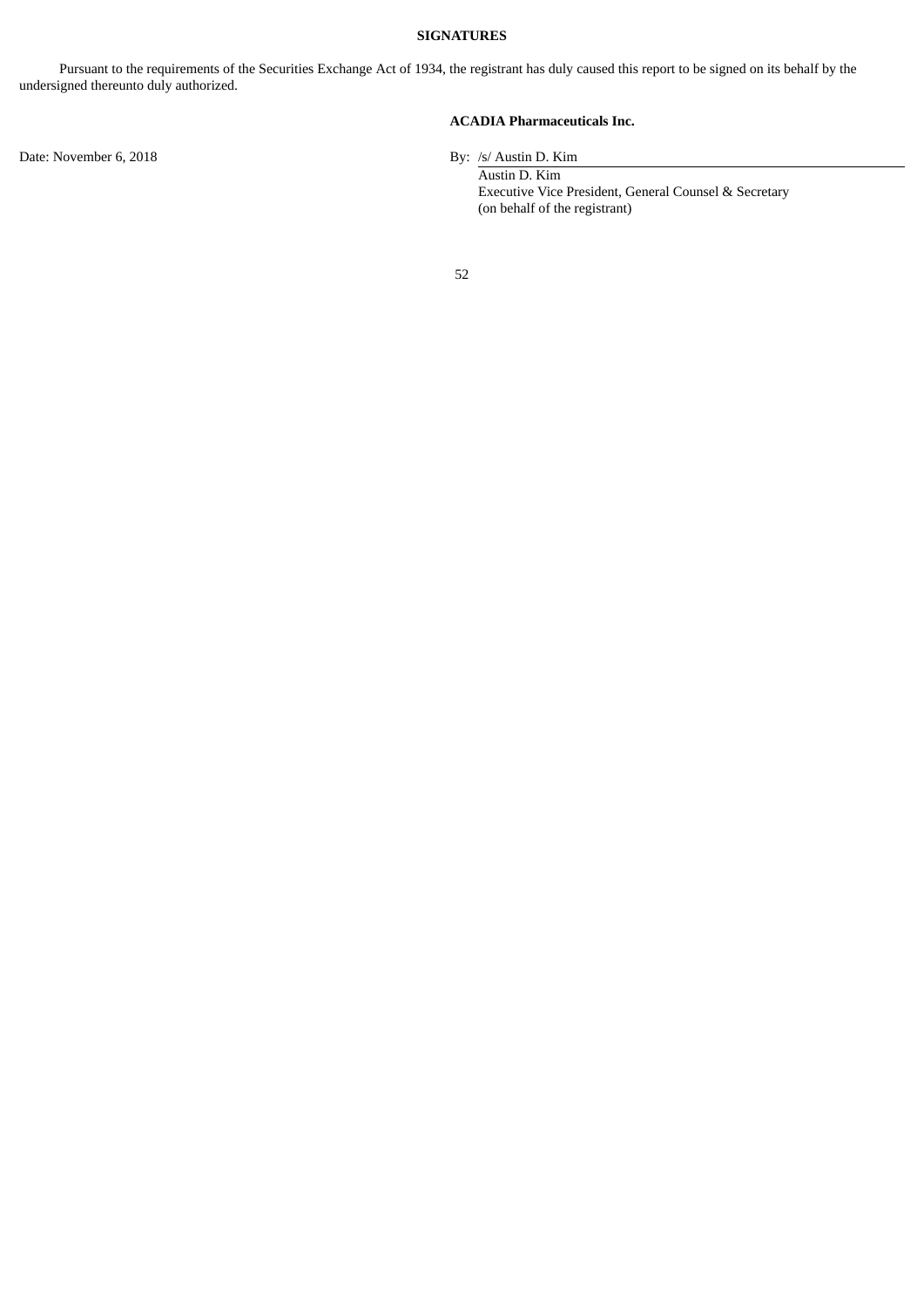<span id="page-54-0"></span>Austin D. Kim 223 N. Guadalupe Street #216 Santa Fe, NM 87501

## Dear Austin:

I am delighted to offer to you the position of Executive Vice President, General Counsel & Secretary with ACADIA Pharmaceuticals Inc. (the "Company" or "ACADIA"). The start date for your employment with ACADIA will be July 18, 2018 or other date mutually agreed to by you and me. This position is based in our San Diego office. As discussed with you, per Company policy, this offer is subject to satisfactory completion of a background investigation. The following summarizes the terms of our offer:

- 1. **Base Salary.** Your semi-monthly salary will be \$17,916.67 (\$430,000.00 annualized). As an employee of ACADIA, you will be expected to abide by the Company's rules and regulations and to devote all of your business time, skill, attention and best efforts to ACADIA business to fulfill the responsibilities assigned to you. Your position is full time and is exempt under the Fair Labor Standards Act ("FLSA") provision for overtime.
- 2. **Signing Bonus.** The Company will provide you a signing bonus of \$200,000.00, subject to applicable income tax withholdings. This bonus will be paid on the first pay period following your date of hire. If, within 24 months of your date of hire, you voluntarily terminate your employment with the Company for any reason, you agree to pay back the signing bonus: (a) in full, if you voluntarily terminate within 12 months after your date of hire and (b) on a pro-rated basis, if you voluntarily terminate between 12-24 months after your date of hire (i.e. such repayment amount will be reduced by 1/12<sup>th</sup> on each monthly anniversary of your start date during your 2<sup>nd</sup> year of employment). You agree that such repayment will be due and payable within 30 days of your termination date.
- 3. **Performance Bonus.** You will be eligible to receive a discretionary annual performance bonus ("Annual Bonus") currently targeted at 45% of your annual base salary but which will be granted in the sole discretion of the Board based upon its evaluation of the Company's and your achievement of such specific performance goals as established by the Board. Your Annual Bonus for 2018, if any, will be prorated based on your time at the Company in 2018. You must be an employee of the Company on the date upon which any annual bonus is paid to be eligible for such bonus.
- 4. **Stock Options.**
	- **(a) Initial Grant.** In connection with the commencement of your employment, the Company will, subject to standard Board approval, grant you an option (the "Option") to purchase 140,000 shares of the Company's Common Stock (the "Shares") at an exercise price equal to the fair market value of the common stock on the date of grant, as determined in accordance with the terms of the Company's 2010 Equity Incentive Plan (the "Plan").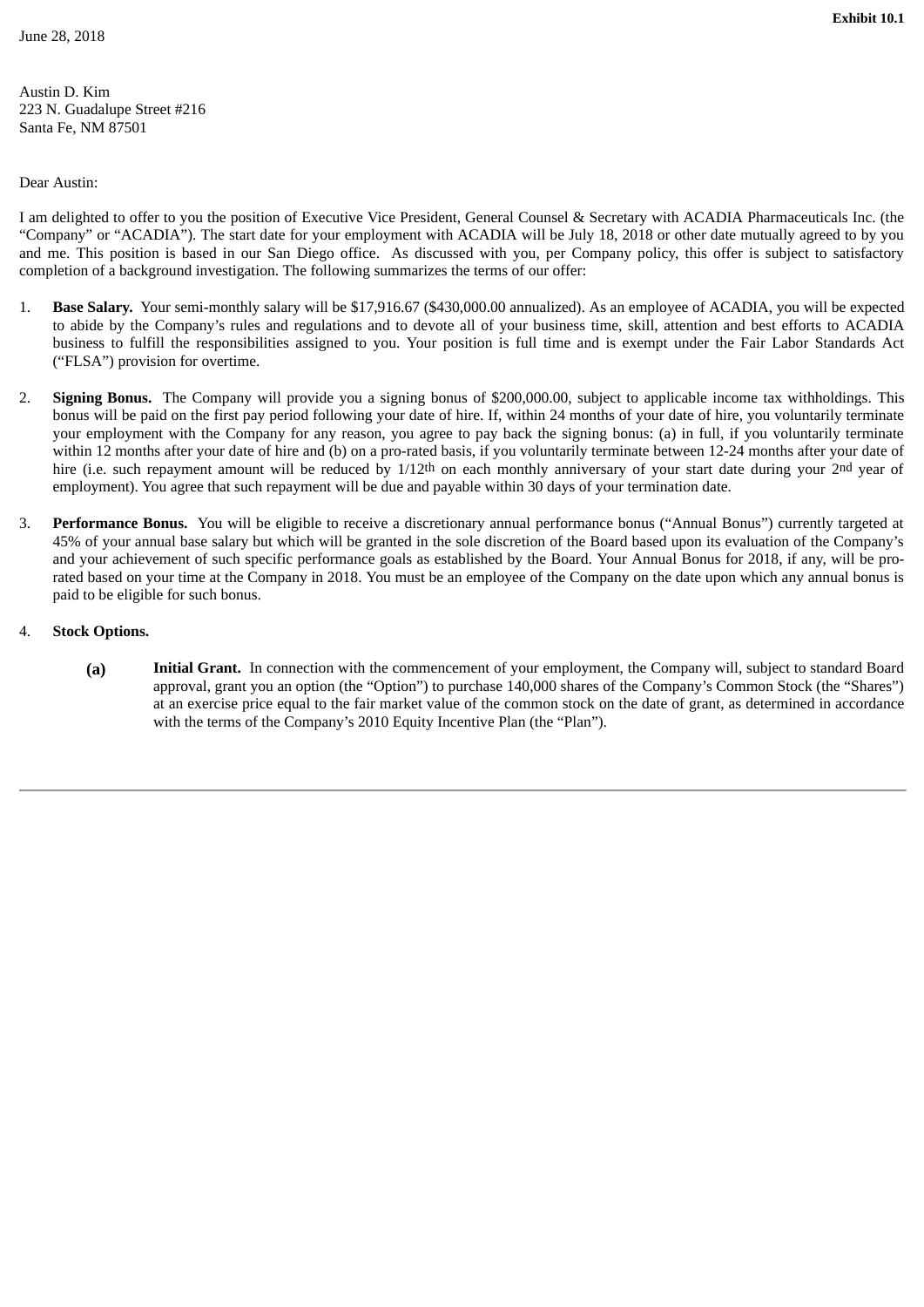- **(b) Vesting.** The Option will vest over four (4) years, with twenty-five percent (25%) of the Shares vesting on the first anniversary of the date of grant and 1/48th of the Shares vesting monthly thereafter on the monthly anniversary of the date of grant, provided that you remain employed by the Company through each vesting installment date.
- **(c) Other Terms.** The Option will be subject to the terms of the applicable plan, a related stock option agreement, and a notice of stock grant that must be acknowledged as received by you.
- 5. **Severance Benefits.** You will be entitled to participate in our Management Severance Benefit Plan ("Severance Plan") and Change in Control Severance Benefit Plan ("CIC Severance Plan"). A copy of each of these plans is available to you on request and each is also on file with the SEC.
- 6. **Relocation Expenses.** As you will establish residence near the Company's San Diego office, the Company will provide you, through our third party vendor, assistance with temporary housing, the movement of your household goods and 2 cars to San Diego, CA, and other relocation services, in accordance with ACADIA's relocation allowance guidelines. Your complete relocation assistance program is outlined in the attached Summary of Relocation Assistance. This program will expire 1 year following your employment start date. If you voluntarily terminate your employment with the Company for any reason within 2 years of your date of hire, you agree to reimburse the Company the relocation costs (a) in full, if you voluntarily terminate within 12 months after your date of hire and (b) on a pro-rated basis, if you voluntarily terminate between 12-24 months after your date of hire (i.e. such repayment amount will be reduced by 1/12th on each monthly anniversary of your start date during your 2nd year of employment). You agree that such repayment will be due and payable within 30 days of your termination date.
- 7. **Benefits.** You will be eligible to participate in the Company's standard benefit plans, which include medical, dental, vision, life, accidental death and dismemberment, and short and long-term disability insurance coverage. You will also be able to utilize a flexible spending arrangement that allows employees the opportunity to pay for certain dependent care and health care related costs with pretax dollars. Note that these plans for new employees are effective as of the 1st of the month following the employment start date and enrollment. Your eligibility and participation in these plans, is, of course, subject to the terms of the plans themselves.
- 8. **Vacation and Holidays.** You will receive 20 vacation days each year, accrued monthly and paid holidays in accordance with the Company's annual holiday schedule.
- 9. **401(k).** You will have the opportunity to participate in the Company's 401(k) plan. This plan currently provides for the Company to match, on a dollar for dollar basis, the employee contributions to the plan up to 5% of the employee's annual compensation, subject to limitations imposed by the Internal Revenue Service. The plan provides for enrollment on the first day of each quarter.
- 10. **Employee Stock Purchase Plan.** You will have the opportunity to enroll in the Company's Employee Stock Purchase Plan (ESPP), which provides for the purchase of shares of ACADIA common stock through payroll deductions. The ESPP currently provides for twiceannual purchases at a discount of at least 15% to the market price, subject to certain limitations.
- 11. **Inventions and Non-Disclosure.** You will be required to sign the Inventions and Non-Disclosure Agreement, attached to this letter, as a condition of your employment.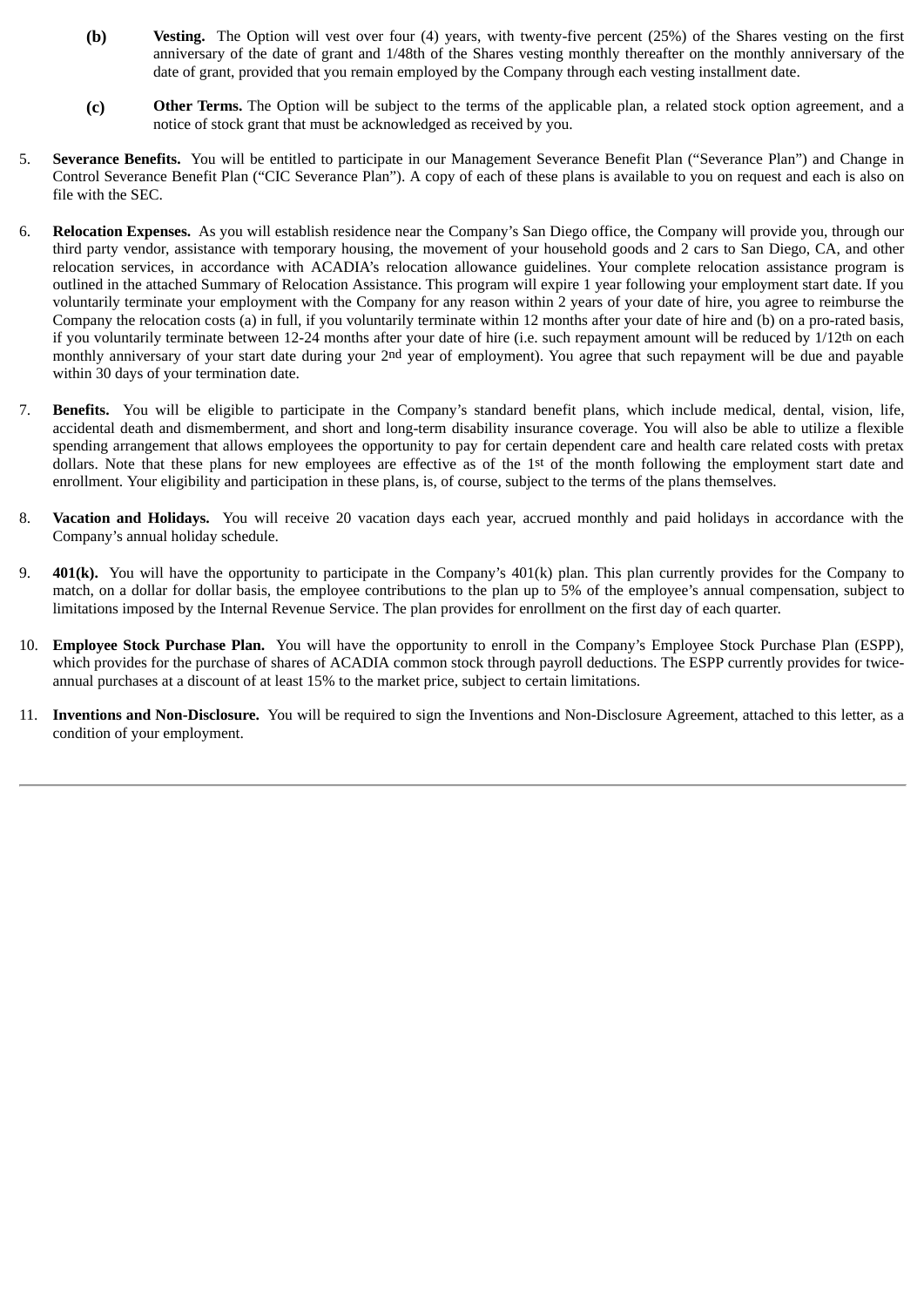- 12. **Restrictive Covenants, Trade Secrets and Confidential Information from Current or Prior Employers.** You agree that you will not bring or use any confidential information or trade secrets from current or former employers during your employment with the Company. You have notified the Company of any and all non-compete, non-solicitation, confidentiality or other agreements with your current or former employers that could impact your employment with the Company and, prior to your start date, you will provide the Company with copies of such agreements. You also agree that you have reviewed the duties and responsibilities of your new position and that no contractual or other restrictions will prevent you from performing those duties.
- 13. **Authorization to Work.** Federal law requires that you provide the Company with the legally required proof of your identity and authorization to work in the United States. We will furnish you with a list of acceptable documents. This documentation must be provided within three (3) business days of the date your employment begins, or our employment relationship with you may be terminated.
- 14. **At-Will; Entire Agreement.** Your employment is at-will and for no specified period, and either you or ACADIA may terminate this employment relationship at anytime and for any reason. At all times during your employment, you will be subject to the direction and policies from time to time established by Senior Management and the Company's Board of Directors. This letter agreement, including the enclosures, sets forth our entire understanding regarding your employment and supersedes any other negotiations, written or oral. This letter agreement cannot be amended or modified except by a written instrument signed by you and me as CEO of the Company.

Austin, I am very excited about you joining the ACADIA team. If you have any questions, please do not hesitate to call me. This offer, if not accepted, will expire on Tuesday, July 3, 2018.

Please indicate your agreement with the above terms by signing below and returning to my attention.

Sincerely,

/s/ Steve Davis President & CEO

Accepted and agreed:

 $/s/$  Austin D. Kim July 2, 2018 Austin Kim Date

Attachments & Enclosures: Relocation Summary and Inventions and Non-Disclosure Agreement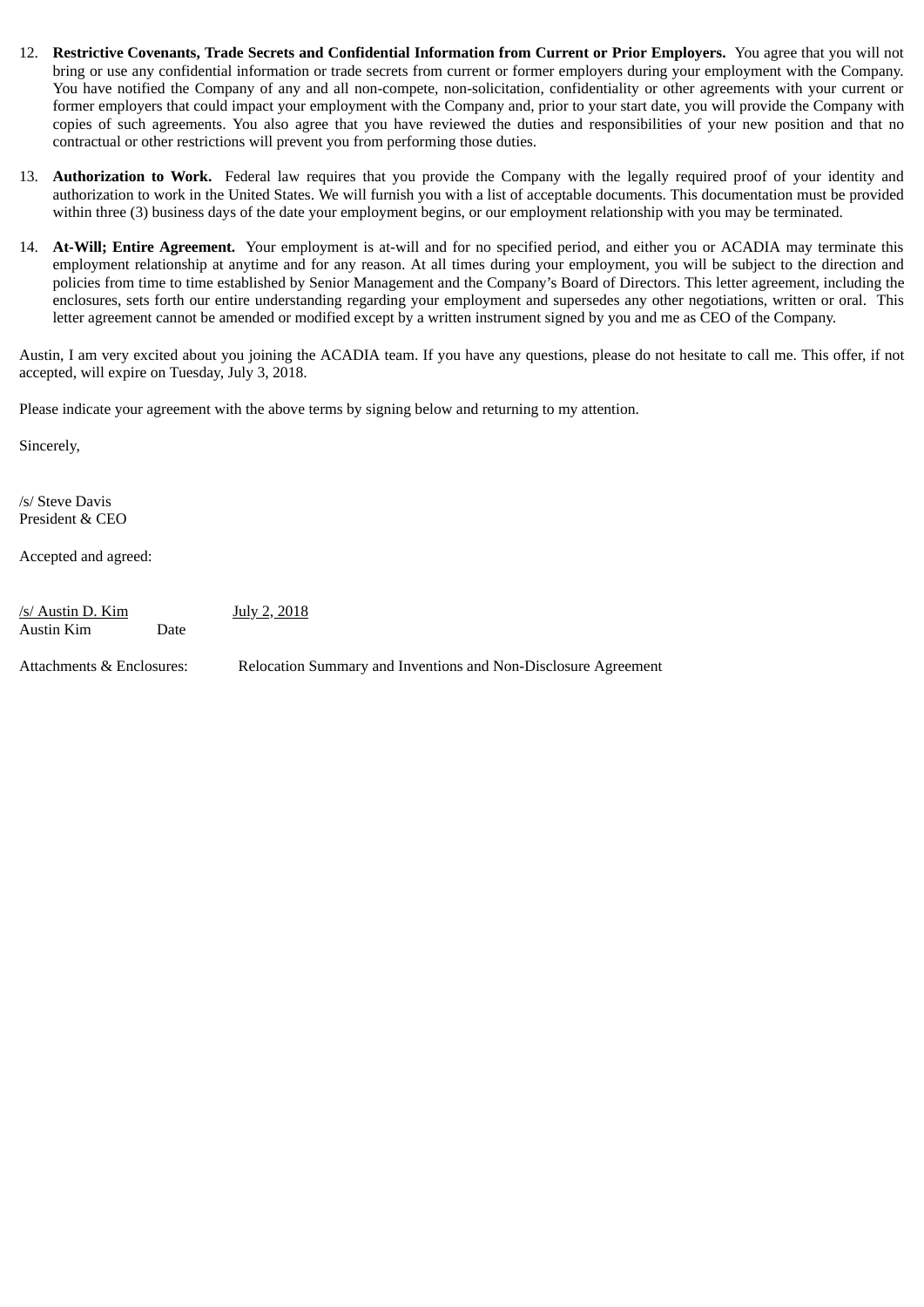#### **CERTIFICATION Pursuant to Section 302 of the Sarbanes-Oxley Act of 2002**

<span id="page-57-0"></span>I, Stephen Davis, certify that:

1. I have reviewed this quarterly report on Form 10-Q of ACADIA Pharmaceuticals Inc.

2. Based on my knowledge, this report does not contain any untrue statement of a material fact or omit to state a material fact necessary to make the statements made, in light of the circumstances under which such statements were made, not misleading with respect to the period covered by this report;

3. Based on my knowledge, the financial statements, and other financial information included in this report, fairly present in all material respects the financial condition, results of operations and cash flows of the registrant as of, and for, the periods presented in this report;

4. The registrant's other certifying officer and I are responsible for establishing and maintaining disclosure controls and procedures (as defined in Exchange Act Rules 13a-15(e) and 15d-15(e)) and internal control over financial reporting (as defined in Exchange Act Rules 13a-15(f) and 15d-15(f)) for the registrant and have:

a) designed such disclosure controls and procedures, or caused such disclosure controls and procedures to be designed under our supervision, to ensure that material information relating to the registrant, including its consolidated subsidiaries, is made known to us by others within those entities, particularly during the period in which this report is being prepared;

b) designed such internal control over financial reporting, or caused such internal control over financial reporting to be designed under our supervision, to provide reasonable assurance regarding the reliability of financial reporting and the preparation of financial statements for external purposes in accordance with generally accepted accounting principles;

c) evaluated the effectiveness of the registrant's disclosure controls and procedures and presented in this report our conclusions about the effectiveness of the disclosure controls and procedures, as of the end of the period covered by this report based on such evaluation; and

d) disclosed in this report any change in the registrant's internal control over financial reporting that occurred during the registrant's most recent fiscal quarter that has materially affected, or is reasonably likely to materially affect, the registrant's internal control over financial reporting; and

5. The registrant's other certifying officer and I have disclosed, based on our most recent evaluation of internal control over financial reporting, to the registrant's auditors and the audit committee of the registrant's board of directors (or persons performing the equivalent functions):

a) all significant deficiencies and material weaknesses in the design or operation of internal control over financial reporting which are reasonably likely to adversely affect the registrant's ability to record, process, summarize and report financial information; and

b) any fraud, whether or not material, that involves management or other employees who have a significant role in the registrant's internal control over financial reporting.

Date: November 6, 2018 /S/ STEPHEN DAVIS

**Stephen Davis President and Chief Executive Officer** (Registrant's Principal Executive and Financial Officer)